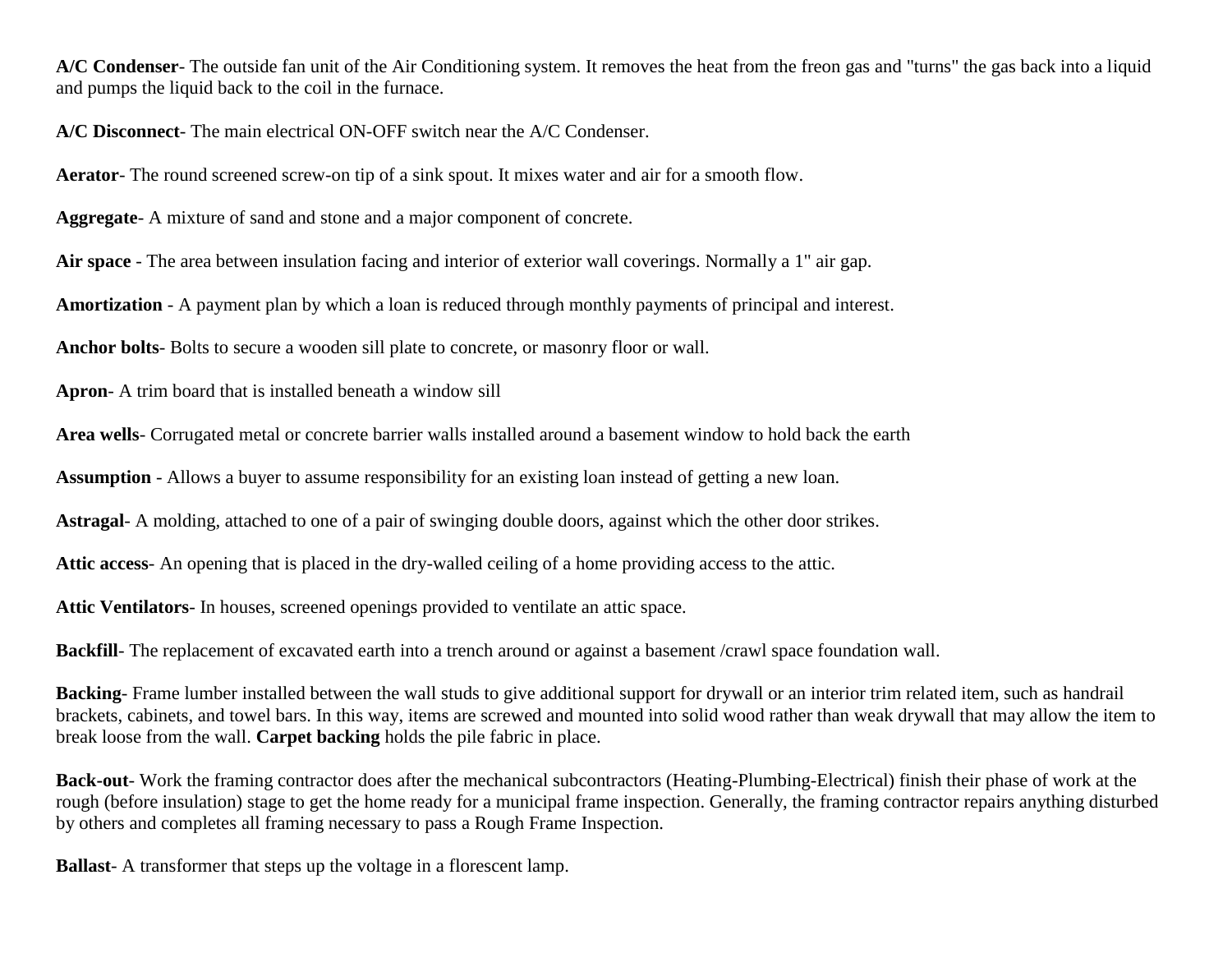**Balloon framed wall-** Framed walls (generally over 10' tall) that run the entire vertical length from the floor sill plate to the roof. This is done to eliminate the need for a gable end truss.

**Balusters**- Vertical members in a railing used between a top rail and bottom rail or the stair treads. Sometimes referred to as 'pickets' or 'spindles'.

**Balustrade**- The rail, posts and vertical balusters along the edge of a stairway or elevated walkway.

**Barge**- Horizontal beam rafter that supports shorter rafters.

**Barge board**- A decorative board covering the projecting rafter (fly rafter) of the gable end. At the cornice, this member is a fascia board.

**Base or baseboard**- A trim board placed against the wall around the room next to the floor.

**Basement window inserts**- The window frame and glass unit that is installed in the window buck.

**Base shoe**- Molding used next to the floor on interior base board. Sometimes called a carpet strip.

**Bat** - A half-brick.

**Batt** - A section of fiber-glass or rock-wool insulation measuring 15 or 23 inches wide by four to eight feet long and various thicknesses. Sometimes "faced" (meaning to have a paper covering on one side) or "un-faced" (without paper).

**Batten**- Narrow strips of wood used to cover joints or as decorative vertical members over plywood or wide boards.

**Bay window**- Any window space projecting outward from the walls of a building, either square or polygonal in plan.

**Beam**- A structural member transversely supporting a load. A structural member carrying building loads (weight) from one support to another. Sometimes called a "girder".

**Bearing partition**- A partition that supports any vertical load in addition to its own weight.

**Bearing point**- A point where a bearing or structural weight is concentrated and transferred to the foundation

**Bearing wall**- A wall that supports any vertical load in addition to its own weight.

**Bearing header-** (a) A beam placed perpendicular to joists and to which joists are nailed in framing for a chimney, stairway, or other opening. (b) A wood lintel. (c) The horizontal structural member over an opening (for example over a door or window).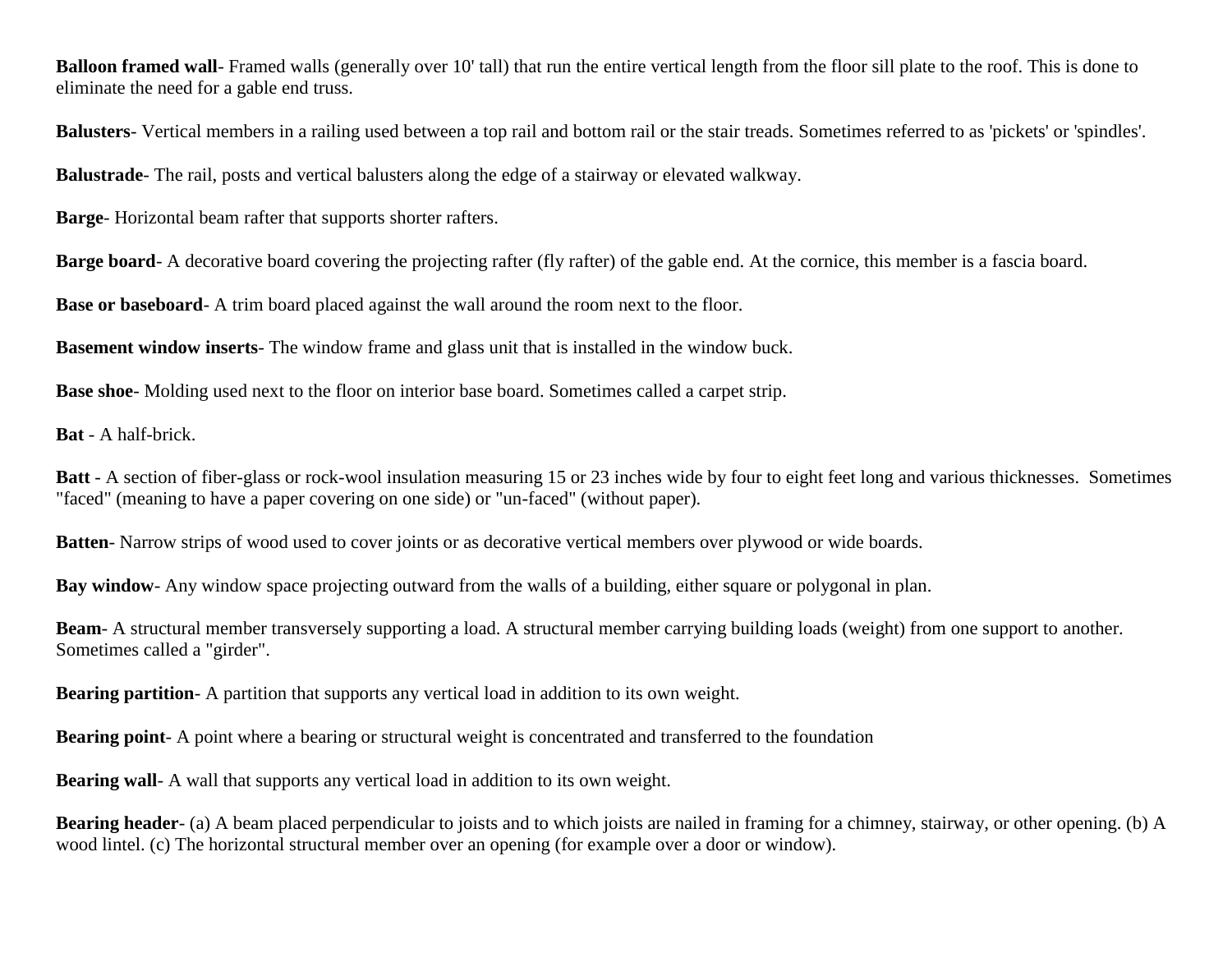**Bedrock**- A subsurface layer of earth that is suitable to support a structure.

**Bid**- A formal offer by a contractor, in accordance with specifications for a project, to do all or a phase of the work at a certain price in accordance with the terms and conditions stated in the offer.

**Bid bond**- A bond issued by a surety on behalf of a contractor that provides assurance to the recipient of the contractor's bid that, if the bid is accepted, the contractor will execute a contract and provide a performance bond. Under the bond, the surety is obligated to pay the recipient of the bid the difference between the contractor's bid and the bid of the next lowest responsible bidder if the bid is accepted and the contractor fails to execute a contract or to provide a performance bond.

**Bid security** Funds or a bid bond submitted with a bid as a guarantee to the recipient of the bid that the contractor, if awarded the contract, will execute the contract in accordance with the bidding requirements of the contract documents.

**Bid shopping**- A practice by which contractors, both before and after their bids are submitted, attempt to obtain prices from potential subcontractors and material suppliers that are lower than the contractors' original estimates on which their bids are based, or after a contract is awarded, seek to induce subcontractors to reduce the subcontract price included in the bid.

**Bidding requirements**- The procedures and conditions for the submission of bids. The requirements are included ion documents, such as the notice to bidders, advertisements for bids, instructions to bidders, invitations to bid, and sample bid forms.

**Bifold door**- Doors that are hinged in the middle for opening in a smaller area than standard swing doors. Often used for closet doors.

**Binder**- A receipt for a deposit to secure the right to purchase a home at an agreed terms by a buyer and seller.

**Bipass doors**- Doors that slide by each other and commonly used as closet doors.

**Blankets**- Fiber-glass or rock-wool insulation that comes in long rolls 15 or 23 inches wide.

**Blocked (door blocking)** - Wood shims used between the door frame and the vertical structural wall framing members.

**Blocked (rafters)** - Short "2 by 4's" used to keep rafters from twisting, and installed at the ends and at mid-span.

**Blocking**- Small wood pieces to brace framing members or to provide a nailing base for gypsum board or paneling.

**Block out**- To install a box or barrier within a foundation wall to prevent the concrete from entering an area. For example, foundation walls are sometimes "blocked" in order for mechanical pipes to pass through the wall, to install a crawl space door, and to depress the concrete at a garage door location.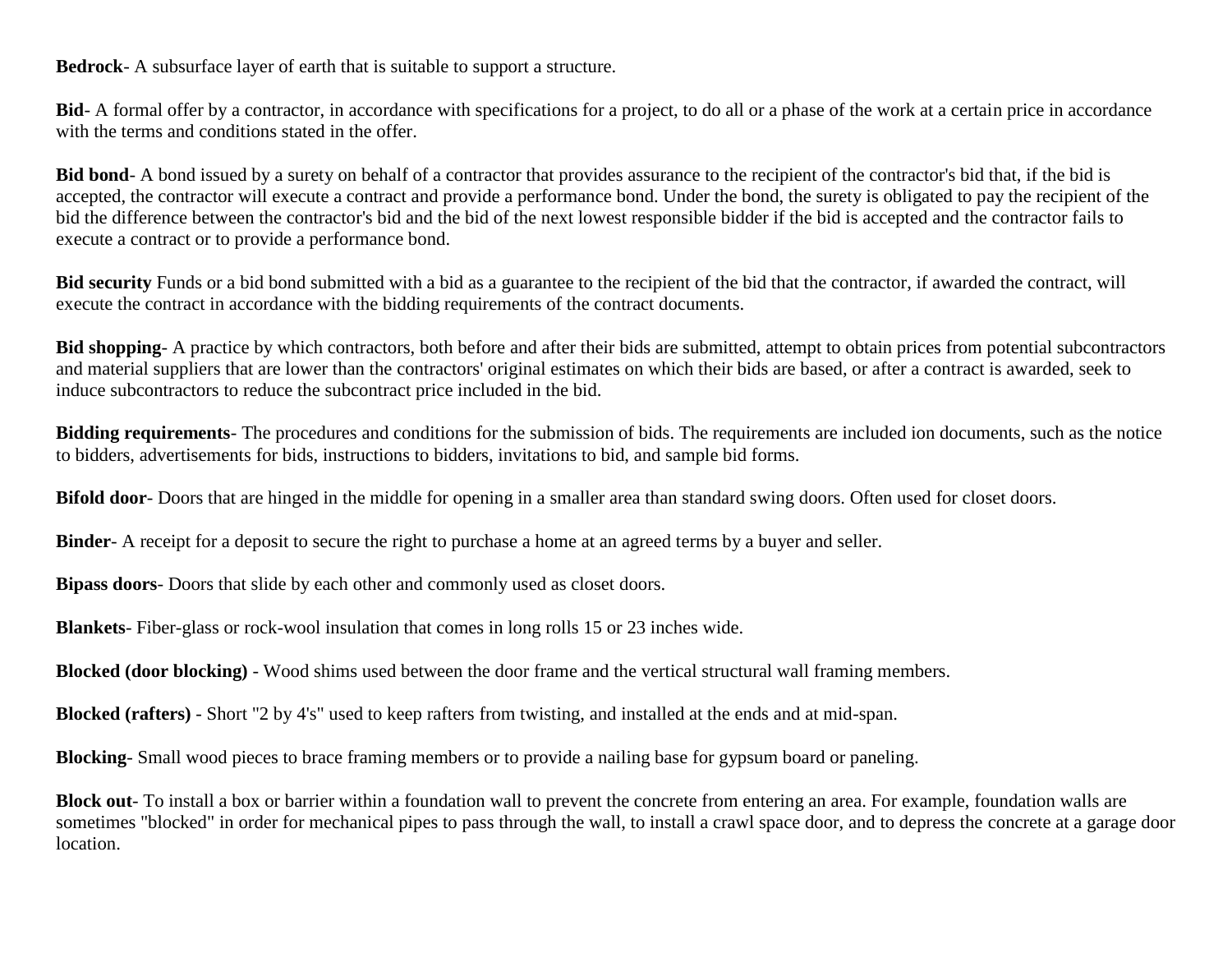**Blow insulation**- Fiber insulation in loose form and used to insulate attics and existing walls where framing members are not exposed.

**Blue print(s)** - A type of copying method often used for architectural drawings. Usually used to describe the drawing of a structure which is prepared by an architect or designer for the purpose of design and planning, estimating, securing permits and actual construction.

**Blue stake**- Another phrase for Utility Notification. This is when a utility company (telephone, gas, electric, cable TV, sewer and water, etc) comes to the job site and locates and spray paints the ground and/or installs little flags to show where their service is located underground.

**Board foot**- A unit of measure for lumber equal to 1 inch thick by 12 inches wide by 12 inches long. Examples:  $1'' \times 12'' \times 16' = 16$  board feet,  $2'' \times 16'$  $12$ " x  $16' = 32$  board feet

**Bond or bonding** - An amount of money (usually \$5,000-\$10,000) which must be on deposit with a governmental agency in order to secure a contractor's license. The bond may be used to pay for the unpaid bills or disputed work of the contractor. Not to be confused with a '**performance bond**'. Such bonds are rarely used in residential construction, they are an insurance policy which guarantees proper completion of a project.

**Bottom chord** - The lower or bottom horizontal member of a truss.

**Bottom plate**- The "2 by 4's or 6's" that lay on the subfloor upon which the vertical studs are installed. Also called the 'sole plate'.

**Brace**- An inclined piece of framing lumber applied to wall or floor to strengthen the structure. Often used on walls as temporary bracing until framing has been completed.

**Breaker panel-** The electrical box that distributes electric power entering the home to each branch circuit (each plug and switch) and composed of circuit breakers.

**Brick ledge**- Part of the foundation wall where brick (veneer) will rest.

**Brick lintel**- The metal angle iron that brick rests on, especially above a window, door, or other opening.

**Brick mold**-Trim used around an exterior door jamb that siding butts to.

**Brick tie**- A small, corrugated metal strip @ 1" X 6"- 8" long nailed to wall sheeting or studs. They are inserted into the grout mortar joint of the veneer brick, and holds the veneer wall to the sheeted wall behind it.

**Brick veneer**- A vertical facing of brick laid against and fastened to sheathing of a framed wall or tile wall construction.

**Bridging**- Small wood or metal members that are inserted in a diagonal position between the floor joists or rafters at mid-span for the purpose of bracing the joists/rafters & spreading the load.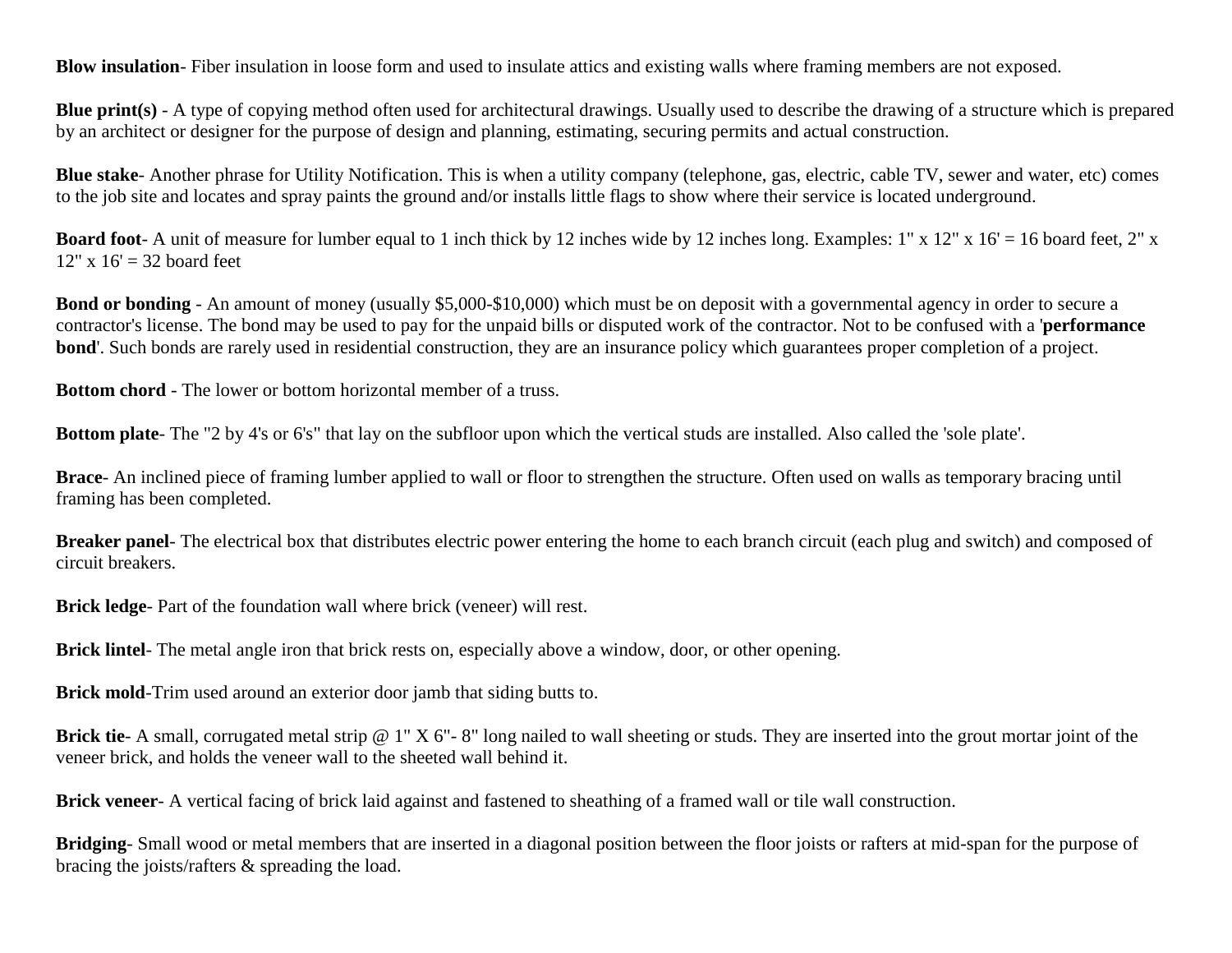**Buck**- Often used in reference to rough frame opening members. Door bucks used in reference to metal door frame. See Window Bucks

**Builder's Risk Insurance**- Insurance coverage on a construction project during construction, including extended coverage that may be added for the contract for the customer's protections.

**Building codes -** Community ordinances governing the manner in which a home may be constructed or modified.

**Built-up roof**- A roofing composed of three to five layers of asphalt felt laminated with coal tar, pitch, or asphalt. The top is finished with crushed slag or gravel. Generally used on flat or low-pitched roofs.

**Bull nose (drywall)** - Rounded drywall corners.

**Bundle** - A package of shingles. Normally, there are 3 bundles per square and 27 shingles per bundle.

**Butt edge**- The lower edge of the shingle tabs.

**Butt hinge-** The most common type. One leaf attaches to the door's edge, the other to its jamb.

**Butt joint**- The junction where the ends of two timbers meet, and also where sheets of drywall meet on the 4 foot edge. To place materials end-toend or end-to-edge without overlapping.

**Buy down**- A subsidy (usually paid by a builder or developer) to reduce monthly payments on a mortgage.

**By fold door**- Doors that are hinged in the middle for opening in a smaller area than standard swing doors. Often used for closet doors.

**By pass doors**- Doors that slide by each other and commonly used as closet doors.

**CO**- An abbreviation for "**Certificate of Occupancy**". This certificate is issued by the local municipality and is required before anyone can occupy and live within the home. It is issued only after the local municipality has made all inspections and all monies and fees have been paid.

**Caisson**- A 10" or 12" diameter hole drilled into the earth and embedded into bedrock 3 - 4 feet. The structural support for a type of foundation wall, porch, patio, monopost, or other structure. Two or more "sticks" of reinforcing bars (rebar) are inserted into and run the full length of the hole and concrete is poured into the caisson hole

**Cantilever**- An overhang. Where one floor extends beyond and over a foundation wall. For example at a fireplace location or bay window cantilever. Normally, not extending over 2 feet.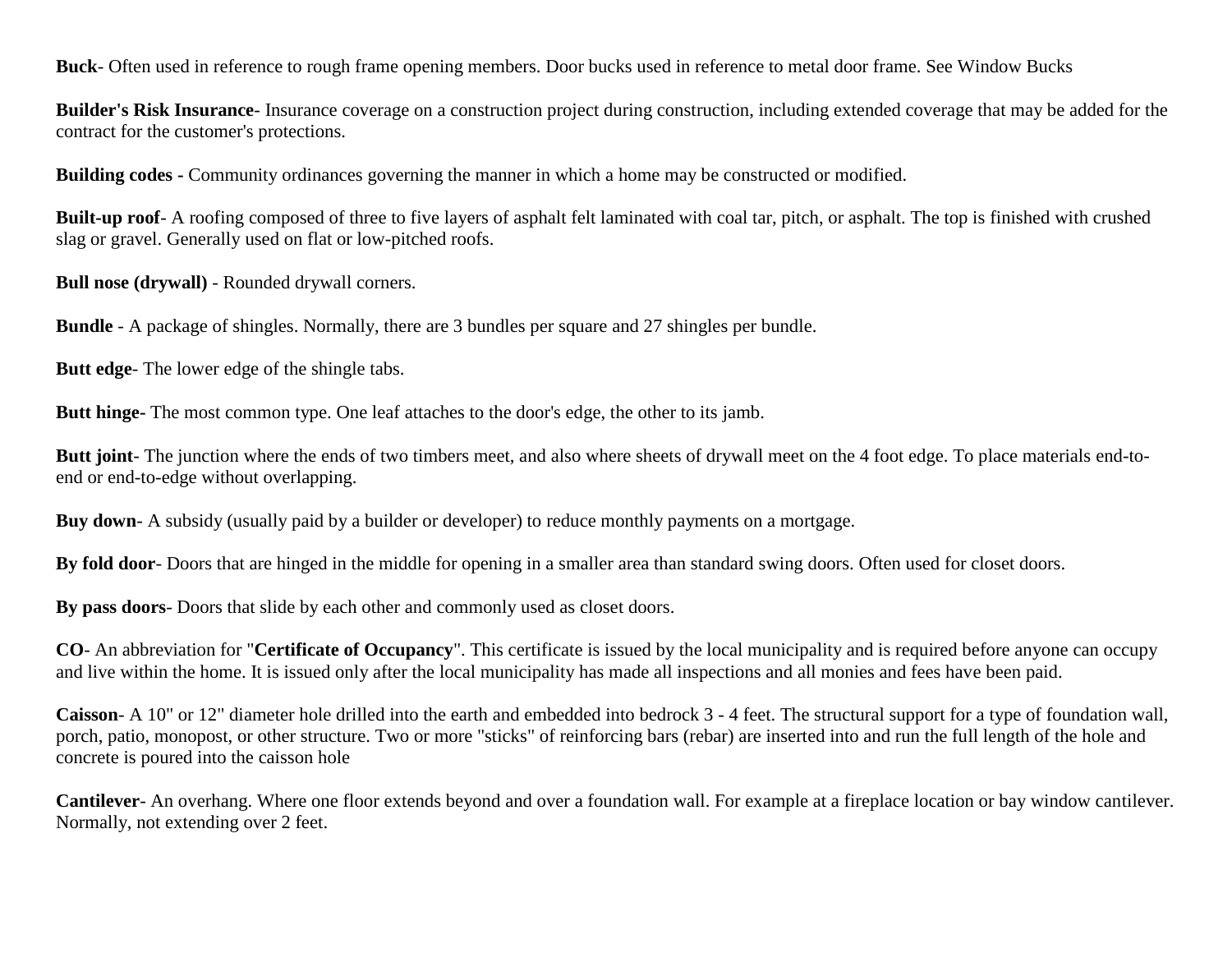**Cantilevered void**- Foundation void material used in unusually expansive soils conditions. This void is "trapezoid" shaped and has vertical sides of 6" and 4" respectively.

**Cap**- The upper member of a column, pilaster, door cornice, molding, or fireplace.

**Cap flashing**- The portion of the flashing attached to a vertical surface to prevent water from migrating behind the base flashing.

**Casement**- Frames of wood or metal enclosing part (or all) of a window sash. May be opened by means of hinges affixed to the vertical edges.

**Casement Window**- A window with hinges on one of the vertical sides and swings open like a normal door

**Casing**- Wood trim molding installed around a door or window opening.

**CCA (Chromated Copper Arsenate)** - A pesticide that is forced into wood under high pressure to protect it from termites, other wood boring insects, and decay caused by fungus

**Celotex ™**- Black fibrous board that is used as exterior sheathing.

**Ceiling joist**- One of a series of parallel framing members used to support ceiling loads and supported in turn by larger beams, girders or bearing walls. Also called roof joists.

**Cement**- The gray powder that is the "glue" in concrete. Portland cement. Also, any adhesive.

**Ceramic tile-** A man-made or machine-made clay tile used to finish a floor or wall. Generally used in bathtub and shower enclosures and on counter tops.

**CFM (cubic feet per minute)-** A rating that expresses the amount of air a blower or fan can move. The volume of air (measured in cubic feet) that can pass through an opening in one minute.

**Chair rail**- Interior trim material installed about 3-4 feet up the wall, horizontally.

**Change order**- A written document which modifies the plans and specifications and/or the price of the construction Contract.

**Chase**- A framed enclosed space around a flue pipe or a channel in a wall, or through a ceiling for something to lie in or pass through.

**Chink**- To install fiberglass insulation around all exterior door and window frames, wall corners, and small gaps in the exterior wall.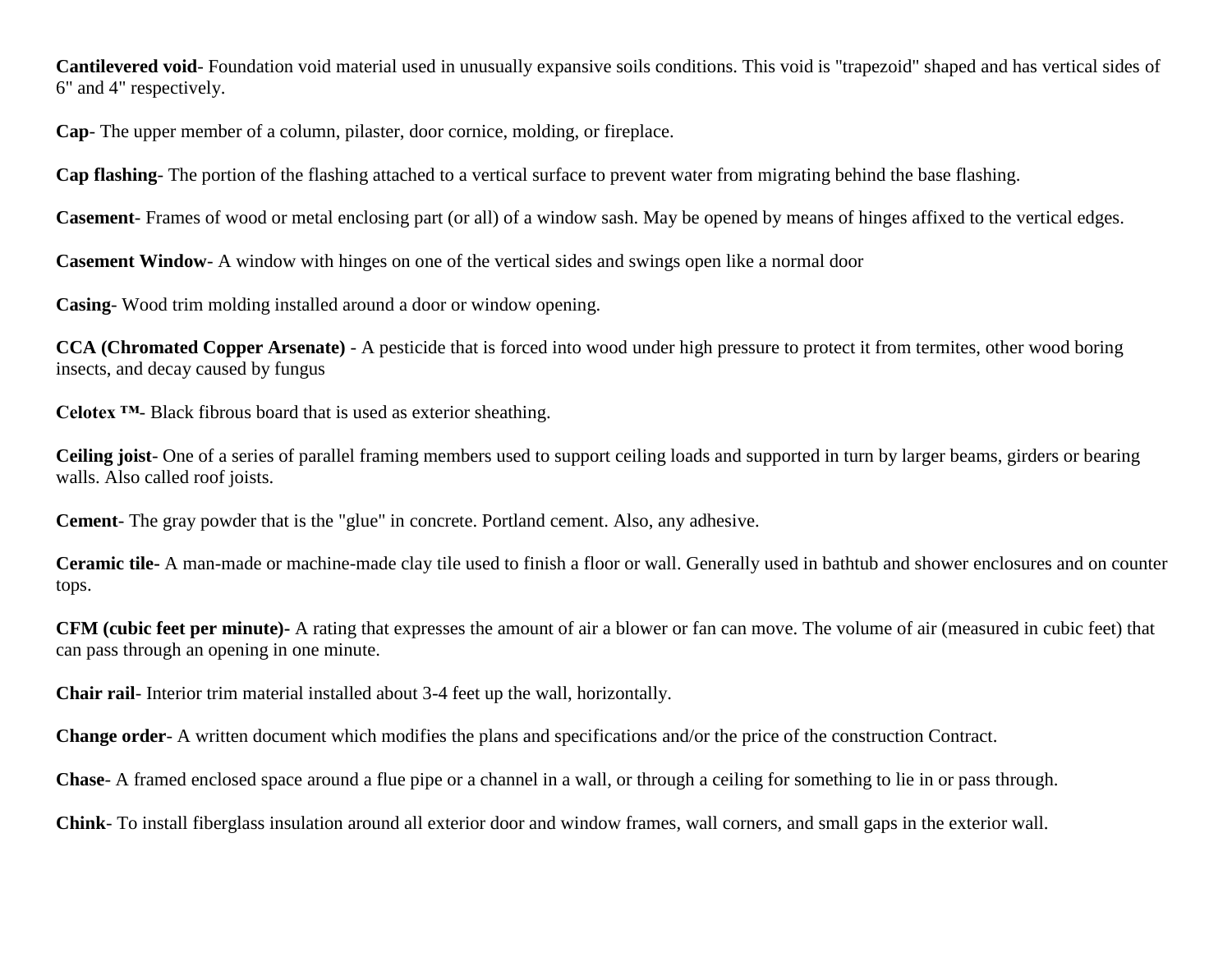**Chip Board**- A manufactured wood panel made out of 1"- 2" wood chips and glue. Often used as a substitute for plywood in the exterior wall and roof sheathing. Also called OSB (Oriented Strand Board) or wafer board.

**Circuit**- The path of electrical flow from a power source through an outlet and back to ground.

**Circuit Breaker**- A device which looks like a switch and is usually located inside the electrical breaker panel or circuit breaker box. It is designed to (1) shut of the power to portions or all of the house and (2) to limit the amount of power flowing through a circuit (measured in amperes). 110 volt household circuits require a fuse or circuit breaker with a rating of 15 or a maximum of 20 amps. 220 volt circuits may be designed for higher amperage loads e.g. a hot water heater may be designed for a 30 amp load and would therefore need a 30 amp fuse or breaker.

**Class "A"**- Optimum fire rating issued by Underwriter's Laboratories on roofing. The building codes in some areas require this type of roofing for fire safety.

**Class "C"**- Minimum fire rating issued by the Underwriters' Laboratories for roofing materials.

**Clean out**- An opening providing access to a drain line. Closed with a threaded plug.

**Clip ties**- Sharp, cut metal wires that protrude out of a concrete foundation wall (that at one time held the foundation form panels in place).

**Cold air return**- The ductwork (and related grills) that carries room air back to the furnace for re-heating.

**Collar**- Preformed flange placed over a vent pipe to seal the roofing above the vent pipe opening. Also called a vent sleeve.

**Collar beam**- Nominal 1- or 2-inch-thick members connecting opposite roof rafters. They serve to stiffen the roof structure.

**Column**- A vertical structural compression member which supports loads.

**Combustion air**- The duct work installed to bring fresh, outside air to the furnace and/or hot water heater. Normally 2 separate supplies of air are brought in: One high and one low.

**Combustion chamber**- The part of a boiler, furnace or woodstove where the burn occurs; normally lined with firebrick or molded or sprayed insulation.

**Compression web**- A member of a truss system which connects the bottom and top chords and which provides downward support.

**Compressor**- A mechanical device that pressurizes a gas in order to turn it into a liquid, thereby allowing heat to be removed or added. A compressor is the main component of conventional heat pumps and air conditioners. In an air conditioning system, the compressor normally sits outside and has a large fan (to remove heat).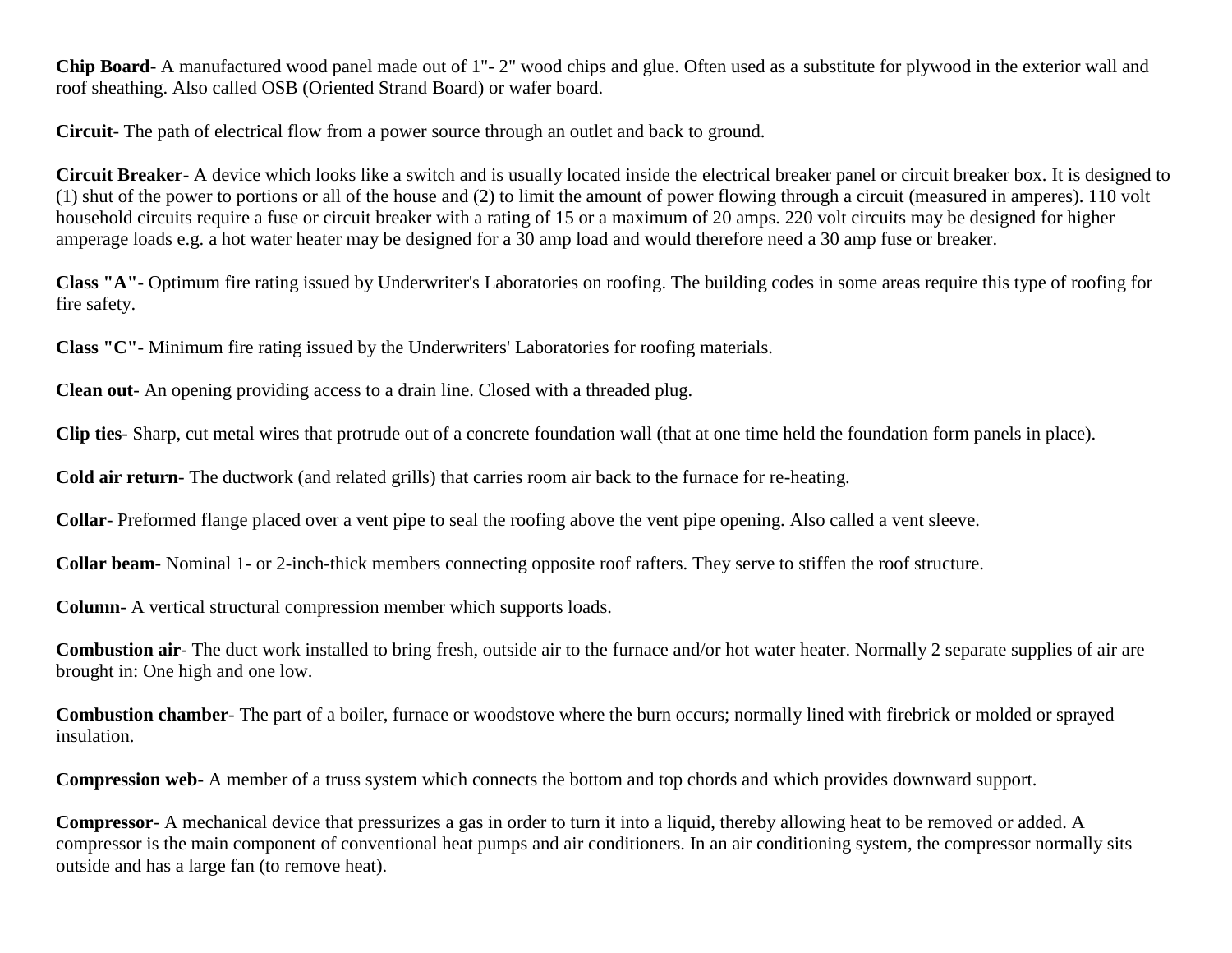**Concrete**- The mixture of Portland cement, sand, gravel, and water. Used to make garage and basement floors, sidewalks, patios, foundation walls, etc. It is commonly reinforced with steel rods (rebar) or wire screening (mesh).

**Concrete block** - A hollow concrete 'brick' often 8" x 8" x 16" in size.

**Concrete board** - A panel made out of concrete and fiberglass usually used as a tile backing material.

**Condensation**- Beads or drops of water (and frequently frost in extremely cold weather) that accumulate on the inside of the exterior covering of a building. Use of louvers or attic ventilators will reduce moisture condensation in attics. A vapor barrier under the gypsum lath or dry wall on exposed walls will reduce condensation.

**Condensing unit** - The outdoor component of a cooling system. It includes a compressor and condensing coil designed to give off heat.

**Conditions, Convenants, and Restrictions (CC and Rs)** - The standards that define how a property may be used and the protections the developer makes for the benefit of all owners in a subdivision.

**Conduction**- The direct transfer of heat energy through a material.

**Conductivity**- The rate at which heat is transmitted through a material.

**Conduit, electrical**- A pipe, usually metal, in which wire is installed.

**Construction Contract** - A legal document which specifies the what-when-where-how-how much and by whom in a construction project. A good construction contract will include:

- 1. The contractor's registration number.
- 2. A statement of work quality such as 'Standard Practices of the Trades' or 'according to Manufacturers Specifications'.
- 3. A set of Blue Prints or Plans
- 4. A construction timetable including starting and completion dates.
- 5. A set of Specifications
- 6. A Fixed Price for the work, or a Time and Materials formula.
- 7. A Payment Schedule.
- 8. Any Allowances.
- 9. A clause which outlines how any disputes will be resolved.
- 10. A written Warrantee.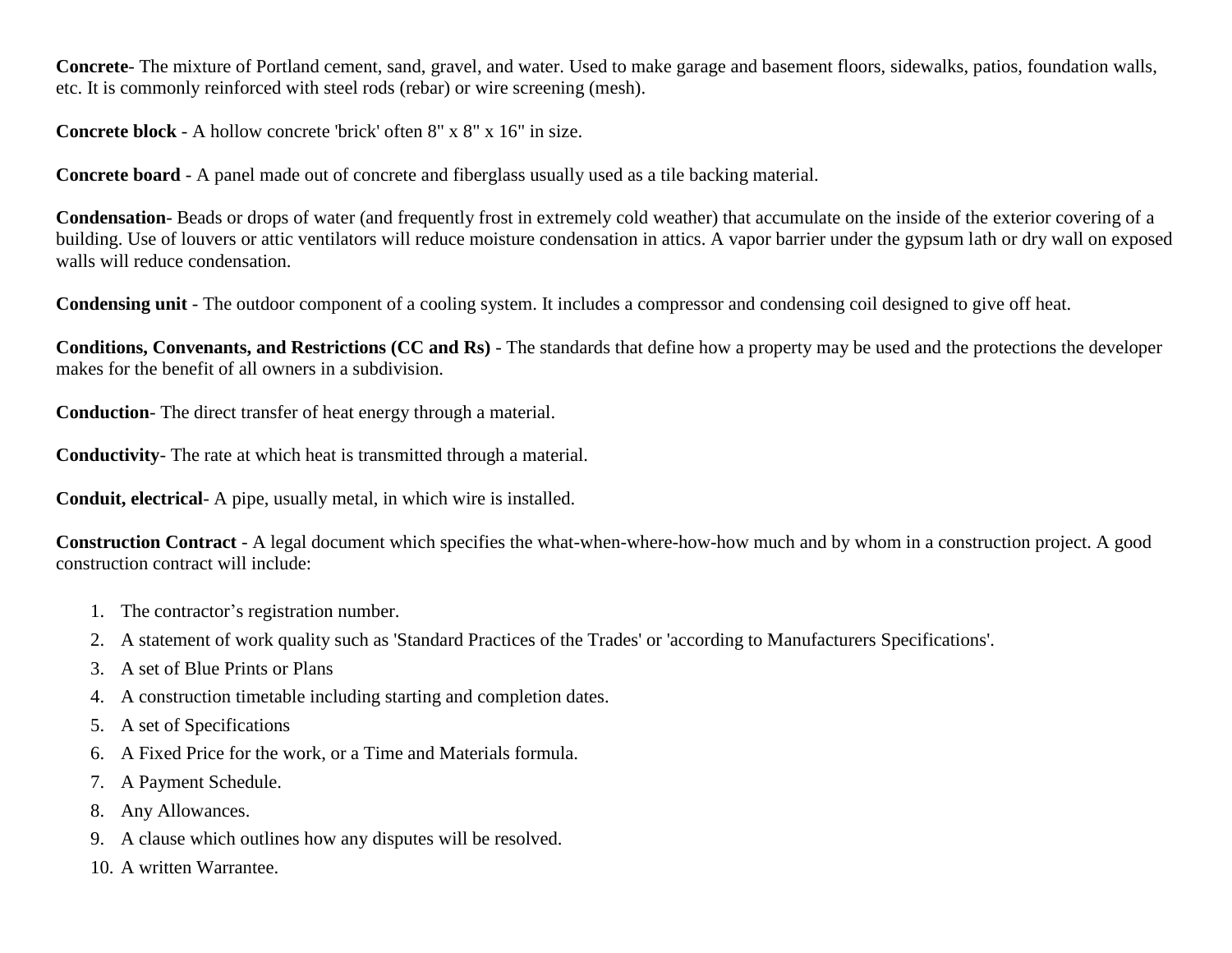**Construction drywall**- A type of construction in which the interior wall finish is applied in a dry condition, generally in the form of sheet materials or wood paneling as contrasted to plaster.

**Construction, frame**- A type of construction in which the structural components are wood or depend upon a wood frame for support.

**Continuity tester**- A device that tells whether a circuit is capable of carrying electricity.

**Contractor**- A company that is licensed to perform certain types of construction activities. In most states, the general contractor's license and some specialty contractor's licenses don't require of compliance with bonding, workmen's compensation and similar regulations. Some of the specialty contractor licenses involve extensive training, testing and/or insurance requirements. There are various types of contractors:

· General contractor - responsible for the execution, supervision and overall coordination of a project and may also perform some of the individual construction tasks. Most general contractors are not licensed to perform all specialty trades and must hire specialty contractors for such tasks, e.g. electrical, plumbing.

- · Remodeling contractor a general contractor who specializes in remodeling work.
- · Specialty contractor licensed to perform a specialty task e.g. electrical, side sewer, asbestos abatement.
- · Sub contractor a general or specialty contractor who works for another general contractor.

**Control joint**- Tooled, straight grooves made on concrete floors to "control" where the concrete should crack

**Convection**- Currents created by heating air, which then rises and pulls cooler air behind it. Also see radiation.

**Cooling load**- The amount of cooling required to keep a building at a specified temperature during the summer, usually 78° F, regardless of outside temperature.

**Coped**- Removing the top and bottom flange of the end(s) of a metal I-beam. This is done to permit it to fit within, and bolted to, the web of another I-beam in a "T" arrangement

**Coped joint**- Cutting and fitting woodwork to an irregular surface.

**Corbel**- The triangular, decorative and supporting member that holds a mantel or horizontal shelf.

**Corner bead**- A strip of formed sheet metal placed on outside corners of drywall before applying drywall 'mud'.

**Corner boards**- Used as trim for the external corners of a house or other frame structure against which the ends of the siding are finished.

**Corner braces**- Diagonal braces at the corners of the framed structure designed to stiffen and strengthen the wall.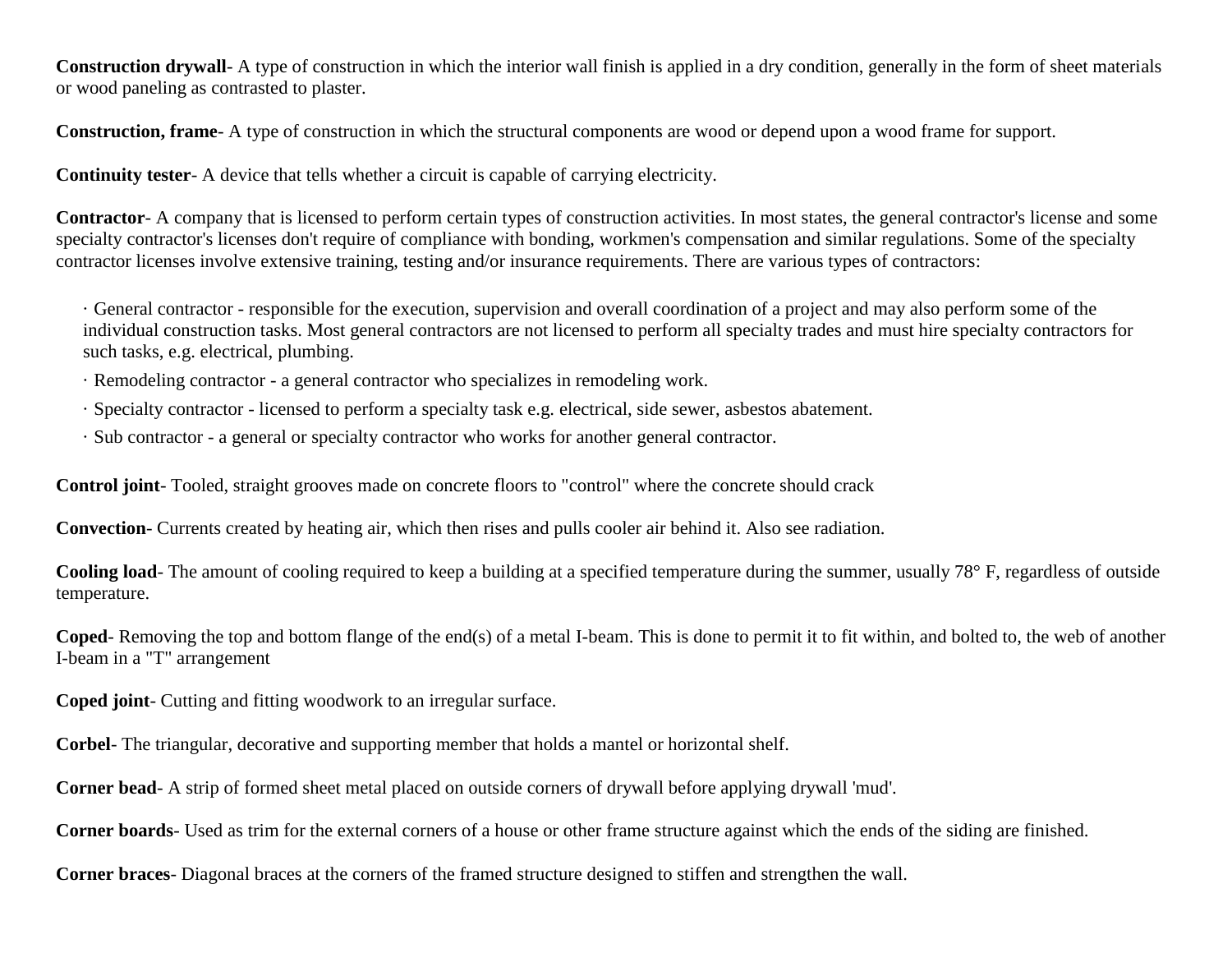**Cornice**- Overhang of a pitched roof, usually consisting of a fascia board, a soffit and appropriate trim moldings.

**Counter flashing**- A metal flashing usually used on chimneys at the roofline to cover shingle flashing and used to prevent moisture entry.

**Counterfort**- A foundation wall section that strengthens (and generally perpendicular to) a long section of foundation wall

**Course**- A row of shingles or roll roofing running the length of the roof. Parallel layers of building materials such as bricks, or siding laid up horizontally.

**Cove molding**- A molding with a concave face used as trim or to finish interior corners.

**Crawl space**- A shallow space below the living quarters of a house, normally enclosed by the foundation wall and having a dirt floor.

**Cricket**- A second roof built on top of the primary roof to increase the slope of the roof or valley. A saddle-shaped, peaked construction connecting a sloping roof with a chimney. Designed to encourage water drainage away from the chimney joint.

**Cripple**- Short vertical "2 by 4's or 6's" frame lumber installed above a window or door.

**Cross bridging**- Diagonal bracing between adjacent floor joists, placed near the center of the joist span to prevent joists from twisting.

**Cross Tee**- Short metal "**T**" beam used in suspended ceiling systems to bridge the spaces between the main beams.

**Crown molding**- A molding used on cornice or wherever an interior angle is to be covered, especially at the roof and wall corner.

**Cupping**- A type of warping that causes boards to curl up at their edges.

**Curb**- The short elevation of an exterior wall above the deck of a roof. Normally a 2 by 6 box (on the roof) on which a skylight is attached.

**Curb stop**- Normally a cast iron pipe with a lid (@ 5" in diameter) that is placed vertically into the ground, situated near the water tap in the yard, and where a water cut-off valve to the home is located (underground). A long pole with a special end is inserted into the curb stop to turn off/on the water.

**Cut-in brace**- Nominal 2-inch-thick members, usually 2 by 4's, cut in between each stud diagonally.

**Dado**- A groove cut into a board or panel intended to receive the edge of a connecting board or panel.

**Damper**- A metal "door" placed within the fireplace chimney. Normally closed when the fireplace is not in use.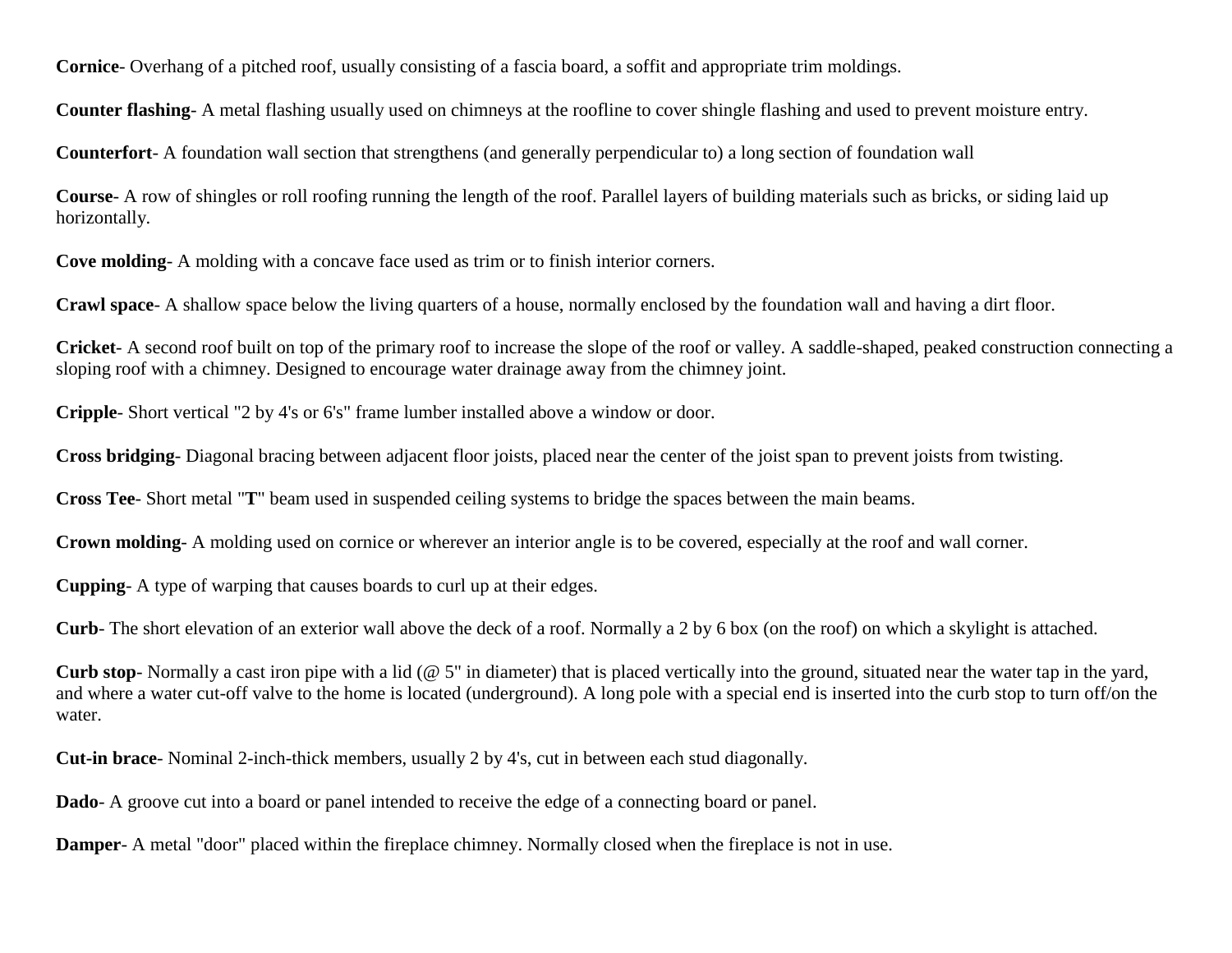**Damp-proofing**- The black, tar like waterproofing material applied to the exterior of a foundation wall.

**Daylight**- The end of a pipe (the terminal end) that is not attached to anything.

**Dead bolt**- An exterior security lock installed on exterior entry doors that can be activated only with a key or thumb-turn. Unlike a latch, which has a beveled tongue, dead bolts have square ends.

**Dead light**- The fixed, non-operable window section of a window unit.

**Deck, decked**- To install the plywood or wafer board sheeting on the floor joists, rafters, or trusses.

**Dedicated circuit**- An electrical circuit that serves only one appliance (ie, dishwasher) or a series of electric heaters or smoke detectors.

**De-humidistat**- A control mechanism used to operate a mechanical ventilation system based upon the relative humidity in the home.

**Delamination**- Separation of the plies in a panel due to failure of the adhesive. Usually caused by excessive moisture.

**Disconnect**- A large (generally 20 Amp) electrical ON-OFF switch.

**Doorjamb, interior**- The surrounding case into which and out of which a door closes and opens. It consists of two upright pieces, called side jambs, and a horizontal head jamb. These 3 jambs have the "door stop" installed on them.

**Door stop**- The wooden style that the door slab will rest upon when it's in a closed position.

**Dormer**- An opening in a sloping roof, the framing of which projects out to form a vertical wall suitable for windows or other openings.

**Double glass**- Window or door in which two panes of glass are used with a sealed air space between. Also known as Insulating Glass.

**Double hung window**- A window with two vertically sliding sashes, both of which can move up and down.

**Downspout**- A pipe, usually of metal, for carrying rainwater down from the roof's horizontal gutters.

**Drain tile**- A perforated, corrugated plastic pipe laid at the bottom of the foundation wall and used to drain excess water away from the foundation. It prevents ground water from seeping through the foundation wall. Sometimes called perimeter drain.

**Draw**- The amount of progress billings on a contract that is currently available to a contractor under a contract with a fixed payment schedule.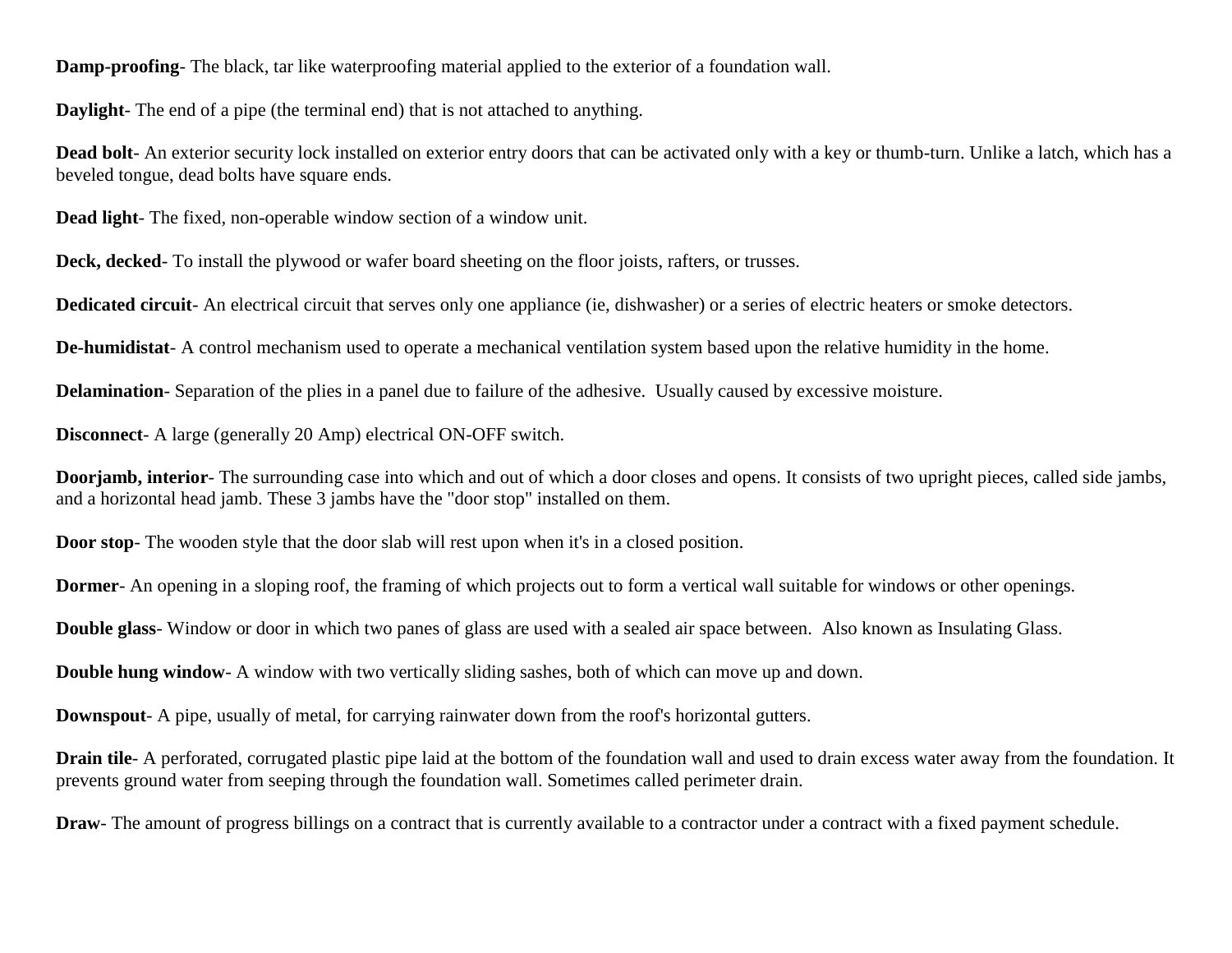**Drip**- (a) A member of a cornice or other horizontal exterior finish course that has a projection beyond the other parts for throwing off water.(b) A groove in the underside of a sill or drip cap to cause water to drop off on the outer edge instead of drawing back and running down the face of the building.

**Drip cap-** A molding or metal flashing placed on the exterior topside of a door or window frame to cause water to drip beyond the outside of the frame.

**Dry in-** To install the black roofing felt (tar paper) on the roof.

**Drywall (or Gypsum Wallboard (GWB), Sheet rock or Plasterboard)**- Wall board or gypsum- A manufactured panel made out of gypsum plaster and encased in a thin cardboard. Usually 1/2" thick and 4' x 8' or 4' x 12' in size. The panels are nailed or screwed onto the framing and the joints are taped and covered with a 'joint compound'. 'Green board' type drywall has a greater resistance to moisture than regular (white) plasterboard and is used in bathrooms and other "wet areas".

**Ducts**- The heating system. Usually round or rectangular metal pipes installed for distributing warm (or cold) air from the furnace to rooms in the home. Also a tunnel made of galvanized metal or rigid fiberglass, which carries air from the heater or ventilation opening to the rooms in a building.

**Dura board, dura rock**- A panel made out of concrete and fiberglass usually used as a ceramic tile backing material. Commonly used on bathtub decks. Sometimes called Wonder board

**DWV (drain-waste-vent) -** The section of a plumbing system that carries water and sewer gases out of a home.

**Earthquake Strap**- A metal strap used to secure gas hot water heaters to the framing or foundation of a house. Intended to reduce the chances of having the water heater fall over in an earthquake and causing a gas leak.

**Easement**- A formal contract which allows a party to use another party's property for a specific purpose. e.g. A sewer easement might allow one party to run a sewer line through a neighbor's property.

**Eaves-** The horizontal exterior roof overhang.

**Egress**- A means of exiting the home. An egress window is required in every bedroom and basement. Normally a 4' X 4' window is the minimum size required

**Elbow (ell) -** A plumbing or electrical fitting that lets you change directions in runs of pipe or conduit.

**Electric lateral**- The trench or area in the yard where the electric service line (from a transformer or pedestal) is located, or the work of installing the electric service to a home.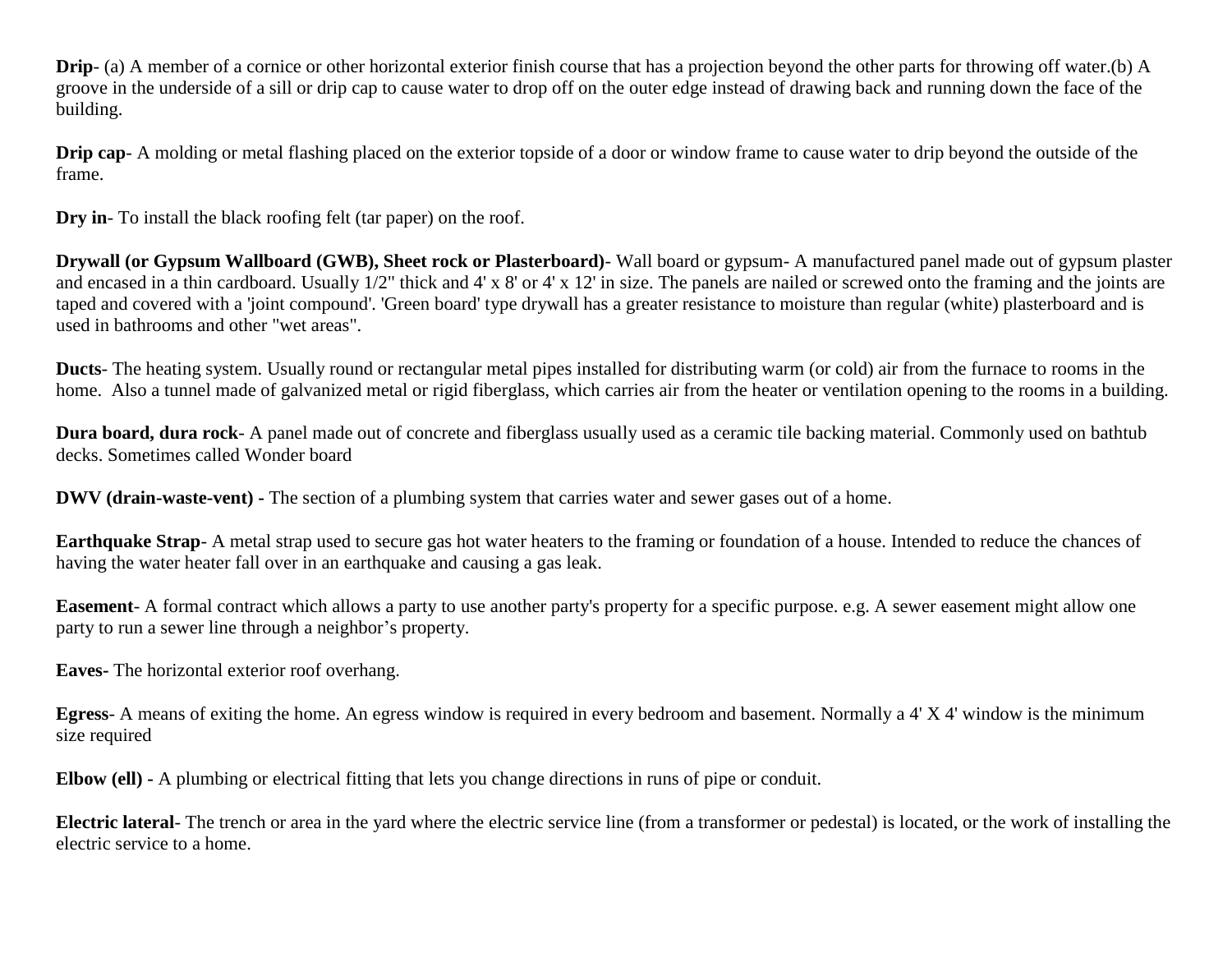**Electric resistance coils**- Metal wires that heat up when electric current passes through them and are used in baseboard heaters and electric water heaters.

**Electrical entrance package**- The entry point of the electrical power including: (1) the 'strike' or location where the overhead or underground electrical lines connect to the house, (2) The meter which measures how much power is used and (3) The 'panel' or 'circuit breaker box ' (or 'fuse box') where the power can be shut off and where overload devices such a fuses or circuit breakers and located.

**Electrical Rough**- Work performed by the Electrical Contractor after the plumber and heating contractor are complete with their phase of work. Normally all electrical wires, and outlet, switch, and fixture boxes are installed (before insulation).

**Electrical Trim**- Work performed by the electrical contractor when the house is nearing completion. The electrician installs all plugs, switches, light fixtures, smoke detectors, appliance "pig tails", bathroom ventilation fans, wires the furnace, and "makes up" the electric house panel. The electrician does all work necessary to get the home ready for and to pass the municipal electrical final inspection

**Elevation sheet**- The page on the blue prints that depicts the house or room as if a vertical plane were passed through the structure.

**Escutcheon**- An ornamental plate that fits around a pipe extending through a wall or floor to hide the cut out hole

**Evaporator coil**- The part of a cooling system that absorbs heat from air in your home. Also see condensing unit.

**Expansion joint**- Fibrous material (@1/2" thick) installed in and around a concrete slab to permit it to move up and down (seasonally) along the nonmoving foundation wall.

**Expansive soils**- Earth that swells and contracts depending on the amount of water that is present. ("Betonite" is an expansive soil).

**Exposed aggregate finish**- A method of finishing concrete which washes the cement/sand mixture off the top layer of the aggregate - usually gravel. Often used in driveways, patios and other exterior surfaces.

**Extras**- Additional work requested of a contractor, not included in the original plan, which will be billed separately and will not alter the original contract amount, but increase the cost of building the home.

**FHA strap**- Metal straps that are used to repair a bearing wall "cut-out", and to "tie together" wall corners, splices, and bearing headers. Also, they are used to hang stairs and landings to bearing headers.

**Face nail**- To install nails into the vertical face of a bearing header or beam.

**Faced concrete**- To finish the front and all vertical sides of a concrete porch, step(s), or patio. Normally the "face" is broom finished.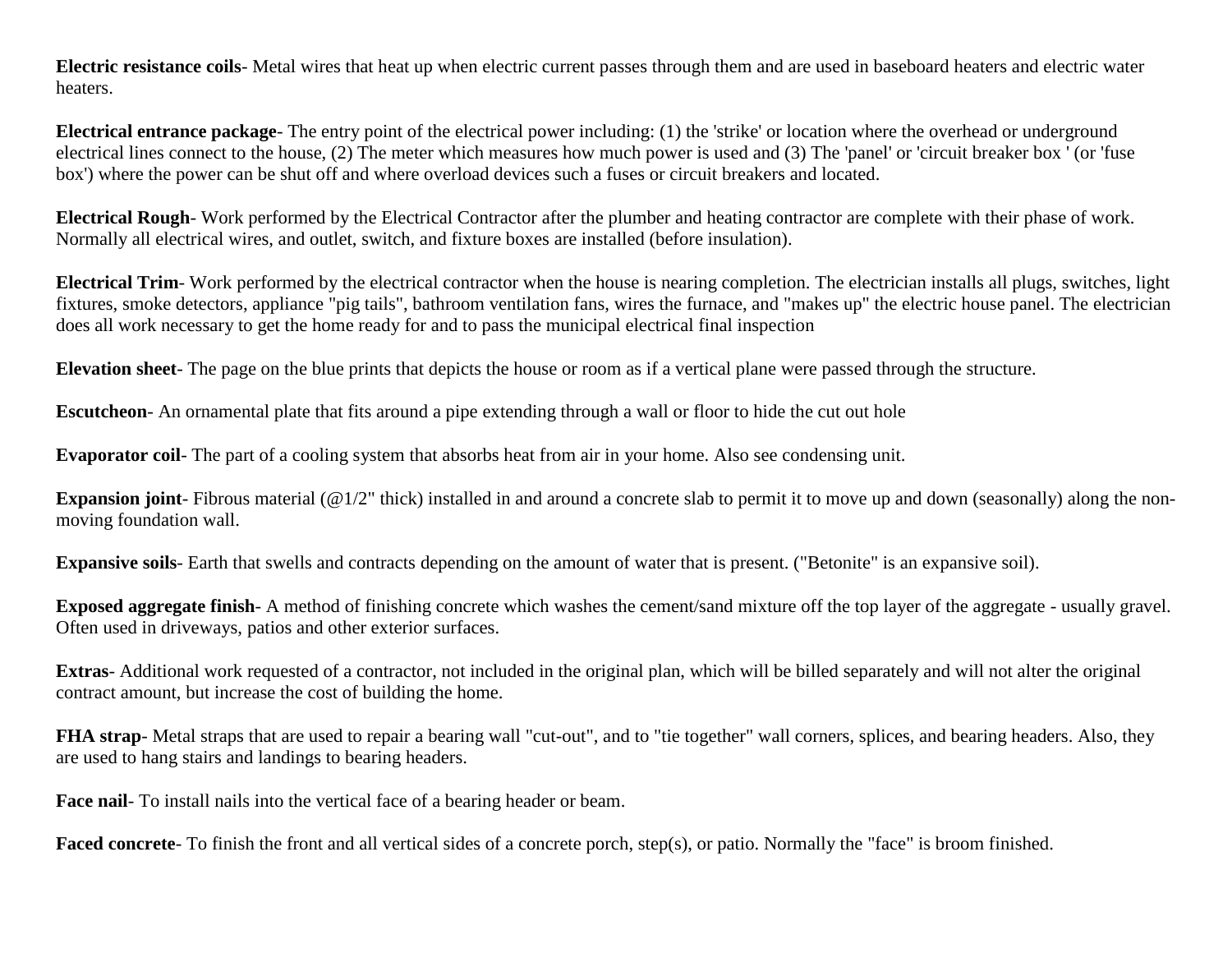**Facing brick**- The brick used and exposed on the outside of a wall. Usually these have a finished texture.

**Fascia**- Horizontal boards attached to rafter/truss ends at the eaves and along gables. Roof drain gutters are attached to the fascia.

**Felt**- Tar paper. Installed under the roof shingles. Normally 15 lb. or 30 lb.

**Female**- Any part, such as a nut or fitting, into which another (male) part can be inserted. Internal threads are female.

Ferrule- Metal tubes used to keep roof gutters "open". Long nails (ferrule spikes) are driven through these tubes and hold the gutters in place along the fascia of the home.

Field measure- To take measurements (cabinets, countertops, stairs, shower doors, etc.) in the home itself instead of using the blueprints.

Finger joint-A manufacturing process of interlocking two shorter pieces of wood end to end to create a longer piece of dimensional lumber or molding. Often used in jambs and casings and are normally painted (instead of stained).

**Fire block-** Short horizontal members sometimes nailed between studs, usually about halfway up a wall. See also 'Fire stop'.

**Fire brick-** Brick made of refractory ceramic material which will resist high temperatures. Used in a fireplace and boiler.

Fireplace chase flashing pan- A large sheet of metal that is installed around and perpendicular to the fireplace flue pipe. It's purpose is to confine and limit the spread of fire and smoke to a small area.

**Fire-resistive or Fire rated**- Applies to materials that are not combustible in the temperatures of ordinary fires and will withstand such fires for at least 1 hour. Drywall used in the garage and party walls are to be fire rated, 5/8", Type X.

Fire retardant chemical- A chemical or preparation of chemicals used to reduce the flammability of a material or to retard the spread of flame.

Fire stop- A solid, tight closure of a concealed space, placed to prevent the spread of fire and smoke through such a space. In a frame wall, this will usually consist of 2 by 4 cross blocking between studs. Work performed to slow the spread of fire and smoke in the walls and ceiling (behind the drywall). Includes stuffing wire holes in the top and bottom plates with insulation, and installing blocks of wood between the wall studs at the drop soffit line. This is integral to passing a Rough Frame inspection. See also 'Fire block'.

Fishplate (gusset) - A wood or plywood piece used to fasten the ends of two members together at a butt joint with nails or bolts. Sometimes used at the junction of opposite rafters near the ridge line. Sometimes called a gang nail plate.

**Fish tape**- A long strip of spring steel used for fishing cables and for pulling wires through conduit.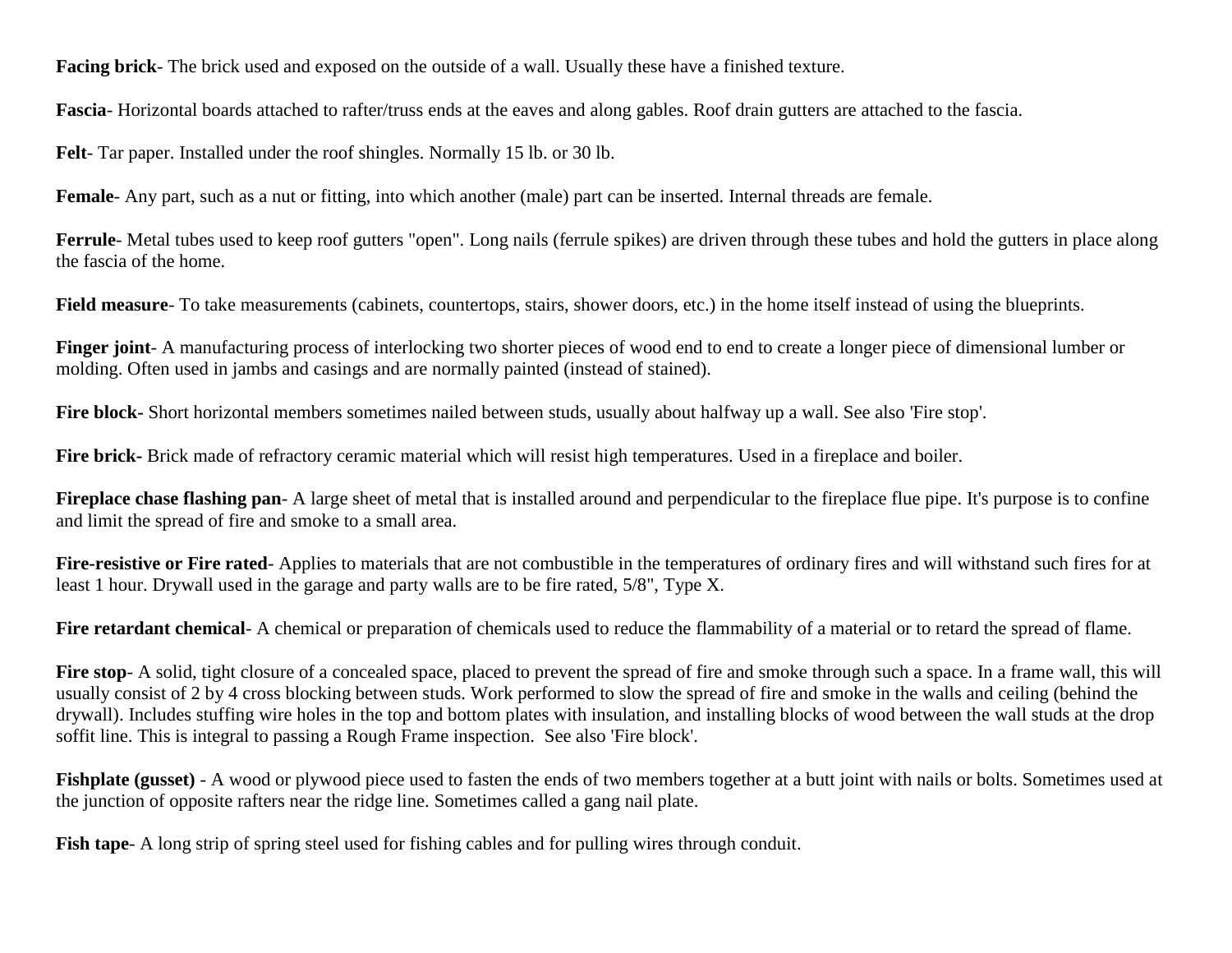**Flagstone (flagging or flags)** - Flat stones (1 to 4 inches thick) used for walks, steps, floors, and vertical veneer (in lieu of brick).

**Flake board**- A manufactured wood panel made out of 1"- 2" wood chips and glue. Often used as a substitute for plywood in the exterior wall and roof sheathing. Also called OSB or wafer board.

**Flame retention burner**- An oil burner, designed to hold the flame near the nozzle surface. Generally the most efficient type for residential use.

**Flashing**- Sheet metal or other material used in roof and wall construction to protect a building from water seepage.

**Flat mold**- Thin wood strips installed over the butt seam of cabinet skins.

**Flat paint**- An interior paint that contains a high proportion of pigment and dries to a flat or lusterless finish.

**Flatwork**- Common word for concrete floors, driveways, basements, and sidewalks.

**Floating**- The next-to-last stage in concrete work, when you smooth off the job and bring water to the surface by using a hand float or bull float.

**Floating wall**- A non-bearing wall built on a concrete floor. It is constructed so that the bottom two horizontal plates can compress or pull apart if the concrete floor moves up or down. Normally built on basements and garage slabs.

**Flue**- Large pipe through which fumes escape from a gas water heater, furnace, or fireplace. Normally these flue pipes are double walled, galvanized sheet metal pipe and sometimes referred to as a "B Vent". Fireplace flue pipes are normally triple walled. In addition, nothing combustible shall be within one inch from the flue pipe.

**Flue collar-** Round metal ring which fits around the heat flue pipe after the pipe passes out of the roof.

**Flue damper**- An automatic door located in the flue that closes it off when the burner turns off; purpose is to reduce heat loss up the flue from the still-warm furnace or boiler.

**Flue lining**- 2-foot lengths, fire clay or terra-cotta pipe (round or square) and usually made in all ordinary flue sizes. Used for the inner lining of chimneys with the brick or masonry work done around the outside. Flue linings in chimneys runs from one foot below the flue connection to the top of the chimney.

**Fly rafters**- End rafters of the gable overhang supported by roof sheathing and lookouts.

**Footer, footing**- Continuous 8" or 10" thick concrete pad installed before and supports the foundation wall or monopost.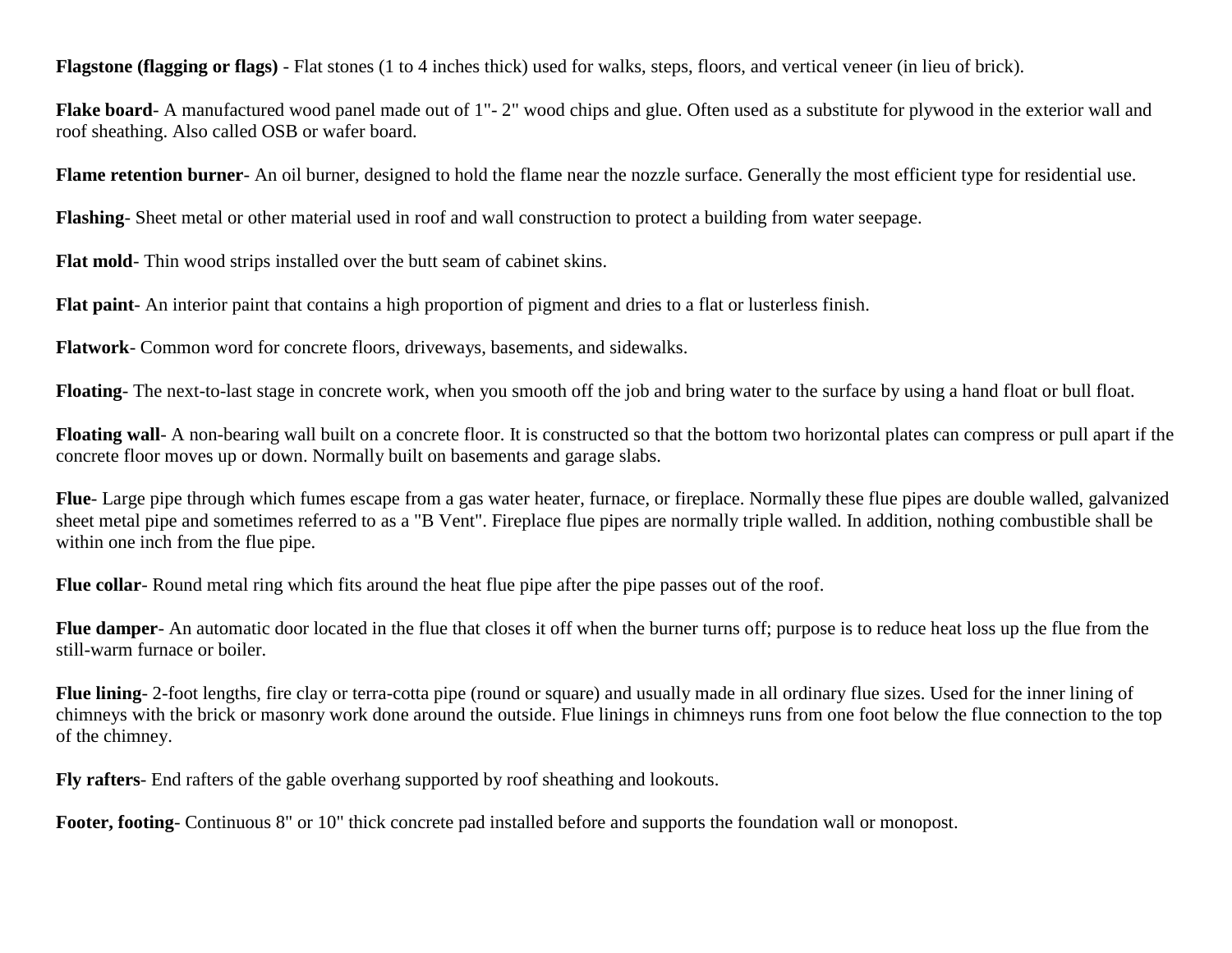**Forced air heating** - A common form of heating with natural gas, propane, oil or electricity as a fuel. Air is heated in the furnace and distributed through a set of metal ducts to various areas of the house.

**Form**- Temporary structure erected to contain concrete during placing and initial hardening.

**Foundation**- The supporting portion of a structure below the first floor construction, or below grade, including the footings.

**Foundation ties**- Metal wires that hold the foundation wall panels and rebar in place during the concrete pour.

**Foundation waterproofing**- High-quality below-grade moisture protection. Used for below-grade exterior concrete and masonry wall dampproofing to seal out moisture and prevent corrosion. Normally looks like black tar.

**Frame Inspection**- The act of inspecting the home's structural integrity and it's compliance to local municipal codes.

**Framer**-The carpenter contractor that installs the lumber and erects the frame, flooring system, interior walls, backing, trusses, rafters, decking, installs all beams, stairs, soffits and all work related to the wood structure of the home. The framer builds the home according to the blueprints and must comply with local building codes and regulations.

**Framing**- Lumber used for the structural members of a building, such as studs, joists, and rafters.

**Frieze**- In house construction a horizontal member connecting the top of the siding with the soffit of the cornice.

**Frost lid**- Round metal lid that is installed on a water meter pit.

**Frost line**- The depth of frost penetration in soil and/or the depth at which the earth will freeze and swell. This depth varies in different parts of the country.

**Furring strips**- Strips of wood, often 1 X 2 and used to shim out and provide a level fastening surface for a wall or ceiling.

**GFCI, or GFI**- Ground Fault Circuit Interrupter- an ultra-sensitive plug designed to shut off all electric current. Used in bathrooms, kitchens, exterior waterproof outlets, garage outlets, and "wet areas". Has a small reset button on the plug.

**Gable**- The end, upper, triangular area of a home, beneath the roof.

**Gang nail plate**- A steel plate attached to both sides at each joint of a truss. Sometimes called a fishplate or gusset.

**Gate valve**- A valve that lets you completely stop—but not modulate—the flow within a pipe.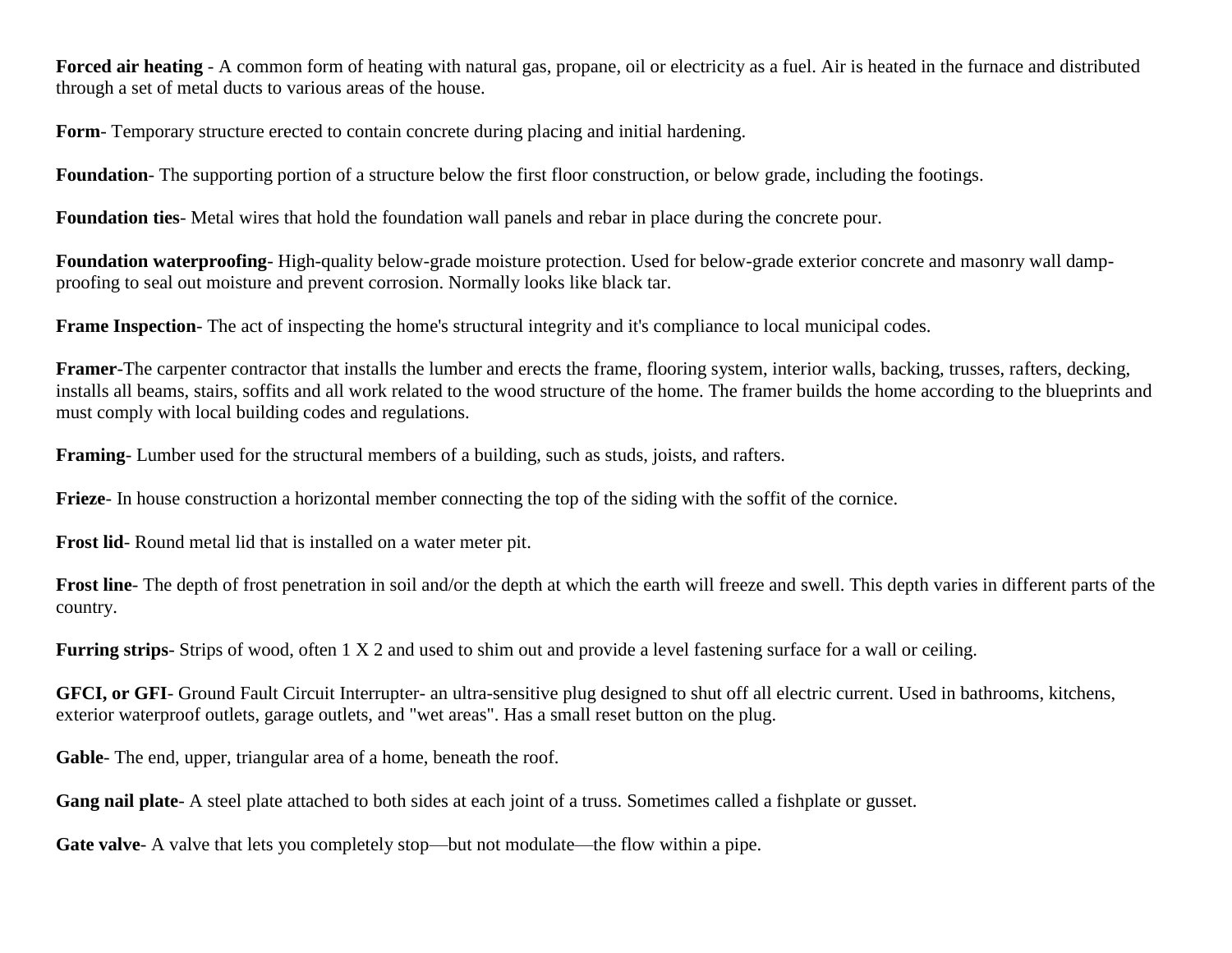**Gas lateral**- The trench or area in the yard where the gas line service is located, or the work of installing the gas service to a home.

**Girder**- A large or principal beam of wood or steel used to support concentrated loads at isolated points along its length.

**Glazing**- The process of installing glass, which commonly is secured with glazier's points and glazing compound.

**Globe valve**- A valve that lets you adjust the flow of water to any rate between fully on and fully off. Also see gate valve.

**Gloss enamel**- A finishing paint material. Forms a hard coating with maximum smoothness of surface and dries to a sheen or luster (gloss)

**Glued Laminated Beam (Glulam)** - A structural beam composed of wood laminations or lams. The lams are pressure bonded with adhesives to attain a typical thickness of  $1\frac{1}{2}$ ". (It looks like 5 or more 2 X 4's are glued together).

**Grade**- Ground level, or the elevation at any given point. Also the work of leveling dirt. Also the designated quality of a manufactured piece of wood.

Grade beam- A foundation wall that is poured @ level with or just below the grade of the earth. An example is the area where the 8' or 16' overhead garage door "block out" is located, or a lower (walk out basement) foundation wall is poured

**Grain**- The direction, size, arrangement, appearance, or quality of the fibers in wood.

Grid- The completed assembly of main and cross tees in a suspended ceiling system before the ceiling panels are installed. Also the decorative slats (munton) installed between glass panels.

**Ground-** Refers to electricity's habit of seeking the shortest route to earth. Neutral wires carry it there in all circuits. An additional grounding wire or the sheathing of the metal-clad cable or conduit—protects against shock if the neutral leg is interrupted.

**Ground fault**- Ground Fault Circuit Interrupter (GFCI, GFI)- an ultra-sensitive plug designed to shut off all electric current. Used in bathrooms, kitchens, exterior waterproof outlets, garage outlets, and "wet areas". Has a small reset button on the plug.

**Ground iron**- The plumbing drain and waste lines that are installed beneath the basement floor. Cast iron was once used, but black plastic pipe (ABS) is now widely used.

**Groundwater**- Water from an aquifer or subsurface water source.

**Grout**- A wet mixture of cement, sand and water that flows into masonry or ceramic crevices to seal the cracks between the different pieces. Mortar made of such consistency (by adding water) that it will flow into the joints and cavities of the masonry work and fill them solid.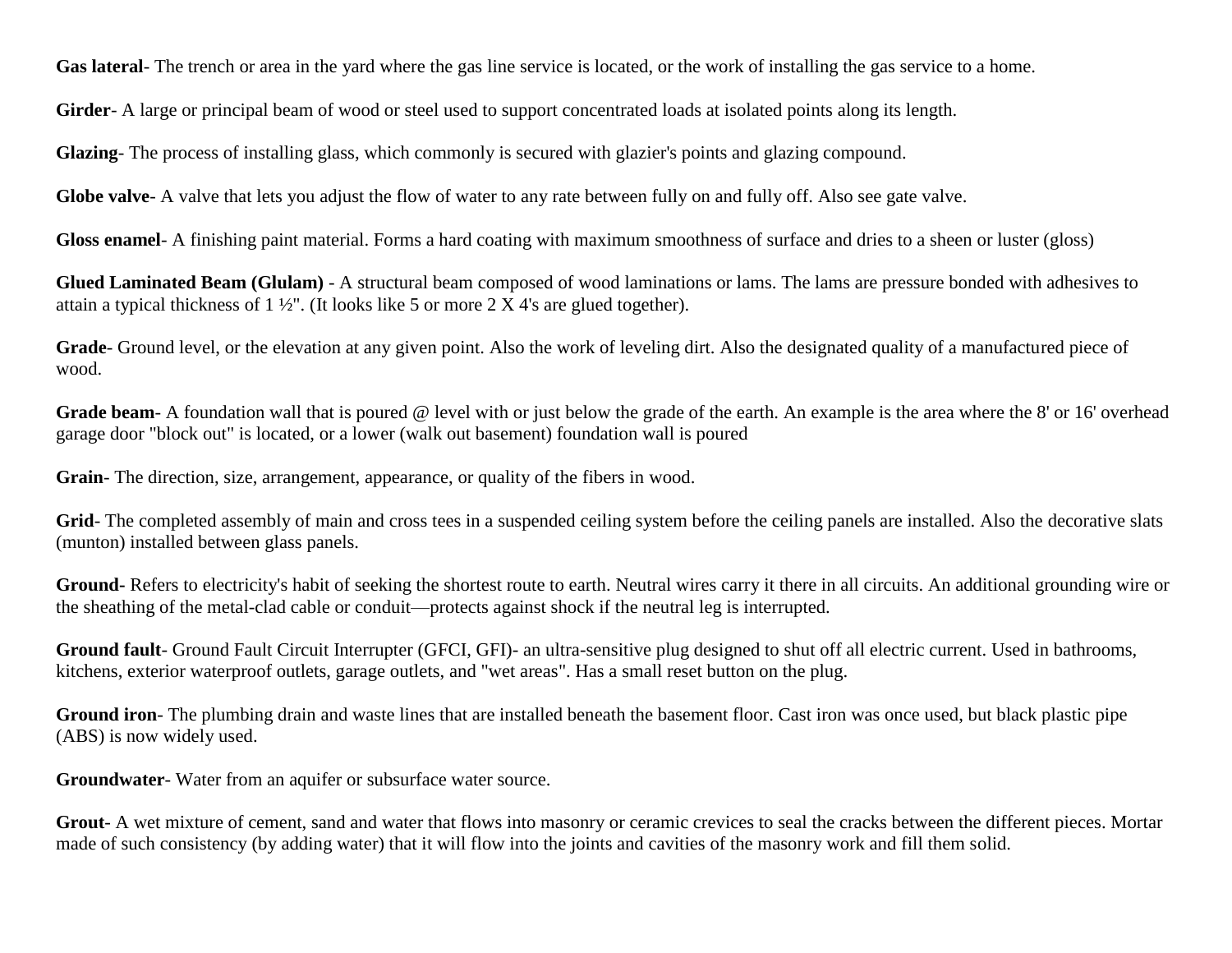**Gusset**- A flat wood, plywood, or similar type member used to provide a connection at the intersection of wood members. Most commonly used at joints of wood trusses. They are fastened by nails, screws, bolts, or adhesives.

**Gutter**- A shallow channel or conduit of metal or wood set below and along the (fascia) eaves of a house to catch and carry off rainwater from the roof.

**Gyp board**- Drywall. Wall board or gypsum- A panel (normally 4' X 8', 10', 12', or 16') made with a core of Gypsum (chalk-like) rock, which covers interior walls and ceilings.

**Gypsum plaster**- Gypsum formulated to be used with the addition of sand and water for base-coat plaster.

**H Clip**- Small metal clips formed like an "H" that fits at the joints of two plywood (or wafer board) sheets to stiffen the joint. Normally used on the roof sheeting.

**Hardware**- All of the "metal" fittings that go into the home when it is near completion. For example, door knobs, towel bars, handrail brackets, closet rods, house numbers, door closers, etc. The Interior Trim Carpenter installs the "hardware".

**Haunch**- An extension, knee like protrusion of the foundation wall that a concrete porch or patio will rest upon for support.

**Hazard insurance** - Protection against damage caused by fire, windstorms, or other common hazards. Many lenders require borrowers to carry it in an amount at least equal to the mortgage.

**Header**- (a) A beam placed perpendicular to joists and to which joists are nailed in framing for a chimney, stairway, or other opening. (b) A wood lintel. (c) The horizontal structural member over an opening (for example over a door or window).

**Hearth**- The fireproof area directly in front of a fireplace. The inner or outer floor of a fireplace, usually made of brick, tile, or stone.

**Heating load**- The amount of heating required to keep a building at a specified temperature during the winter, usually 65° F, regardless of outside temperature.

**Heat meter**- An electrical municipal inspection of the electric meter breaker panel box.

**Heat pump**- A mechanical device which uses compression and decompression of gas to heat and/or cool a house.

**Heat Rough**- Work performed by the Heating Contractor after the stairs and interior walls are built. This includes installing all duct work and flue pipes. Sometimes, the furnace and fireplaces are installed at this stage of construction.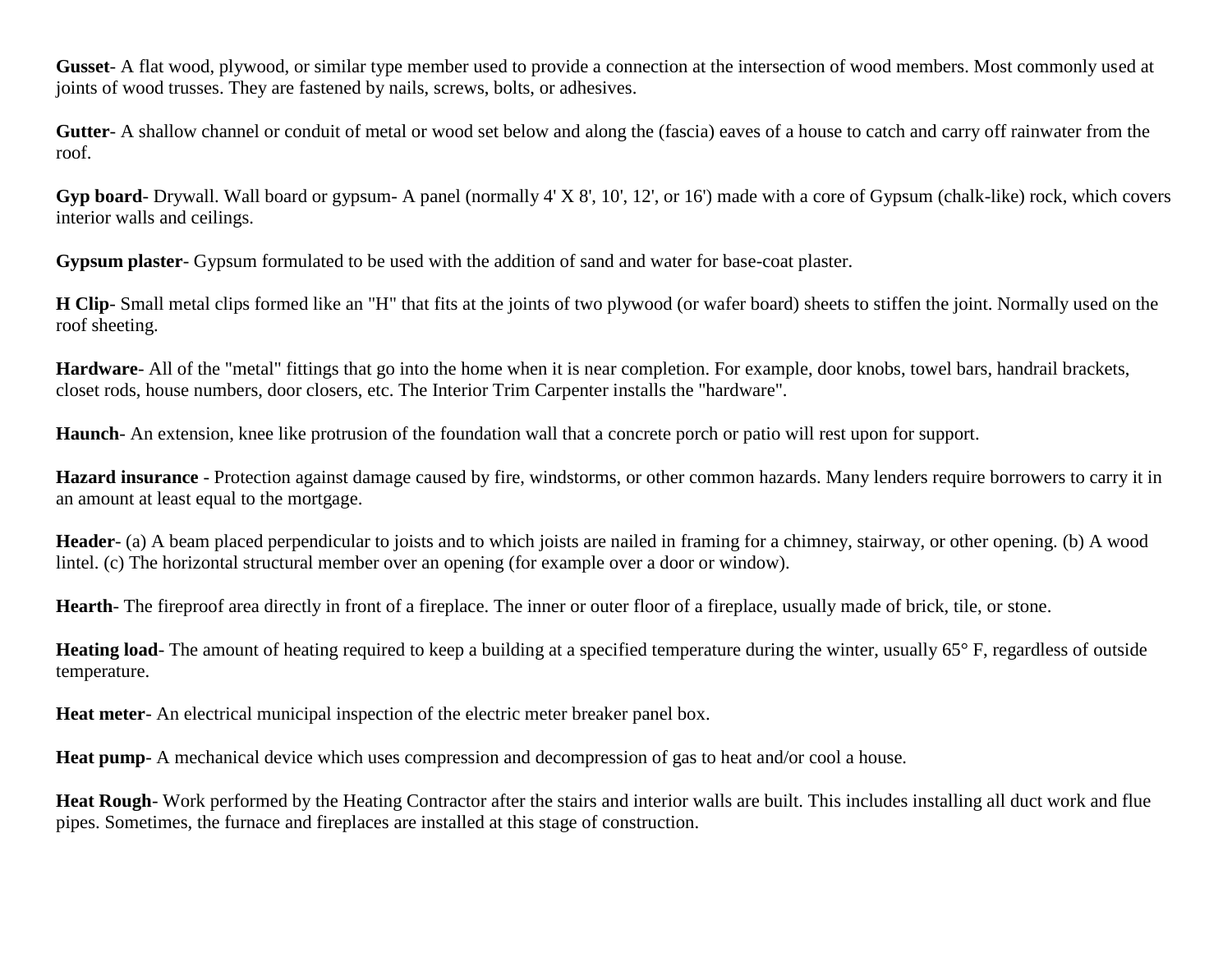**Heat Trim**- Work done by the Heating Contractor to get the home ready for the municipal Final Heat Inspection. This includes venting the hot water heater, installing all vent grills, registers, air conditioning services, turning on the furnace, installing thermostats, venting ranges and hoods, and all other heat related work.

**Heel cut**- A notch cut in the end of a rafter to permit it to fit flat on a wall and on the top, doubled, exterior wall plate.

**Highlights**- A light spot, area, or streak on a painted surface.

**Hip**- A roof with four sloping sides. The external angle formed by the meeting of two sloping sides of a roof.

**Hip roof**- A roof that rises by inclined planes from all four sides of a building.

**Home run (electrical)**- The electrical cable that carries power from the main circuit breaker panel to the first electrical box, plug, or switch in the circuit.

**Honey combs**- The appearance concrete makes when rocks in the concrete are visible and where there are void areas in the foundation wall, especially around concrete foundation windows.

**Hose bib-** An exterior water faucet (sill cock).

**Hot wire**- The wire that carries electrical energy to a receptacle or other device—in contrast to a neutral, which carries electricity away again. Normally the black wire. Also see ground.

**Humidifier**- An appliance normally attached to the furnace, or portable unit device designed to increase the humidity within a room or a house by means of the discharge of water vapor.

**Hurricane clip**- Metal straps that are nailed and secure the roof rafters and trusses to the top horizontal wall plate. Sometimes called a Teco clip.

**I-beam**- A steel beam with a cross section resembling the letter **I**. It is used for long spans as basement beams or over wide wall openings, such as a double garage door, when wall and roof loads bear down on the opening.

**I-joist**- Manufactured structural building component resembling the letter "I". Used as floor joists and rafters. I-joists include two key parts: **flanges**  and **webs**. The **flange** of the I joist may be made of laminated veneer lumber or dimensional lumber, usually formed into a 1 ½" width. The **web** or center of the I-joist is commonly made of plywood or oriented strand board (OSB). Large holes can be cut in the web to accommodate duct work and plumbing waste lines. I-joists are available in lengths up to 60 feet long

**Infiltration**- The passage of air from indoors to outdoors and vice versa; term is usually associated with drafts from cracks, seams or holes in buildings.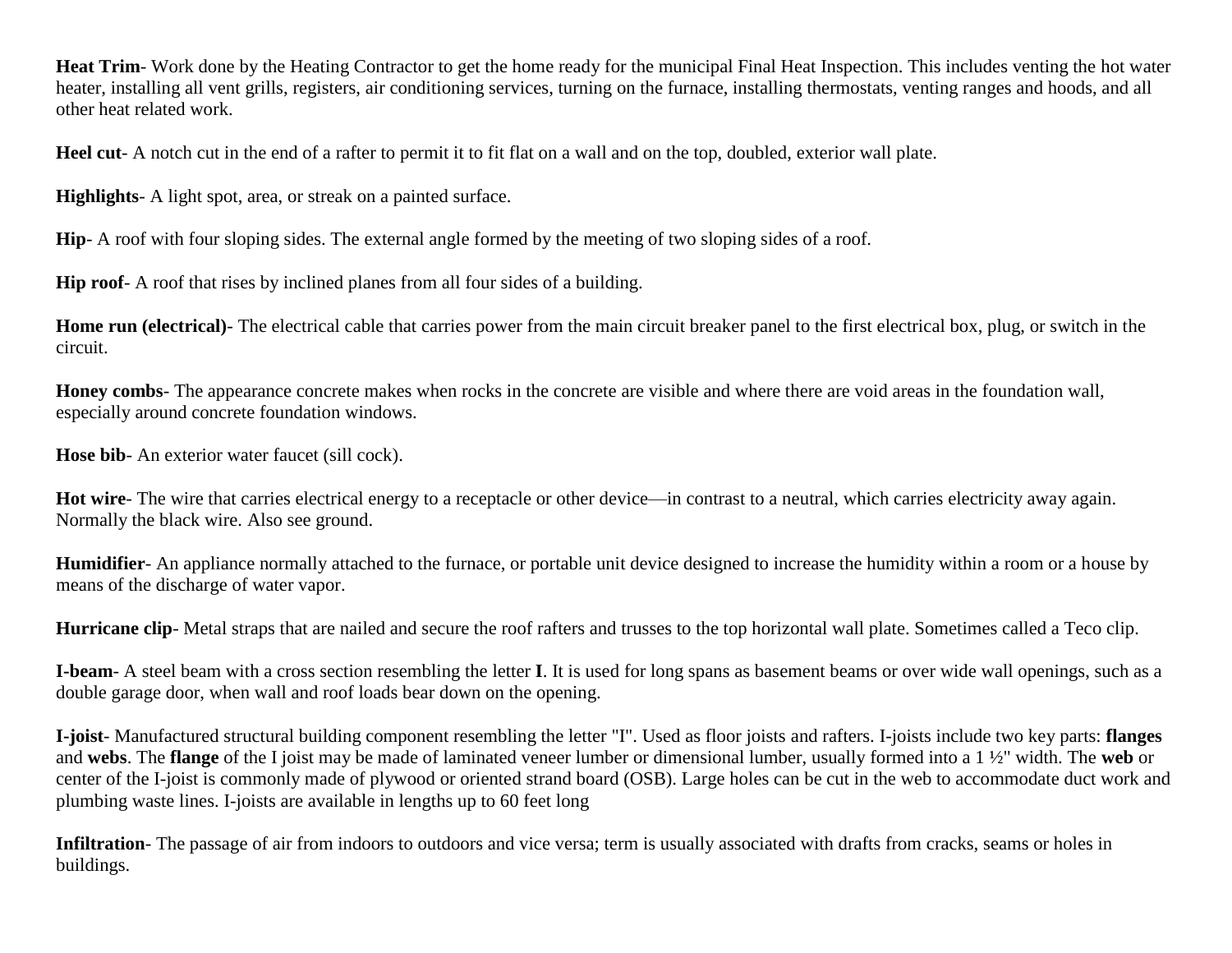**Inside corner**- The point at which two walls form an internal angle, as in the corner of a room.

**Insulating glass**- Window or door in which two panes of glass are used with a sealed air space between. Also known as **Double glass**.

**Insulation board, rigid**- A structural building board made of coarse wood or cane fiber in ½- and 25/32-inch thickness. It can be obtained in various size sheets and densities.

**Insulation**- Any material high in resistance to heat transmission that, when placed in the walls, ceiling, or floors of a structure, and will reduce the rate of heat flow.

**Interior finish**- Material used to cover the interior framed areas of walls and ceilings

**J Channel**- Metal edging used on drywall to give the edge a better finished appearance when a wall is not "wrapped" Generally, basement stairway walls have drywall only on the stair side. J Channel is used on the vertical edge of the last drywall sheet

**Jack post**- A type of structural support made of metal, which can be raised or lowered through a series of pins and a screw to meet the height required. Basically used as a replacement for an old supporting member in a building. See Monopost.

**Jack rafter**- A rafter that spans the distance from the wall plate to a hip, or from a valley to a ridge.

**Jamb**- The side and head lining of a doorway, window, or other opening. Includes studs as well as the frame and trim.

**Joint**- The location between the touching surfaces of two members or components joined and held together by nails, glue, cement, mortar, or other means.

**Joint cement or Joint compound**- A powder that is usually mixed with water and used for joint treatment in gypsum-wallboard finish. Often called "spackle" or drywall mud.

**Joint tenancy**- A form of ownership in which the tenants own a property equally. If one dies, the other automatically inherits the entire property.

**Joint trench**- When the electric company and telephone company dig one trench and "drop" both of their service lines in.

**Joist**- Wooden 2 X 8's, 10's, or 12's that run parallel to one another and support a floor or ceiling, and supported in turn by larger beams, girders, or bearing walls.

**Joist hanger**- A metal "U" shaped item used to support the end of a floor joist and attached with hardened nails to another bearing joist or beam.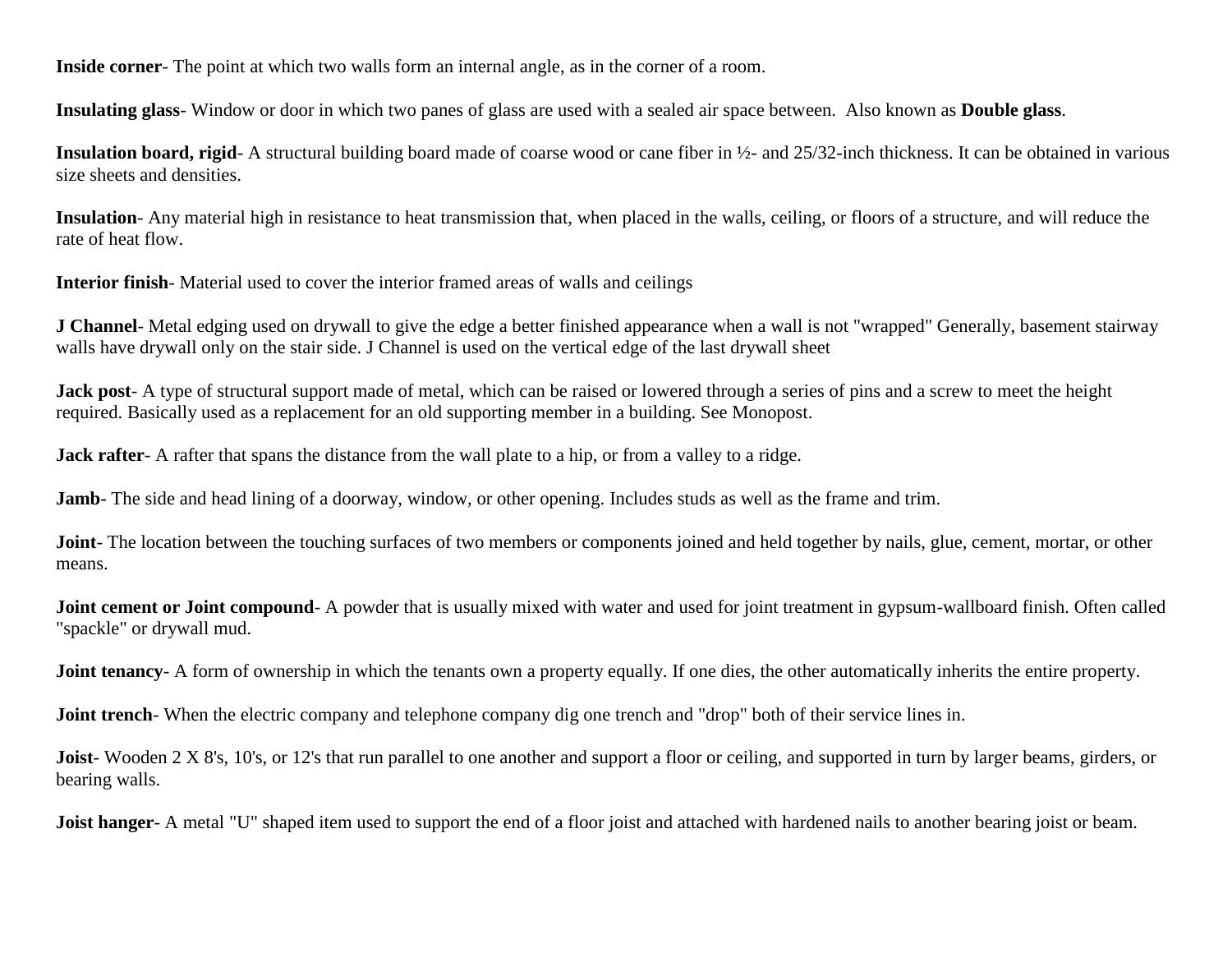**Jumpers**- Water pipe installed in a water meter pit (before the water meter is installed), or electric wire that is installed in the electric house panel meter socket before the meter is installed. This is sometimes illegal.

**Keeper**- The metal latch plate in a door frame into which a doorknob plunger latches.

**Keyless**- A plastic or porcelain light fixture that operates by a pull string. Generally found in the basement, crawl space , and attic areas.

**Keyway**- A slot formed and poured on a footer or in a foundation wall when another wall will be installed at the slot location. This gives additional strength to the joint/meeting point.

**Kilowatt (kw)**- One thousand watts. A kilowatt hour is the base unit used in measuring electrical consumption. Also see watt.

**King stud**- The vertical "2 X's" frame lumber (left and right) of a window or door opening, and runs continuously from the bottom sole plate to the top plate.

**Knot**- In lumber, the portion of a branch or limb of a tree that appears on the edge or face of the piece.

**Laminated shingles** - Shingles that have added dimensionality because of extra layers or tabs, giving a shake-like appearance. May also be called "architectural shingles" or "three-dimensional shingles."

**Laminating**- Bonding together two or more layers of materials.

Landing- A platform between flights of stairs or at the termination of a flight of stairs. Often used when stairs change direction. Normally no less than 3 ft. X 3 ft. square.

**Lap**- To cover the surface of one shingle or roll with another.

**Latch**- A beveled metal tongue operated by a spring-loaded knob or lever. The tongue's bevel lets you close the door and engage the locking mechanism, if any, without using a key. Contrasts with dead bolt.

**Lateral (electric, gas, telephone, sewer and water)**- The underground trench and related services (i.e., electric, gas, telephone, sewer and water lines) that will be buried within the trench.

**Lath**- A building material of narrow wood, metal, gypsum, or insulating board that is fastened to the frame of a building to act as a base for plaster, shingles, or tiles.

**Lattice**- An open framework of crisscrossed wood or metal strips that form regular, patterned spaces.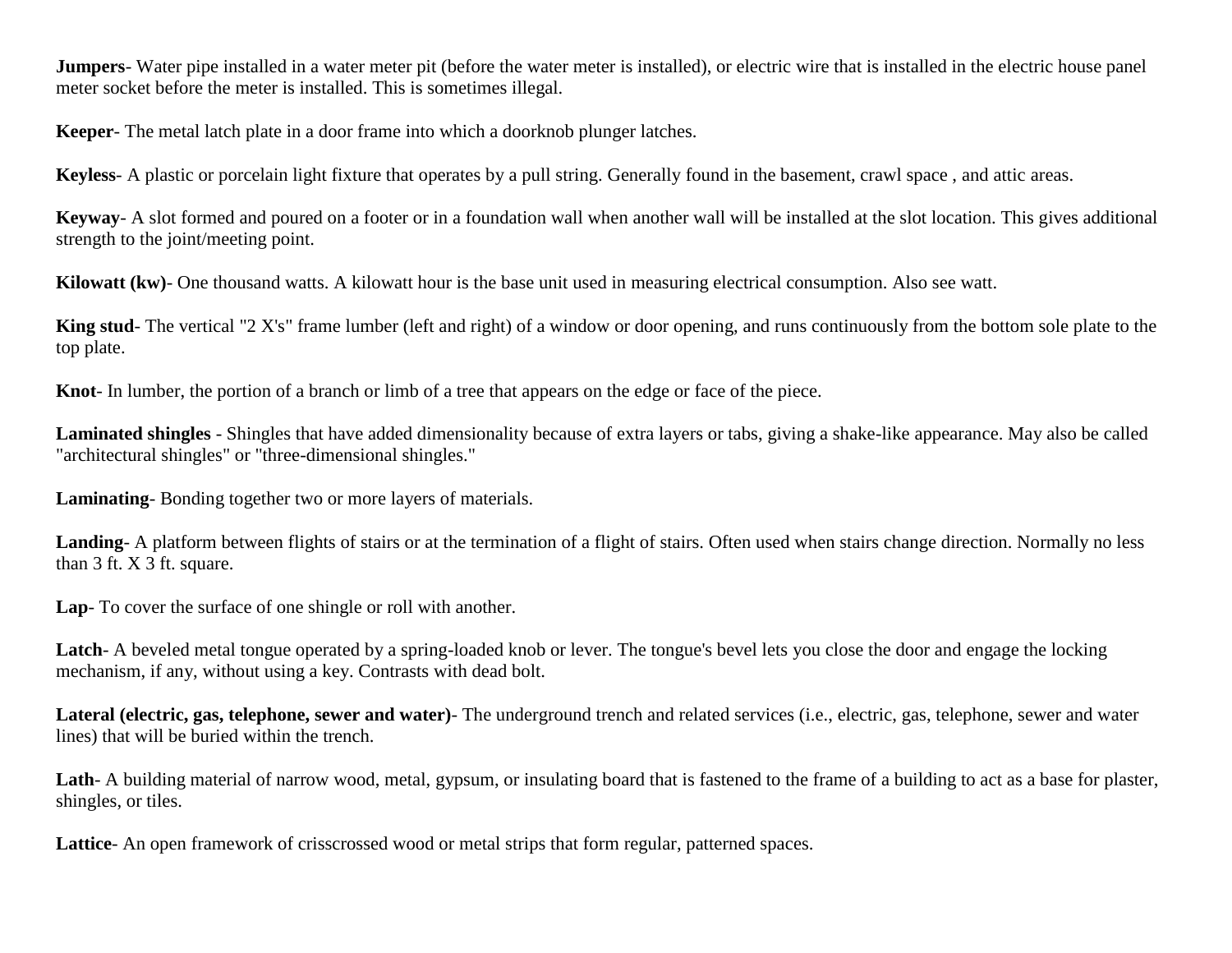**Ledger (for a Structural Floor)**- The wooden perimeter frame lumber member that bolts onto the face of a foundation wall and supports the wood structural floor.

Ledger strip- A strip of lumber nailed along the bottom of the side of a girder on which joists rest.

**Leech field**- A method used to treat/dispose of sewage in rural areas not accessible to a municipal sewer system. Sewage is permitted to be filtered and eventually discharged into a section of the lot called a leech field.

Let-in brace- Nominal 1 inch-thick boards applied into notched studs diagonally. Also, an "L" shaped, long (@ 10') metal strap that are installed by the framer at the rough stage to give support to an exterior wall or wall corner.

**Level-** True horizontal. Also a tool used to determine level.

**Light**- Space in a window sash for a single pane of glass. Also, a pane of glass.

**Limit switch**- A safety control that automatically shuts off a furnace if it gets too hot. Most also control blower cycles.

**Lineal foot**- A unit of measure for lumber equal to 1 inch thick by 12 inches wide by 12 inches long. Examples:  $1'' \times 12'' \times 16' = 16$  board feet,  $2'' \times 16'$  $12"$  x  $16' = 32$  board feet.

**Lintel**- A horizontal structural member that supports the load over an opening such as a door or window.

**Load bearing wall**- Includes all exterior walls and any interior wall that is aligned above a support beam or girder. Normally, any wall that has a double horizontal top plate.

**Loan to value ratio**- The ratio of the loan amount to the property valuation and expressed as a percentage. E.g. if a borrower is seeking a loan of \$200,000 on a property worth \$400,000 it has a 50% loan to value rate. If the loan were \$300,000, the LTV would be 75%. The higher the loan to value, the greater the lender's perceived risk. Loans above normal lending LTV ratios may require additional security.

**Lookout**- A short wood bracket or cantilever that supports an overhang portion of a roof.

**Louver**- A vented opening into the home that has a series of horizontal slats and arranged to permit ventilation but to exclude rain, snow, light, insects, or other living creatures.

**Lumens**- Unit of measure for total light output. The amount of light falling on a surface of one square foot.

**Male**- Any part, such as a bolt, designed to fit into another (female) part. External threads are male.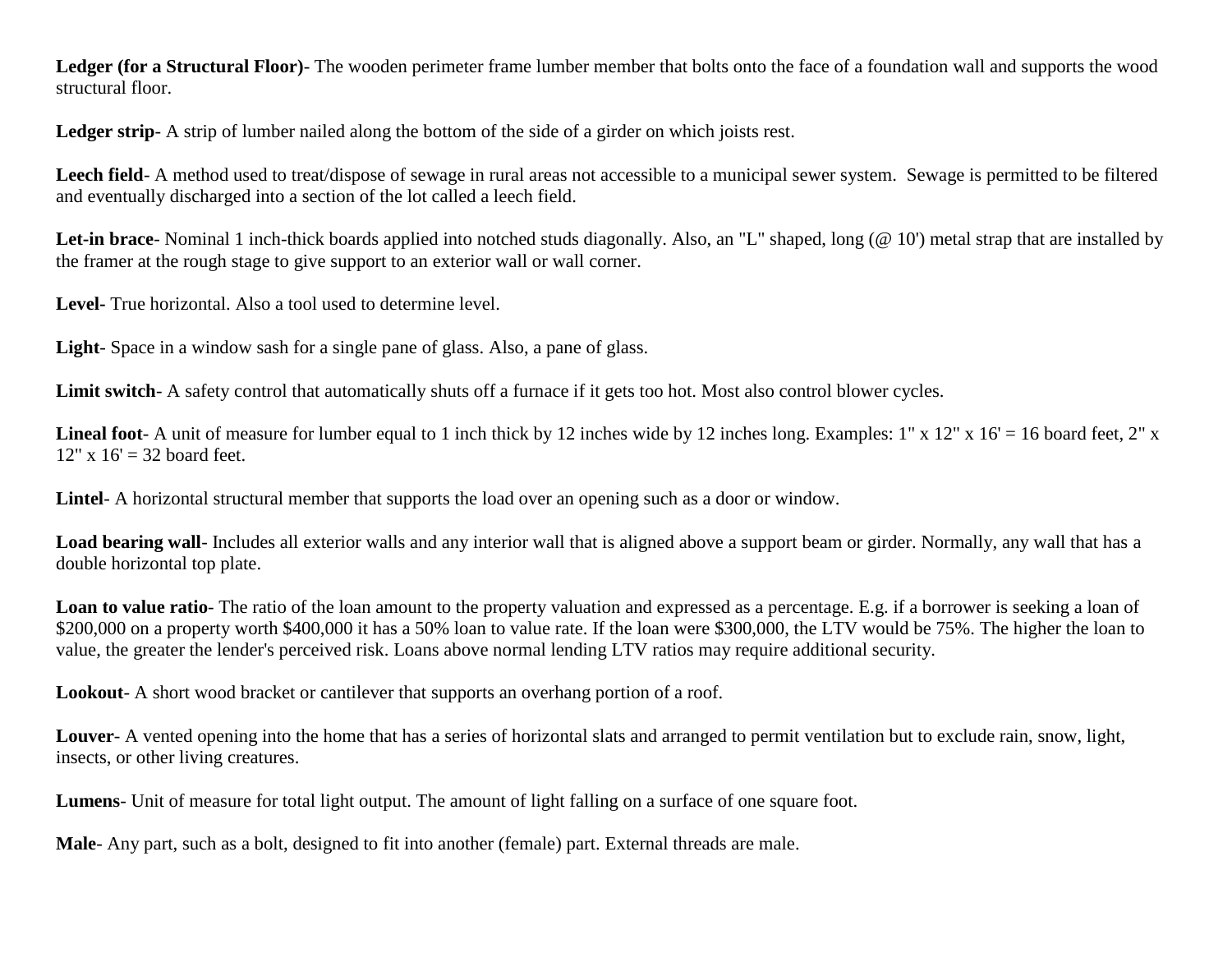**Mantel**- The shelf above a fireplace opening. Also used in referring to the decorative trim around a fireplace opening.

**Manufactured wood-** A wood product such as a truss, beam, gluelam, microlam or joist which is manufactured out of smaller wood pieces and glued or mechanically fastened to form a larger piece. Often used to create a stronger member which may use less wood. See also Oriented Strand Board.

**Manufacturer's specifications**- The written installation and/or maintenance instructions which are developed by the manufacturer of a product and which may have to be followed in order to maintain the product warrantee.

**Masonry**- Stone, brick, concrete, hollow-tile, concrete block, or other similar building units or materials. Normally bonded together with mortar to form a wall.

**Mastic**- A pasty material used as a cement (as for setting tile) or a protective coating (as for thermal insulation or waterproofing)

**Mechanics lien**- A lien on real property, created by statue in many years, in favor of persons supplying labor or materials for a building or structure, for the value of labor or materials supplied by them. In some jurisdictions, a mechanics lien also exists for the value of professional services. Clear title to the property cannot be obtained until the claim for the labor, materials, or professional services is settled. Timely filing is essential to support the encumbrance, and prescribed filing dates vary by jurisdiction.

**Metal lath**- Sheets of metal that are slit to form openings within the lath. Used as a plaster base for walls and ceilings and as reinforcing over other forms of plaster base.

**Microlam**- A manufactured structural wood beam. It is constructed of pressure and adhesive bonded wood strands of wood. They have a higher strength rating than solid sawn lumber. Normally comes in l ½" thickness' and 9 ½", 11 ½" and 14" widths

**Milar (mylar)**- Plastic, transparent copies of a blueprint.

**Millwork**- Generally all building materials made of finished wood and manufactured in millwork plants. Includes all doors, window and door frames, blinds, mantels, panel work, stairway components (ballusters, rail, etc.), moldings, and interior trim. Does not include flooring, ceiling, or siding.

Miter joint- The joint of two pieces at an angle that bisects the joining angle. For example, the miter joint at the side and head casing at a door opening is made at a 45° angle.

**Molding**- A wood strip having an engraved, decorative surface.

**Monopost**- Adjustable metal column used to support a beam or bearing point. Normally 11 gauge or Schedule 40 metal, and determined by the structural engineer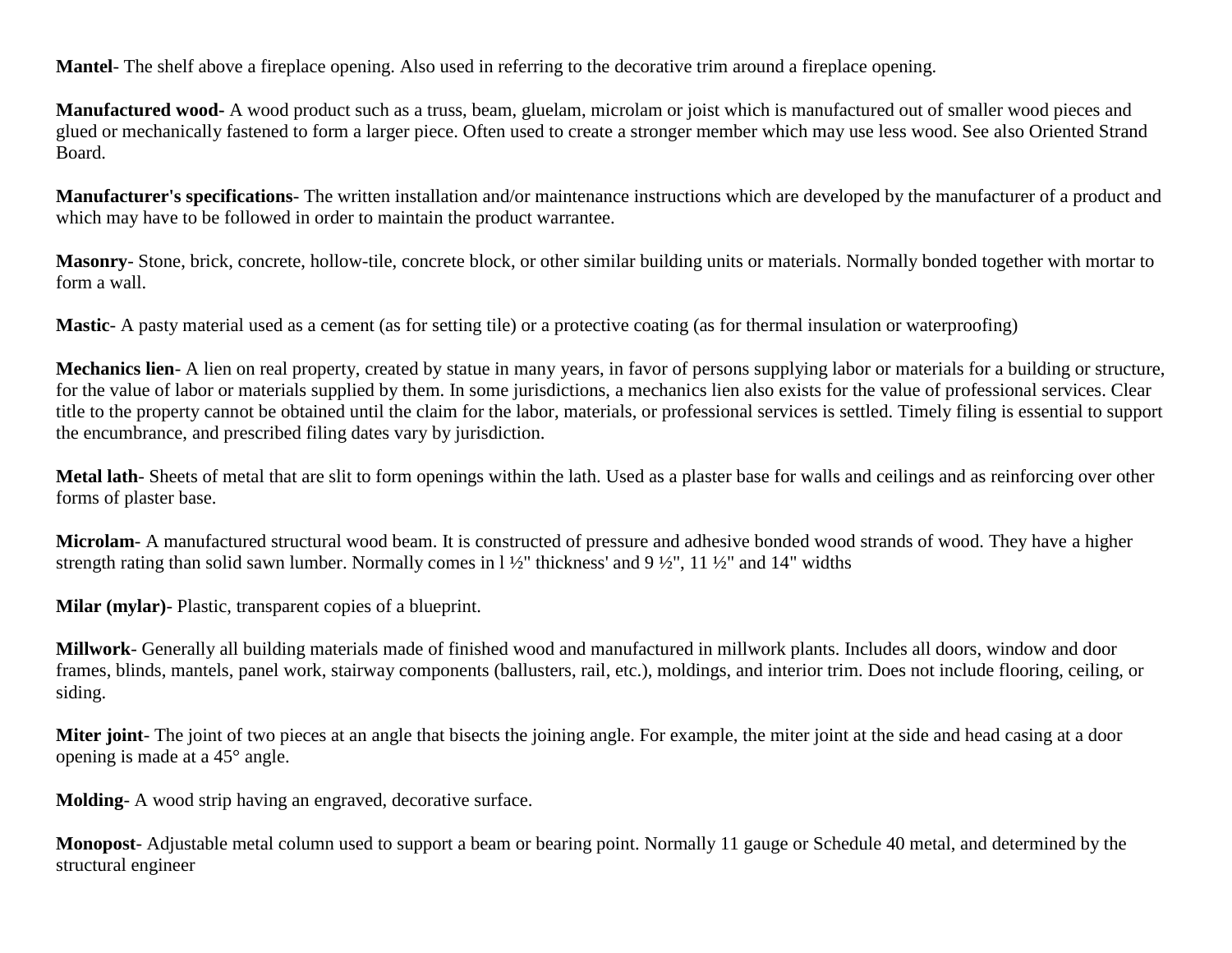**Mortar**- A mixture of cement (or lime) with sand and water used in masonry work.

**Mortise**- A slot cut into a board, plank, or timber, usually edgewise, to receive the tenon (or tongue) of another board, plank, or timber to form a joint.

**Mudsill**- Bottom horizontal member of an exterior wall frame which rests on top a foundation, sometimes called sill plate. Also sole plate, bottom member of interior wall frame.

**Mullion**- A vertical divider in the frame between windows, doors, or other openings.

**Muntin**- A small member which divides the glass or openings of sash or doors.

**Muriatic acid**- Commonly used as a brick cleaner after masonry work is completed.

**Mushroom**- The unacceptable occurrence when the top of a caisson concrete pier spreads out and hardens to become wider than the foundation wall thickness.

**Nail inspection**- An inspection made by a municipal building inspector after the drywall material is hung with nails and screws (and before taping).

**NEC (National Electrical Code)**- A set of rules governing safe wiring methods. Local codes—which are backed by law—may differ from the NEC in some ways.

**Neutral wire**- Usually color-coded white, this carries electricity from an outlet back to the service panel. Also see hot wire and ground.

**Newel post** - The large starting post to which the end of a stair guard railing or balustrade is fastened.

**Nonbearing wall**- A wall supporting no load other than its own weight.

**Nosing**- The projecting edge of a molding or drip or the front edge of a stair tread.

**Notch**- A crosswise groove at the end of a board.

**Note**- A formal document showing the existence of a debt and stating the terms of repayment.

**Nozzle**- The part of a heating system that sprays the fuel of fuel-air mixture into the combustion chamber.

**O C- On Center**- The measurement of spacing for studs, rafters, and joists in a building from the center of one member to the center of the next.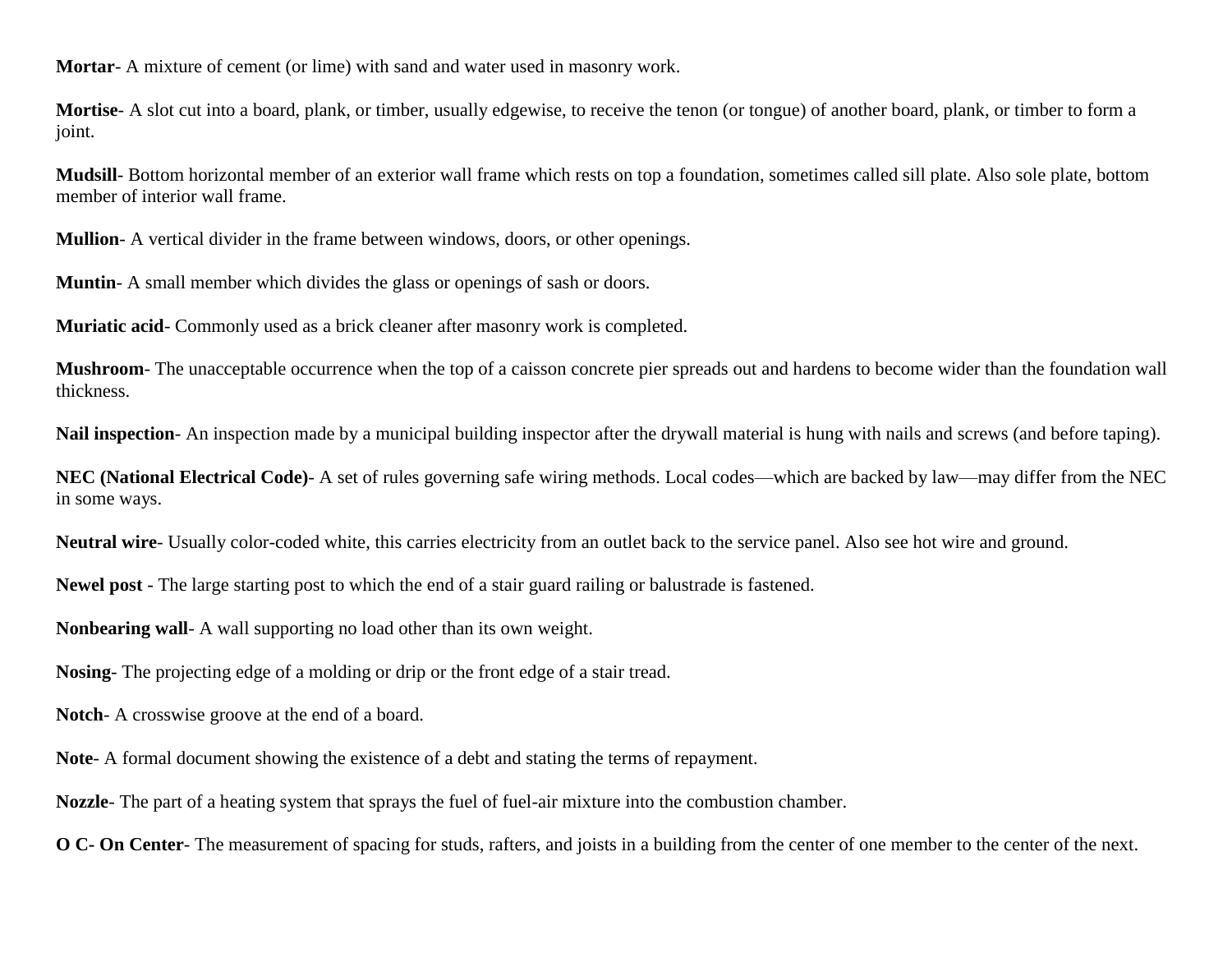**Oakum**- Loose hemp or jute fiber that's impregnated with tar or pitch and used to caulk large seams or for packing plumbing pipe joints

**Open hole inspection**- When an engineer (or municipal inspector) inspects the open excavation and examines the earth to determine the type of foundation (caisson, footer, wall on ground, etc.) that should be installed in the hole.

**Oriented Strand Board or OSB-** A manufactured 4' X 8' wood panel made out of 1"-2" wood chips and glue. Often used as a substitute for plywood.

**Outrigger**- An extension of a rafter beyond the wall line. Usually a smaller member nailed to a larger rafter to form a cornice or roof overhang.

**Outside corner**- The point at which two walls form an external angle, one you usually can walk around.

**Overhang**- Outward projecting eave-soffit area of a roof; the part of the roof that hangs out or over the outside wall. See also Cornice.

**Padding**- A material installed under carpet to add foot comfort, isolate sound, and to prolong carpet life.

**Pad out, pack out**- To shim out or add strips of wood to a wall or ceiling in order that the finished ceiling/wall will appear correct.

**Panel**- A thin flat piece of wood, plywood, or similar material, framed by stiles and rails as in a door (or cabinet door), or fitted into grooves of thicker material with molded edges for decorative wall treatment.

**Parapet**- A wall placed at the edge of a roof to prevent people from falling off.

**Parting stop or strip-** A small wood piece used in the side and head jambs of double hung windows to separate the upper sash from the lower sash.

**Particle board**- Plywood substitute made of course sawdust that is mixed with resin and pressed into sheets. Used for closet shelving, floor underlayment, stair treads, etc.

**Partition**- A wall that subdivides spaces within any story of a building or room.

**Pedestal**- A metal box installed at various locations along utility easements that contain electrical, telephone, or cable television switches and connections.

**Penny**- As applied to nails, it originally indicated the price per hundred. The term now series as a measure of nail length and is abbreviated by the letter "**d**". Normally, 16d (16 "penny") nails are used for framing

**Percolation test or perc. Test** - Tests that a soil engineer performs on earth to determine the feasibility of installing a leech field type sewer system on a lot. A test to determine if the soil on a proposed building lot is capable of absorbing the liquid affluent from a septic system.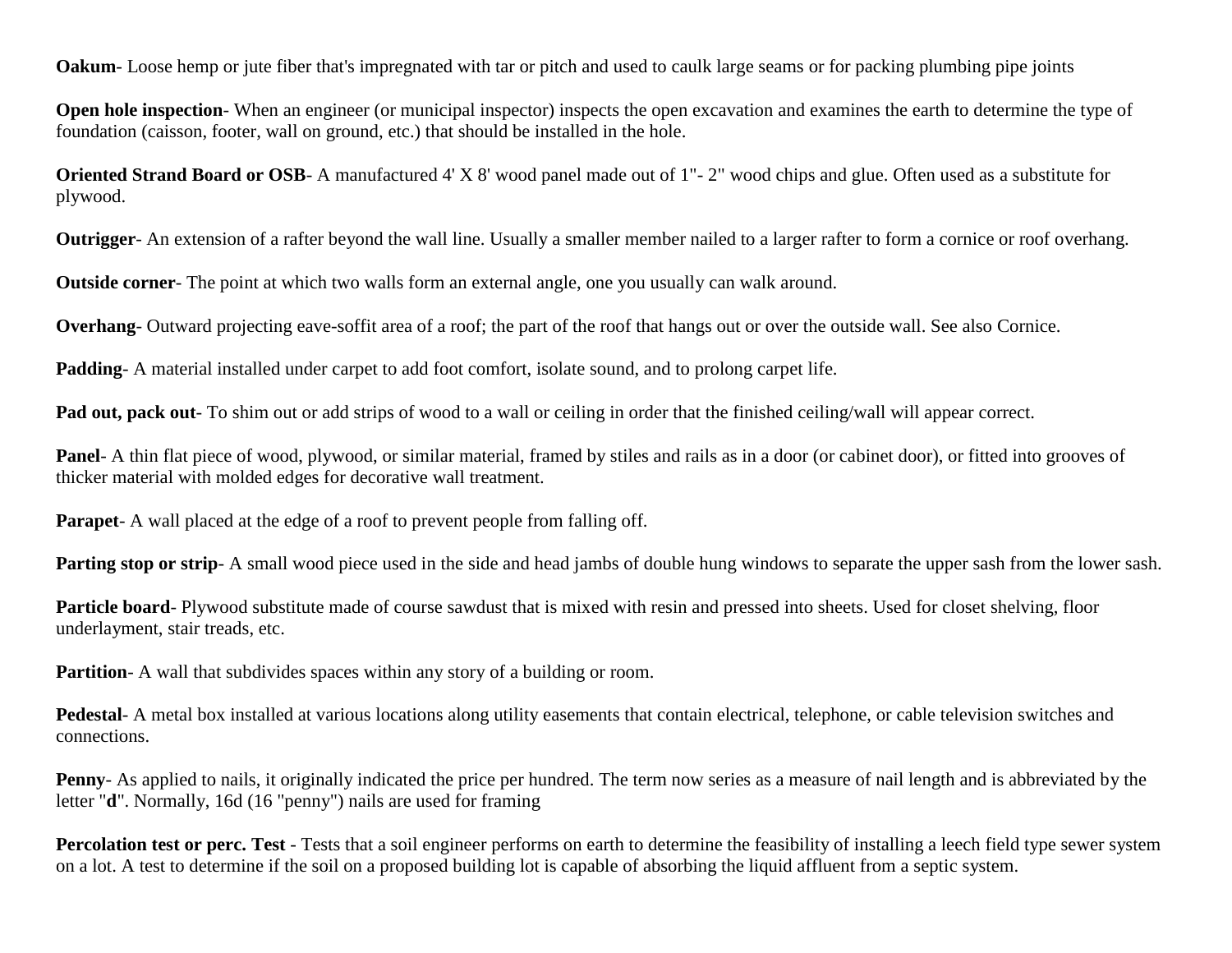**Perimeter drain**-3" or 4" perforated plastic pipe that goes around the perimeter (either inside or outside) of a foundation wall (before backfill) and collects and diverts ground water away from the foundation. Generally, it is "day-lighted" into a sump pit inside the home, and a sump pump is sometimes inserted into the pit to discharge any accumulation of water.

**Permeability**- A measure of the ease with which water penetrates a material.

**Permit** - A governmental municipal authorization to perform a building process as in:

- · Zoning\Use permit Authorization to use a property for a specific use e.g. a garage, a single family residence etc.
- · Demolition permit Authorization to tear down and remove an existing structure.
- · Grading permit Authorization to change the contour of the land.
- · Septic permit A health department authorization to build or modify a septic system.
- · Building permit Authorization to build or modify a structure.
- · Electrical permit A separate permit required for most electrical work.
- · Plumbing permit A separate permit required for new plumbing and larger modifications of existing plumbing systems.

**Pigtails, electrical**- The electric cord that the electrician provides and installs on an appliance such as a garbage disposal, dishwasher, or range hood.

**Pier**- A column of masonry, usually rectangular in horizontal cross section, used to support other structural members. Also see Caisson.

**Pilot hole**- A small-diameter, pre-drilled hole that guides a nail or screw.

**Pitch**- The incline slope of a roof or the ratio of the total rise to the total width of a house, i.e., a 6-foot rise and 24-foot width is a one-fourth pitch roof. Roof slope is expressed in the inches of rise, per foot of horizontal run.

**Plan view**- Drawing of a structure with the view from overhead, looking down.

**Plate** - Normally a 2 X 4 or 2 X 6 that lays horizontally within a framed structure, such as:

- Sill plate- A horizontal member anchored to a concrete or masonry wall.
- Sole plate- Bottom horizontal member of a frame wall.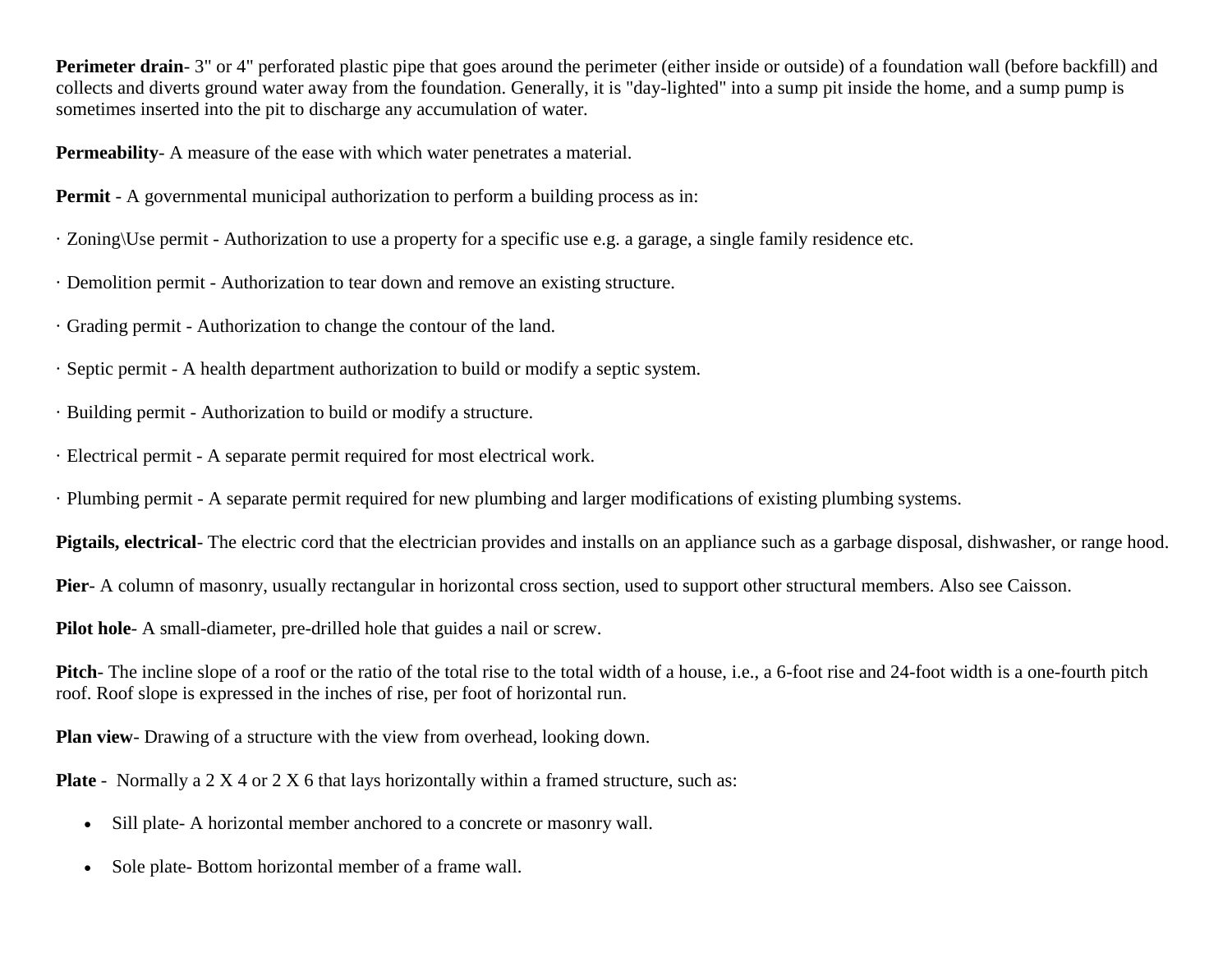Top plate- Top horizontal member of a frame wall supporting ceiling joists, rafters, or other members.

**Plenum**- The main hot-air supply duct leading from a furnace.

**Plot plan**- An overhead view plan that shows the location of the home on the lot. Includes all easements, property lines, set backs, and legal descriptions of the home. Provided by the surveyor.

**Plough, plow**- To cut a lengthwise groove in a board or plank. An exterior handrail normally has a ploughed groove for hand gripping purposes

**Plumb**- Exactly vertical and perpendicular.

**Plumbing boots**- Metal saddles used to strengthen a bearing wall/vertical stud(s) where a plumbing drain line has been cut through and installed.

**Plumbing ground**- The plumbing drain and waste lines that are installed beneath a basement floor.

**Plumbing jacks**- Sleeves that fit around drain and waste vent pipes at, and are nailed to, the roof sheeting.

**Plumbing rough**- Work performed by the plumbing contractor after the Rough Heat is installed. This work includes installing all plastic ABS drain and waste lines, copper water lines, bath tubs, shower pans, and gas piping to furnaces and fireplaces. Lead solder should not be used on copper piping.

**Plumbing stack**- A plumbing vent pipe that penetrates the roof.

**Plumbing trim**- Work performed by the plumbing contractor to get the home ready for a final plumbing inspection. Includes installing all toilets (water closets), hot water heaters, sinks, connecting all gas pipe to appliances, disposal, dishwasher, and all plumbing items.

**Plumbing waste line**- Plastic pipe used to collect and drain sewage waste.

**Ply**- A term to denote the number of layers of roofing felt, veneer in plywood, or layers in built-up materials, in any finished piece of such material.

**Plywood**- A panel (normally 4' X 8') of wood made of three or more layers of veneer, compressed and joined with glue, and usually laid with the grain of adjoining plies at right angles to give the sheet strength.

**Point load-** A point where a bearing/structural weight is concentrated and transferred to the foundation.

**Portland cement**- Cement made by heating clay and crushed limestone into a brick and then grinding to a pulverized powder state.

**Post-** A vertical framing member usually designed to carry a beam. Often a 4" x 4", a 6" x 6", or a metal pipe with a flat plate on top and bottom.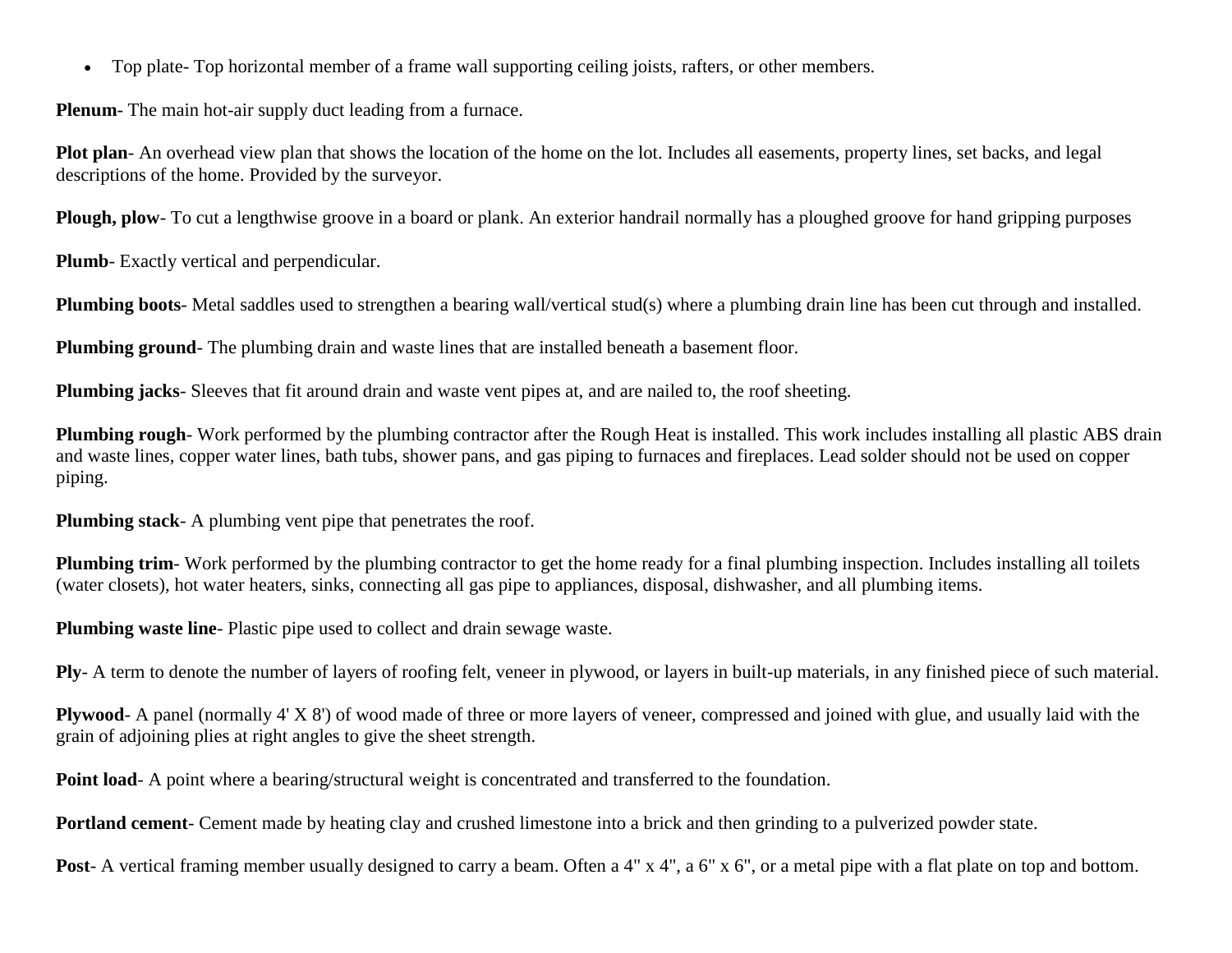**Post-and-beam**- A basic building method that uses just a few hefty posts and beams to support an entire structure. Contrasts with stud framing. **Power vent**- A vent that includes a fan to speed up air flow. Often installed on roofs.

**P trap**- Curved, "**U**" section of drain pipe that holds a water seal to prevent sewer gasses from entering the home through a fixtures water drain.

**Pump mix**- Special concrete that will be used in a concrete pump. Generally, the mix has smaller rock aggregate than regular mix.

**Punch list**- A list of discrepancies that need to be corrected by the contractor.

**Punch out**- To inspect and make a discrepancy list.

**PVC or CPVC** - Poly Vinyl Chloride-A type of white or light gray plastic pipe sometimes used for water supply lines and waste pipe.

**Quarry tile**- A man-made or machine-made clay tile used to finish a floor or wall. Generally 6" X 6" X 1/4" thick.

**Quarter round**- A small trim molding that has the cross section of a quarter circle.

**Rabbet-** A rectangular longitudinal groove cut in the corner edge of a board or plank.

**Radiant heating**- A method of heating, usually consisting of a forced hot water system with pipes placed in the floor, wall, or ceiling. Also electrically heated panels.

**Radiation**- Energy transmitted from a heat source to the air around it. Radiators actually depend more on convection than radiation.

**Radon**- A naturally-occurring, heavier than air, radioactive gas common in many parts of the country. Radon gas exposure is associated with lung cancer. Mitigation measures may involve crawl space and basement venting and various forms of vapor barriers.

**Radon system**- A ventilation system beneath the floor of a basement and/or structural wood floor and designed to fan exhaust radon gas to the outside of the home

**Rafter**- Lumber used to support the roof sheeting and roof loads. Generally, 2 X 10's and 2 X 12's are used. The rafters of a flat roof are sometimes called roof joists.

**Rafter, hip**- A rafter that forms the intersection of an external roof angle.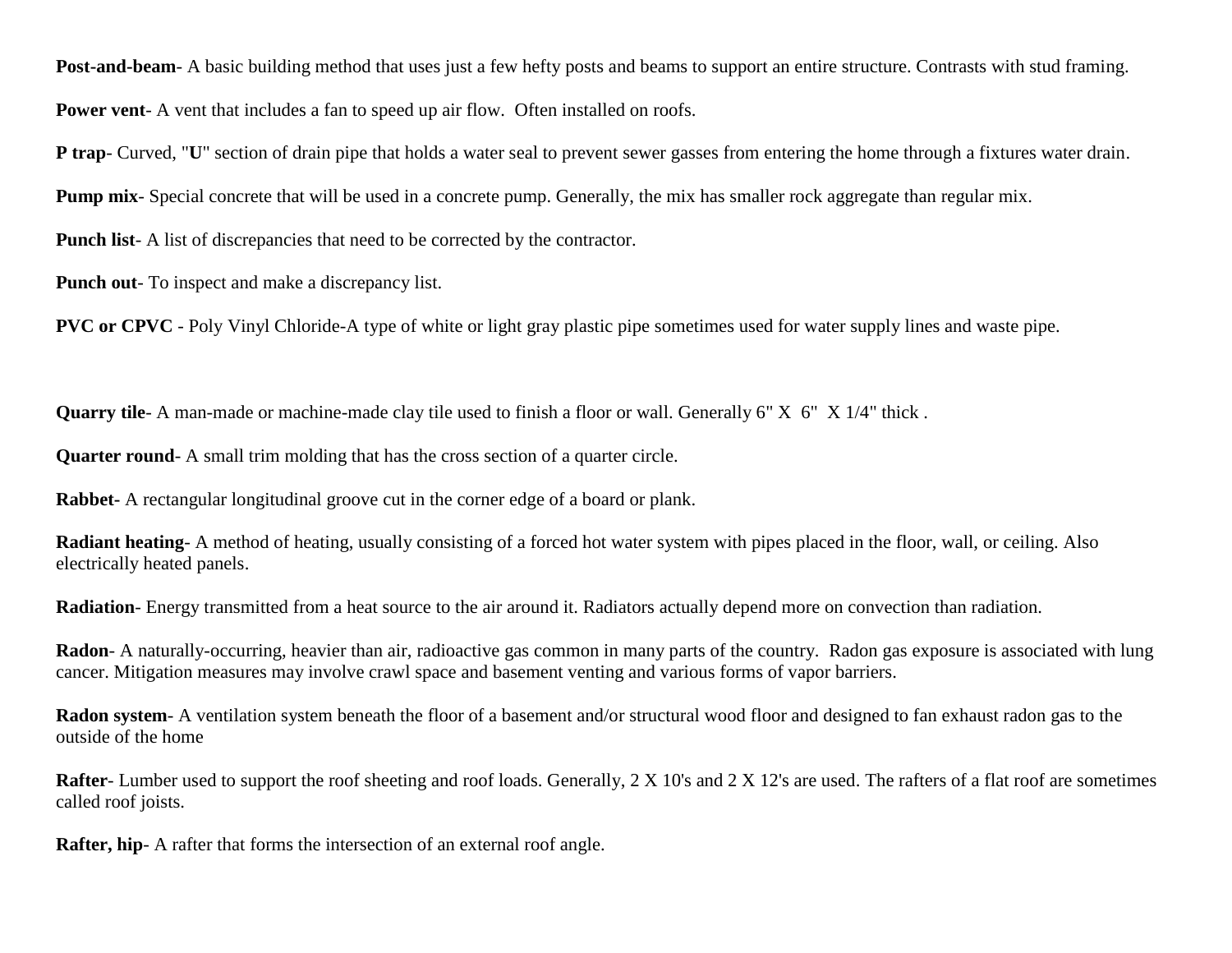**Rafter, valley**- A rafter that forms the intersection of an internal roof angle. The valley rafter is normally made of double 2-inch-thick members.

**Rail**- Cross members of panel doors or of a sash. Also, a wall or open balustrade placed at the edge of a staircase, walkway, bridge, or elevated surface to prevent people from falling off. Any relatively lightweight horizontal element, especially those found in fences (split rail).

**Rake**- Slope or slanted.

**Rake fascia**- The vertical face of the sloping end of a roof eave.

**Rake siding**- The practice of installing lap siding diagonally

**Rebar, reinforcing bar**-Ribbed steel bars installed in foundation concrete walls, footers, and poured in place concrete structures designed to strengthen concrete. Comes in various thicknesses and strength grade.

**Receptacle**- An electrical outlet. A typical household will have many 120 volt receptacles for plugging in lams and appliances and 240 volt receptacles for the range, clothes dryer, air conditioners, etc.

**Redline, red lined prints**- Blueprints that reflect changes and that are marked with red pencil.

**Reducer**- A fitting with different size openings at either end and used to go from a larger to a smaller pipe.

**Reflective insulation**- Sheet material with one or both faces covered with aluminum foil.

**Register**- A grill placed over a heating duct or cold air return.

**Relief valve**- A device designed to open if it detects excess temperature or pressure.

**Remote-** Remote electrical, gas, or water meter digital readouts that are installed near the front of the home in order for utility companies to easily read the home owners usage of the service.

**Retaining wall**- A structure that holds back a slope and prevents erosion.

**R factor or value**- A measure of a materials resistance to the passage of heat. New home walls are usually insulated with 4" of batt insulation with an R value of R-13, and a ceiling insulation of R-30.

**Ribbon (girt)** - Normally a 1 X 4 board let into the studs horizontally to support the ceiling or second-floor joists.

**Ridge**- The horizontal line at the junction of the top edges of two sloping roof surfaces.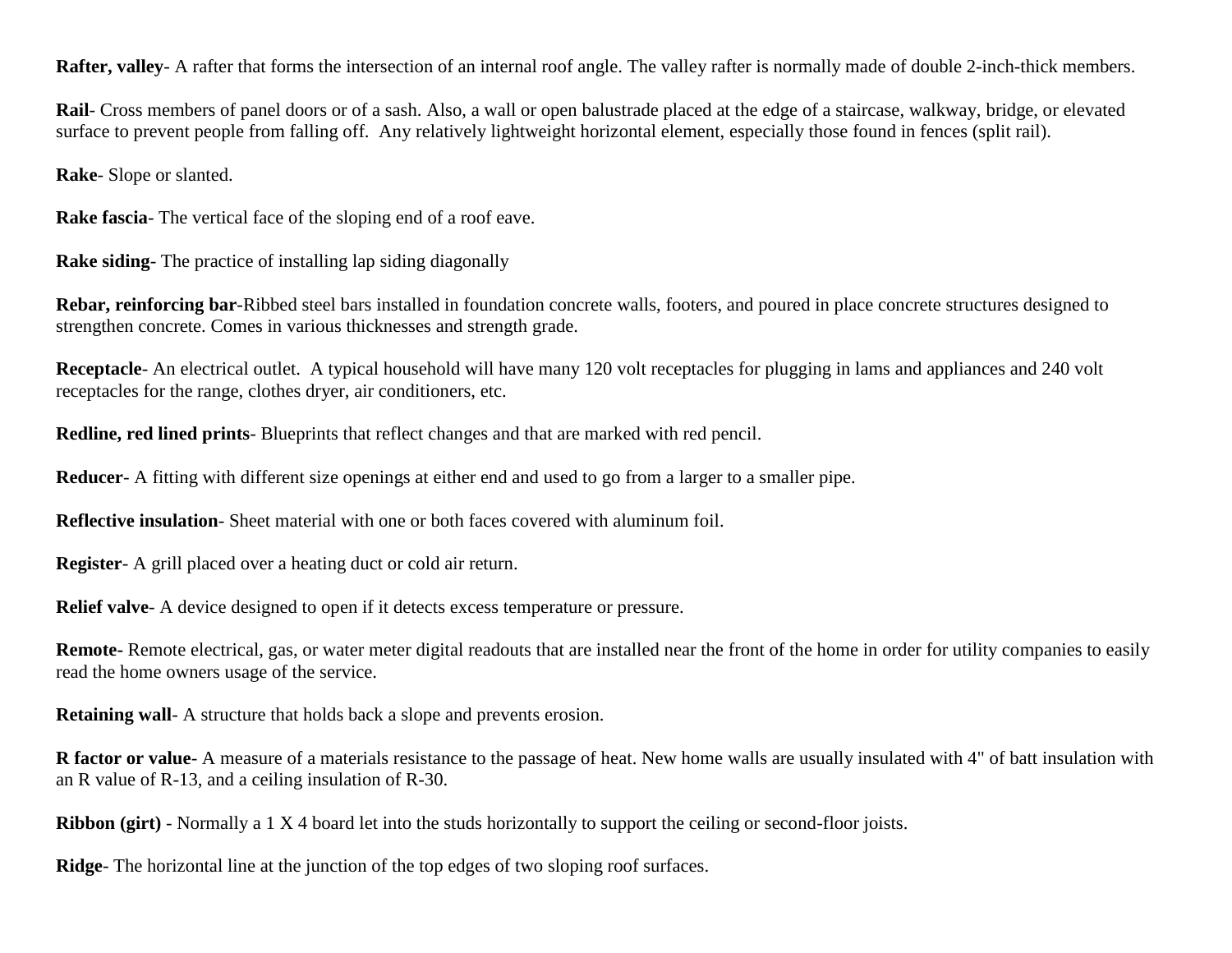**Ridge board**- The board placed on the ridge of the roof onto which the upper ends of other rafters are fastened.

**Ridge shingles**- Shingles used to cover the ridge board.

**Rim joist**- A joist that runs around the perimeter of the floor joists and home.

**Rise**- The vertical distance from the eaves line to the ridge. Also the vertical distance from stair tread to stair tread (and not to exceed 7 ½").

**Riser**- Each of the vertical boards closing the spaces between the treads of stairways.

**Riser and panel**- The exterior vertical pipe (riser) and metal electric box (panel) the electrician provides and installs at the "Rough Electric" stage.

**Road base** - An aggregate mixture of sand and stone.

**Rock 1, 2, 3**- When referring to drywall, this means to install drywall to the walls and ceilings (with nails and screws), and before taping is performed.

**Roll, rolling**- To install the floor joists or trusses in their correct place. (To "roll the floor" means to install the floor joists).

**Romex**- A name brand of nonmetallic sheathed electrical cable that is used for indoor wiring.

**Roll roofing**- Asphalt roofing products manufactured in roll form. 36-inch wide rolls with and 108 square feet of material. Weights are generally 45 to 90 pounds per roll.

**Romex**- A name brand of nonmetallic sheathed electrical cable that is used for indoor wiring.

**Roof jack**- Sleeves that fit around the black plumbing waste vent pipes at, and are nailed to, the roof sheeting.

**Roof joist**- The rafters of a flat roof. Lumber used to support the roof sheeting and roof loads. Generally, 2 X 10's and 2 X 12's are used.

**Roof sheathing or sheeting**- The wood panels or sheet material fastened to the roof rafters or trusses on which the shingle or other roof covering is laid.

**Roof valley**- The "**V**" created where two sloping roofs meet.

**Rough opening**- The horizontal and vertical measurement of a window or door opening before drywall or siding is installed.

**Rough sill**- The framing member at the bottom of a rough opening for a window. It is attached to the cripple studs below the rough opening.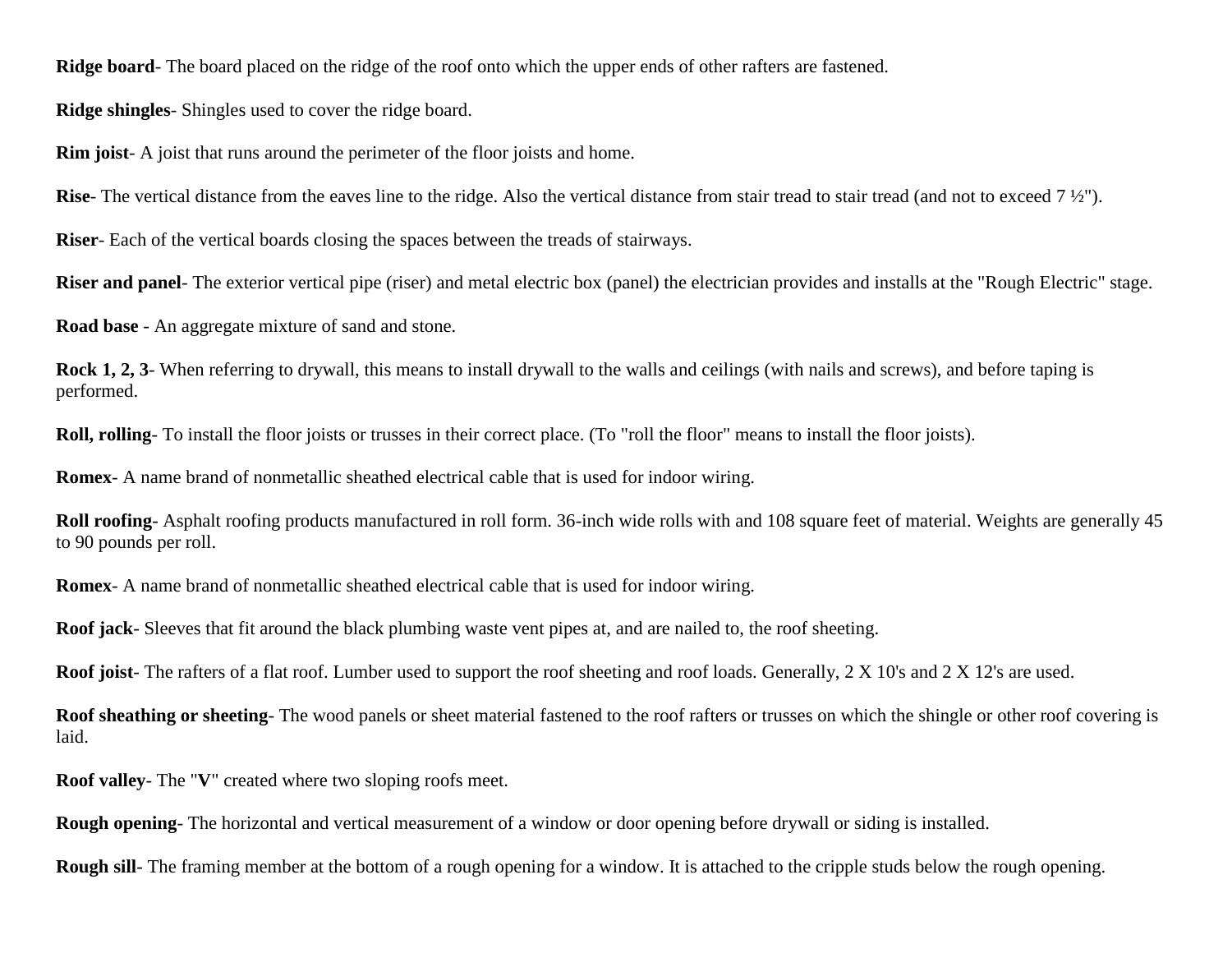**Roughing-in**- The initial stage of a plumbing, electrical, heating, carpentry, and/or other project, when all components that won't be seen after the second finishing phase are assembled. See also Heat Rough, Plumbing Rough, and Electrical Rough.

**Run, roof** - The horizontal distance from the eaves to a point directly under the ridge. One half the span.

**Run, stair**- the horizontal distance of a stair tread from the nose to the riser.

**R Value**- A measure of insulation. A measure of a materials resistance to the passage of heat. The higher the R value, the more insulating "power" it has. For example, typical new home's walls are usually insulated with 4" of batt insulation with an R value of R-13, and a ceiling insulation of R-30.

**Saddle**- A small second roof built behind the back side of a fireplace chimney to divert water around the chimney. Also, the plate at the bottom of some—usually exterior—door openings. Sometimes called a threshold.

**Sack mix**- The amount of Portland cement in a cubic yard of concrete mix. Generally, 5 or 6 sack is required in a foundation wall.

**Sand float finish**- Lime that is mixed with sand, resulting in a textured finish on a wall.

**Sanitary sewer**- A sewer system designed for the collection of waste water from the bathroom, kitchen and laundry drains, and is usually not designed to handle storm water.

**Sash**- A single light frame containing one or more lights of glass. The frame that holds the glass in a window, often the movable part of the window.

**Sash balance**- A device, usually operated by a spring and designed to hold a single hung window vent up and in place

**Saturated felt**- A felt which is impregnated with tar or asphalt.

**Schedule (window, door, mirror)** - A table on the blueprints that list the sizes, quantities and locations of the windows, doors and mirrors.

**Scrap out**- The removal of all drywall material and debris after the home is "hung out" (installed) with drywall.

**Scratch coat**- The first coat of plaster, which is scratched to form a bond for a second coat.

**Screed, concrete**- To level off concrete to the correct elevation during a concrete pour.

**Screed, plaster**- A small strip of wood, usually the thickness of the plaster coat, used as a guide for plastering.

**Scribing**- Cutting and fitting woodwork to an irregular surface.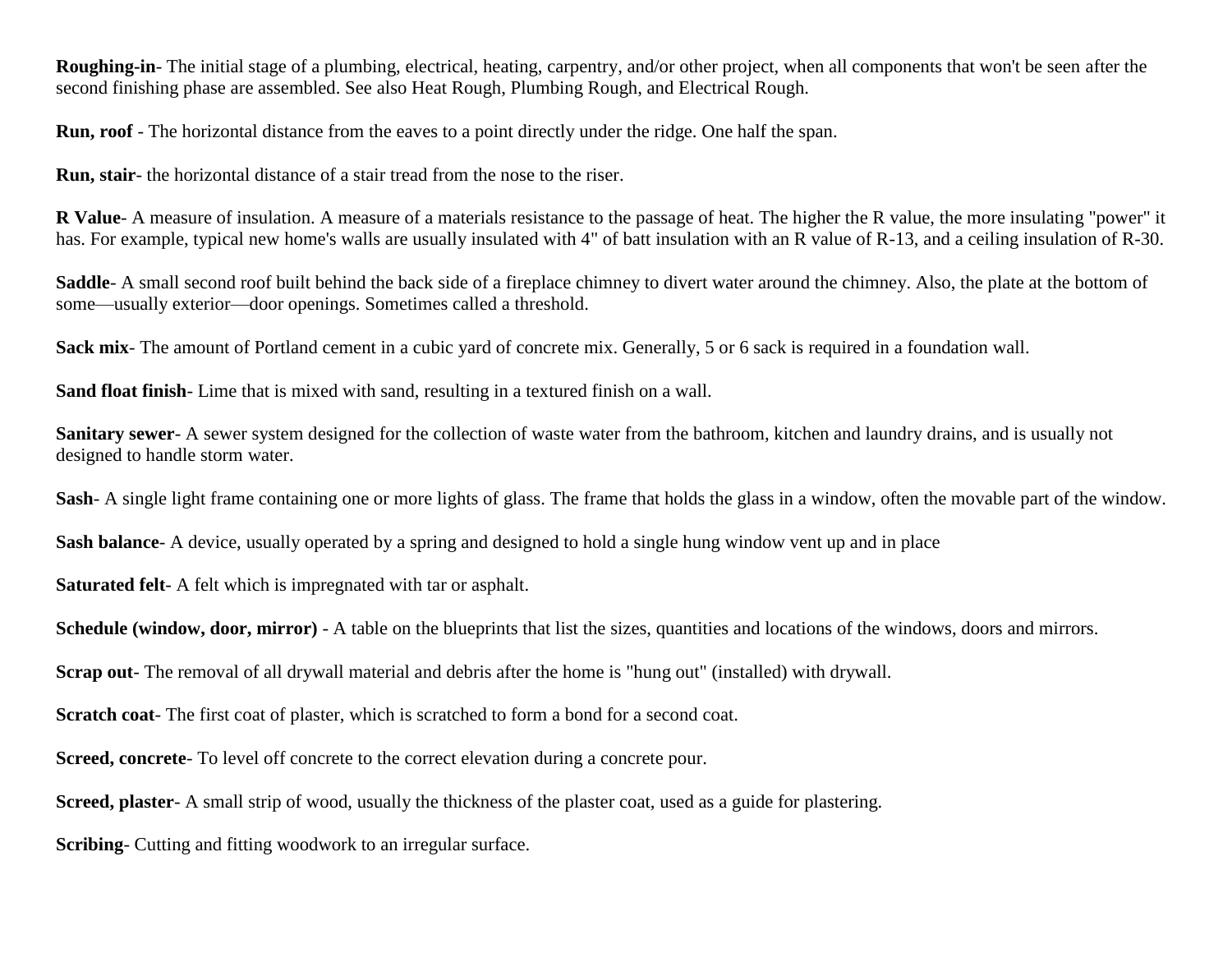**Scupper-** (1) An opening for drainage in a wall, curb or parapet. (2) The drain in a downspout or flat roof, usually connected to the downspout.

Sealer- A finishing material, either clear or pigmented, that is usually applied directly over raw wood for the purpose of sealing the wood surface.

**Seasoning**- Drying and removing moisture from green wood in order to improve its usability.

**Self-sealing shingles**- Shingles containing factory-applied strips or spots of self-sealing adhesive.

**Semi-gloss paint or enamel-** A paint or enamel made so that its coating, when dry, has some luster but is not very glossy. Bathrooms and kitchens are normally painted semi-gloss

**Septic system**- An on-site waste water treatment system. It usually has a septic tank which promotes the biological digestion of the waste, and a drain field which is designed to let the left over liquid soak into the ground. Septic systems and permits are usually sized by the number of bedrooms in a house.

**Service entrance panel**- Main power cabinet where electricity enters a home wiring system.

**Service equipment**- Main control gear at the service entrance, such as circuit breakers, switches, and fuses.

**Service lateral**- Underground power supply line.

**Sewage ejector**- A pump used to 'lift' waste water to a gravity sanitary sewer line. Usually used in basements and other locations which are situated below the level of the side sewer.

**Sewer lateral-** The portion of the sanitary sewer which connects the interior waste water lines to the main sewer lines. The side sewer is usually buried in several feet of soil and runs from the house to the sewer line. It is usually 'owned' by the sewer utility, must be maintained by the owner and may only be serviced by utility approved contractors. Sometimes called side sewer.

**Sewer stub**- The junction at the municipal sewer system where the home's sewer line is connected.

**Sewer tap**- The physical connection point where the home's sewer line connects to the main municipal sewer line.

**Shake**- A wood roofing material, normally cedar or redwood. Produced by splitting a block of the wood along the grain line. Modern shakes are sometimes machine sawn on one side. See shingle.

**Shear block**- Plywood that is face nailed to short (2 X 4's or 2 X 6's) wall studs (above a door or window, for example). This is done to prevent the wall from sliding and collapsing.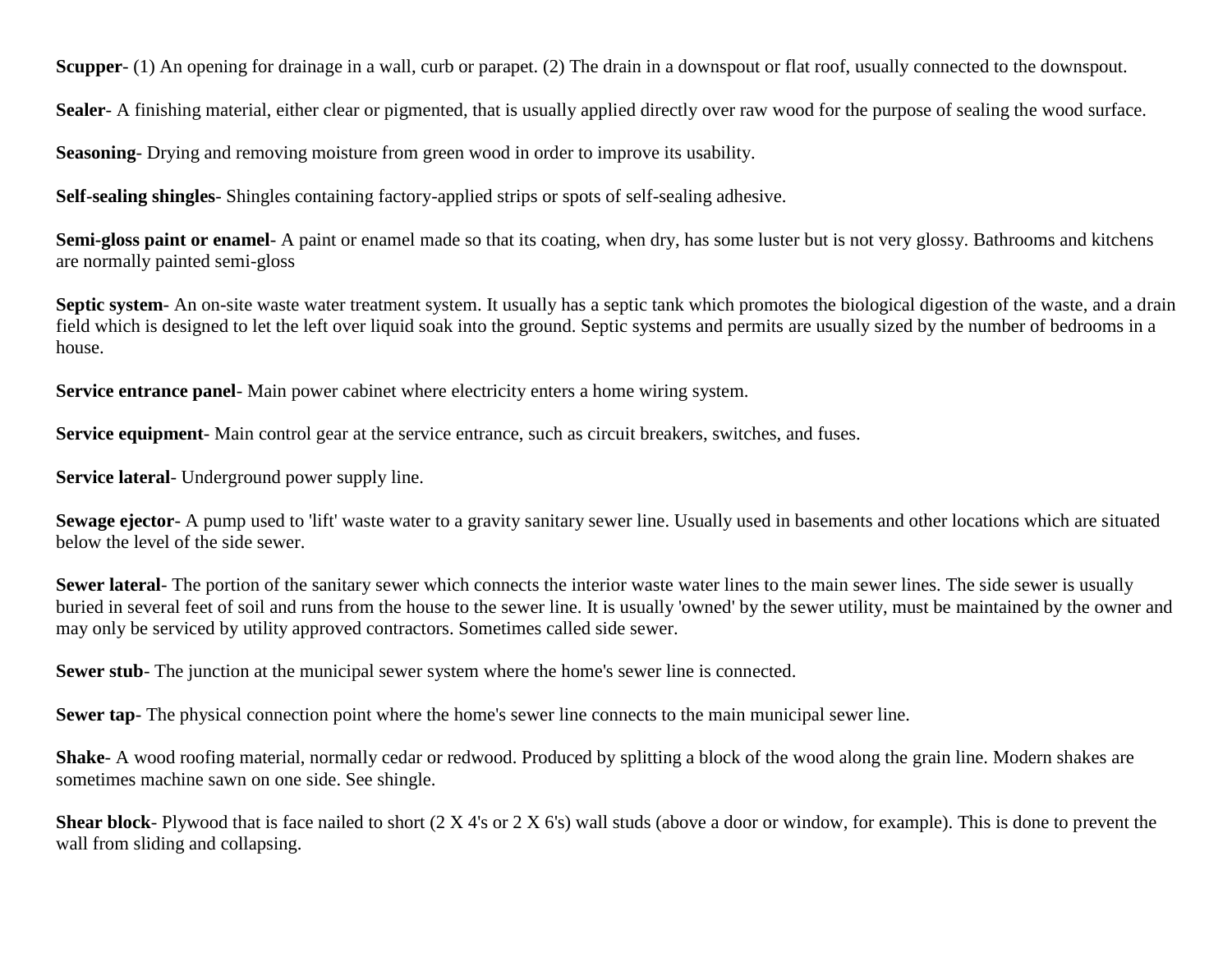**Sheathing, sheeting**- The structural wood panel covering, usually OSB or plywood, used over studs, floor joists or rafters/trusses of a structure.

**Shed roof-** A roof containing only one sloping plane.

**Sheet rock- Drywall-Wall board or gypsum**- A manufactured panel made out of gypsum plaster and encased in a thin cardboard. Usually 1/2" thick and 4' x 8' or 4' x 12' in size. The 'joint compound'. 'Green board' type drywall has a greater resistance to moisture than regular (white) plasterboard and is used in bathrooms and other "wet areas".

**Shim**- A small piece of scrap lumber or shingle, usually wedge shaped, which when forced behind a furring strip or framing member forces it into position. Also used when installing doors and placed between the door jamb legs and 2 X 4 door trimmers. Metal shims are wafer 1 1/2" X 2" sheet metal of various thicknesses used to fill gaps in wood framing members, especially at bearing point locations.

**Shingles**- Roof covering of asphalt, asbestos, wood, tile, slate, or other material cut to stock lengths, widths, and thicknesses.

**Shingles, siding**- Various kinds of shingles, used over sheathing for exterior wall covering of a structure.

**Short circuit**- A situation that occurs when hot and neutral wires come in contact with each other. Fuses and circuit breakers protect against fire that could result from a short.

**Shutter**- Usually lightweight louvered decorative frames in the form of doors located on the sides of a window. Some shutters are made to close over the window for protection.

**Side sewer**- The portion of the sanitary sewer which connects the interior waste water lines to the main sewer lines. The side sewer is usually buried in several feet of soil and runs from the house to the sewer line. It is usually 'owned' by the sewer utility, must be maintained by the owner and may only be serviced by utility approved contractors. Sometimes called sewer lateral.

**Siding**- The finished exterior covering of the outside walls of a frame building.

**Siding, (lap siding)**- Slightly wedge-shaped boards used as horizontal siding in a lapped pattern over the exterior sheathing. Varies in butt thickness from  $\frac{1}{2}$  to  $\frac{3}{4}$  inch and in widths up to 12".

**Sill**- (1) The 2 X 4 or 2 X 6 wood plate framing member that lays flat against and bolted to the foundation wall (with anchor bolts) and upon which the floor joists are installed. Normally the sill plate is treated lumber. (2) The member forming the lower side of an opening, as a door sill or window sill.

**Sill cock**- An exterior water faucet (hose bib).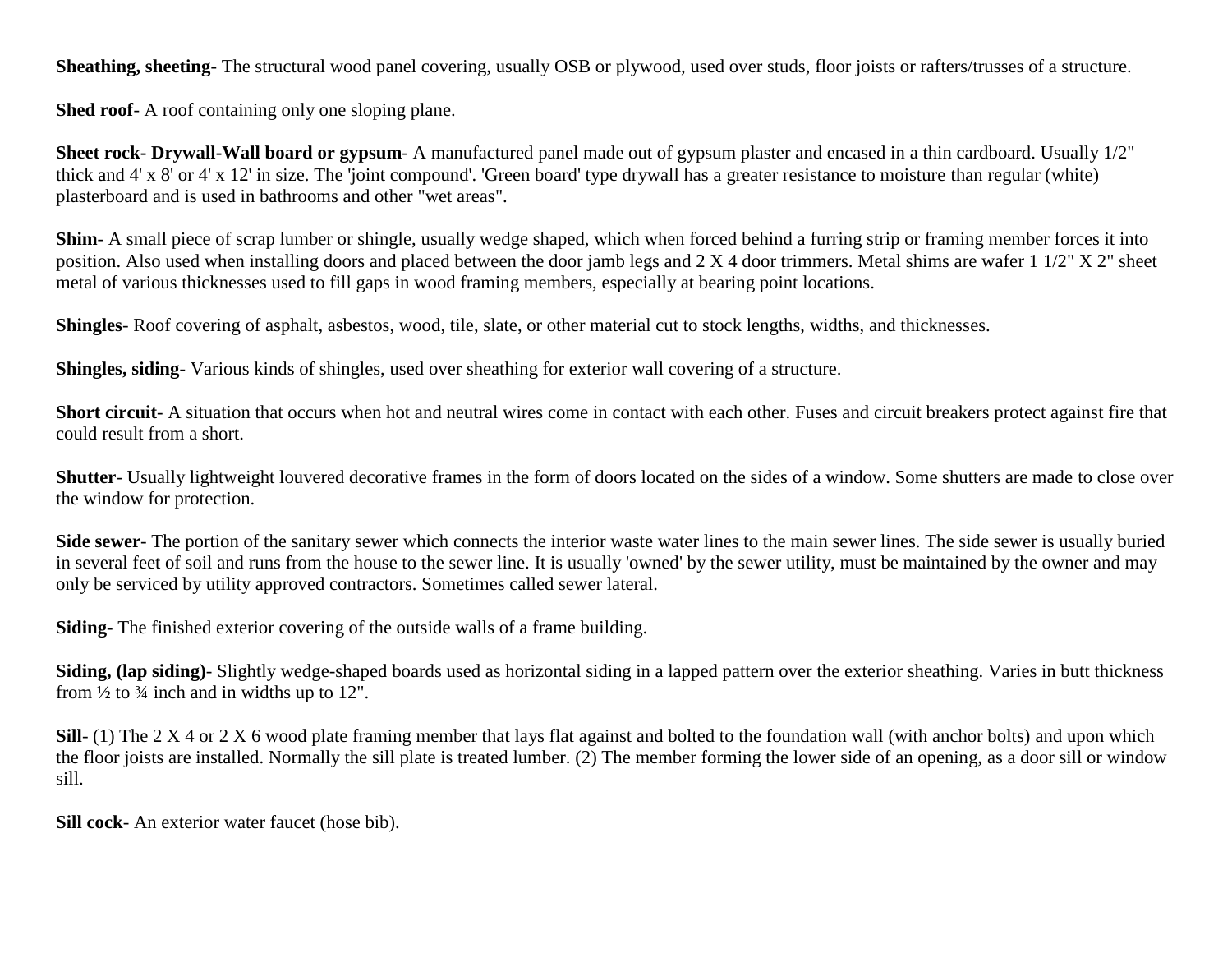**Sill plate (mudsill)**- Bottom horizontal member of an exterior wall frame which rests on top a foundation, sometimes called mudsill. Also sole plate, bottom member of an interior wall frame.

**Sill seal**- Fiberglass or foam insulation installed between the foundation wall and sill (wood) plate. Designed to seal any cracks or gaps.

**Single hung window**- A window with one vertically sliding sash or window vent.

**Skylight**- A more or less horizontal window located on the roof of a building.

**Slab, concrete**- Concrete pavement, i.e. driveways, garages, and basement floors.

**Slab, door**- A rectangular door without hinges or frame.

**Slab on grade**- A type of foundation with a concrete floor which is placed directly on the soil. The edge of the slab is usually thicker and acts as the footing for the walls.

**Slag**- Concrete cement that sometimes covers the vertical face of the foundation void material.

**Sleeper**- Usually, a wood member embedded in concrete, as in a floor, that serves to support and to fasten the subfloor or flooring.

**Sleeve(s)**- Pipe installed under the concrete driveway or sidewalk, and that will be used later to run sprinkler pipe or low voltage wire.

**Slope**- The incline angle of a roof surface, given as a ratio of the rise (in inches) to the run (in feet). See also pitch.

**Slump**- The "wetness" of concrete. A 3 inch slump is dryer and stiffer than a 5 inch slump.

**Soffit**- The area below the eaves and overhangs. The underside where the roof overhangs the walls. Usually the underside of an overhanging cornice.

**Soil pipe**- A large pipe that carries liquid and solid wastes to a sewer or septic tank.

**Soil stack**- A plumbing vent pipe that penetrates the roof.

**Sole plate**- The bottom, horizontal framing member of a wall that's attached to the floor sheeting and vertical wall studs.

**Solid bridging**- A solid member placed between adjacent floor joists near the center of the span to prevent joists or rafters from twisting.

**Sonotube**- Round, large cardboard tubes designed to hold wet concrete in place until it hardens.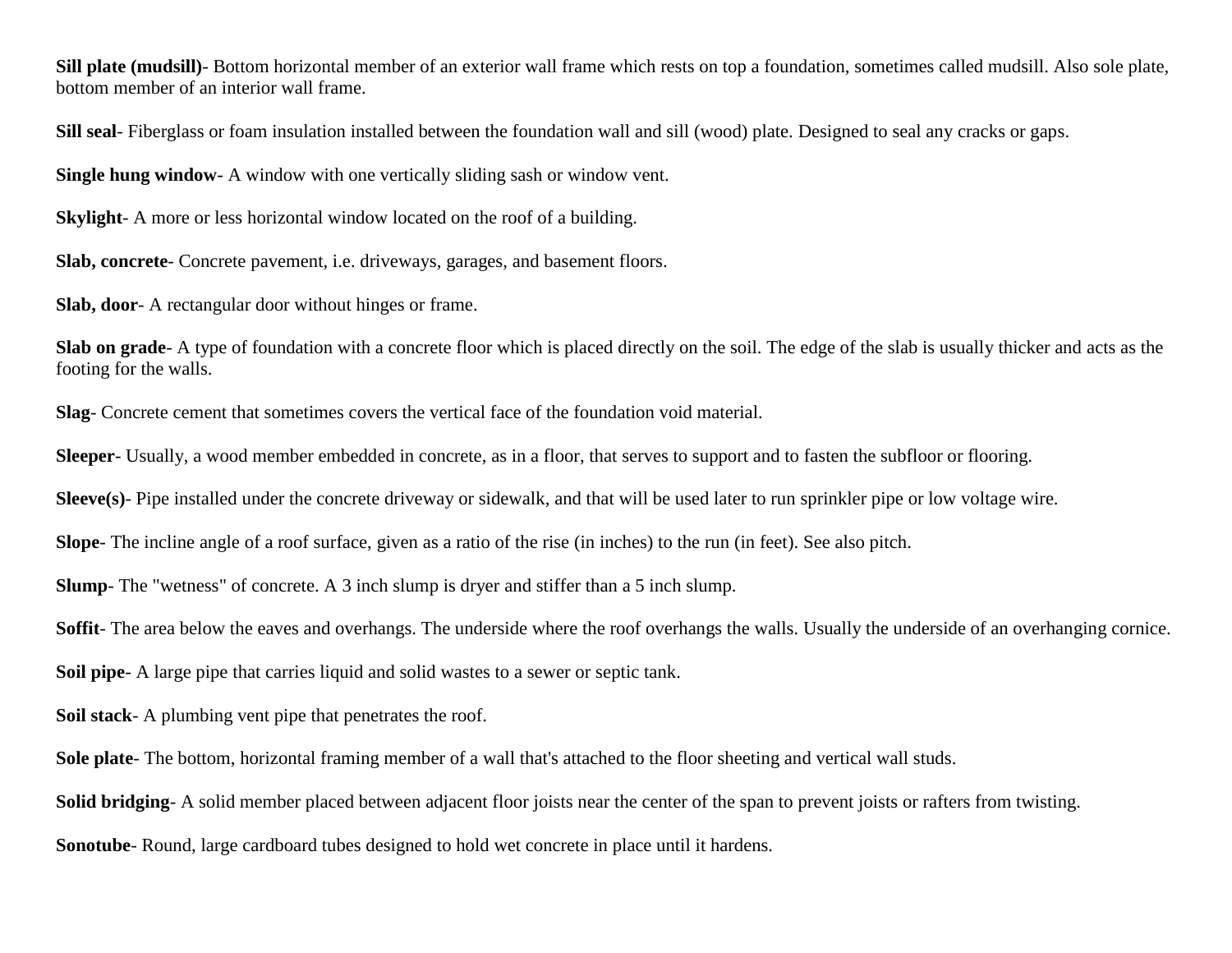**Sound attenuation**- Sound proofing a wall or subfloor, generally with fiberglass insulation.

**Space heat**- Heat supplied to the living space, for example, to a room or the living area of a building.

**Spacing**- The distance between individual members or shingles in building construction.

**Span-** The clear distance that a framing member carries a load without support between structural supports. The horizontal distance from eaves to eaves.

**Spec home**- A house built before it is sold. The builder speculates that he can sell it at a profit.

**Specifications or Specs**- A narrative list of materials, methods, model numbers, colors, allowances, and other details which supplement the information contained in the blue prints. Written elaboration in specific detail about construction materials and methods. Written to supplement working drawings.

**Splash block**- Portable concrete (or vinyl) channel generally placed beneath an exterior sill cock (water faucet) or downspout in order to receive roof drainage from downspouts and to divert it away from the building.

**Square**- A unit of measure-100 square feet-usually applied to roofing and siding material. Also, a situation that exists when two elements are at right angles to each other. Also a tool for checking this.

**Square-tab shingles**- Shingles on which tabs are all the same size and exposure.

**Squeegie**- Fine pea gravel used to grade a floor (normally before concrete is placed).

**Stack (trusses)**- To position trusses on the walls in their correct location.

**Standard practices of the trade(s)**- One of the more common basic and minimum construction standards. This is another way of saying that the work should be done in the way it is normally done by the average professional in the field.

**Starter strip**- Asphalt roofing applied at the eaves that provides protection by filling in the spaces under the cutouts and joints of the first course of shingles.

**Stair carriage or stringer**- Supporting member for stair treads. Usually a 2 X 12 inch plank notched to receive the treads; sometimes called a "rough horse."

**Stair landing**- A platform between flights of stairs or at the termination of a flight of stairs. Often used when stairs change direction. Normally no less than 3 ft. X 3 ft. square.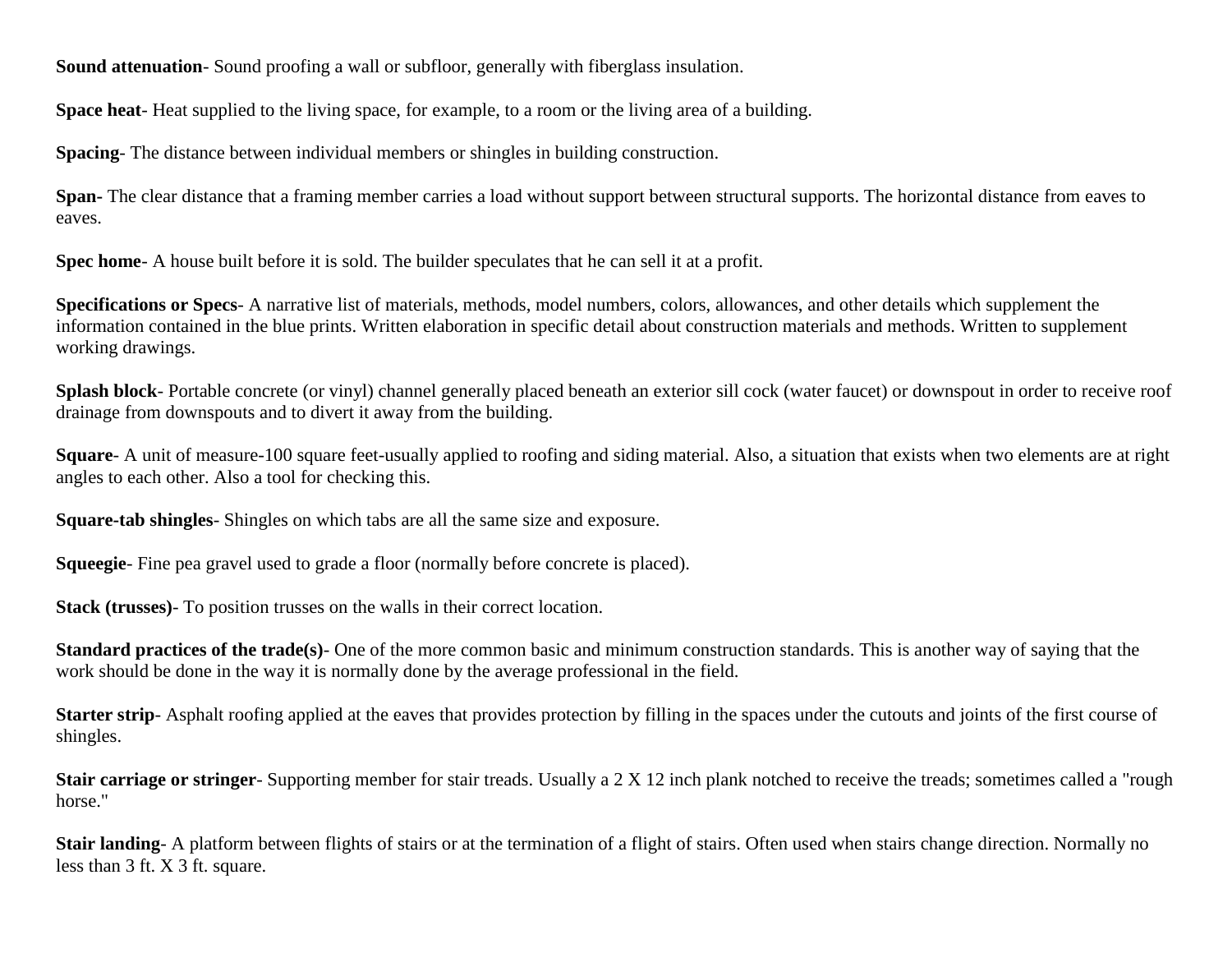**Stair rise**- The vertical distance from stair tread to stair tread (and not to exceed  $7\frac{1}{2}$ ").

**Static vent**- A vent that does not include a fan.

**STC (Sound Transmission Class)** - The measure of sound stopping of ordinary noise.

**Steel inspection**- A municipal and/or engineer's inspection of the concrete foundation wall, conducted before concrete is poured into the foundation panels. Done to insure that the rebar (reinforcing bar), rebar nets, void material, beam pocket plates, and basement window bucks are installed and wrapped with rebar and complies with the foundation plan.

**Step flashing**- Flashing application method used where a vertical surface meets a sloping roof plane. 6" X 6" galvanized metal bent at a 90 degree angle, and installed beneath siding and over the top of shingles. Each piece overlaps the one beneath it the entire length of the sloping roof (step by step).

**Stick built**- A house built without prefabricated parts. Also called conventional building.

**Stile**- An upright framing member in a panel door.

**Stool**- The flat molding fitted over the window sill between jambs and contacting the bottom rail of the lower sash. Also another name for toilet.

**Stop box**- Normally a cast iron pipe with a lid (@ 5" in diameter) that is placed vertically into the ground, situated near the water tap in the yard, and where a water cut-off valve to the home is located (underground). A long pole with a special end is inserted into the curb stop to turn off/on the water.

**Stop Order-** A formal, written notification to a contractor to discontinue some or all work on a project for reasons such as safety violations, defective materials or workmanship, or cancellation of the contract.

**Stops**- Moldings along the inner edges of a door or window frame. Also valves used to shut off water to a fixture.

**Stop valve**- A device installed in a water supply line, usually near a fixture, that permits an individual to shut off the water supply to one fixture without interrupting service to the rest of the system.

**Storm sash or storm window**-. An extra window usually placed outside of an existing one, as additional protection against cold weather.

**Storm sewer**- A sewer system designed to collect storm water and is separated from the waste water system.

**Story**- That part of a building between any floor, or between the floor and roof.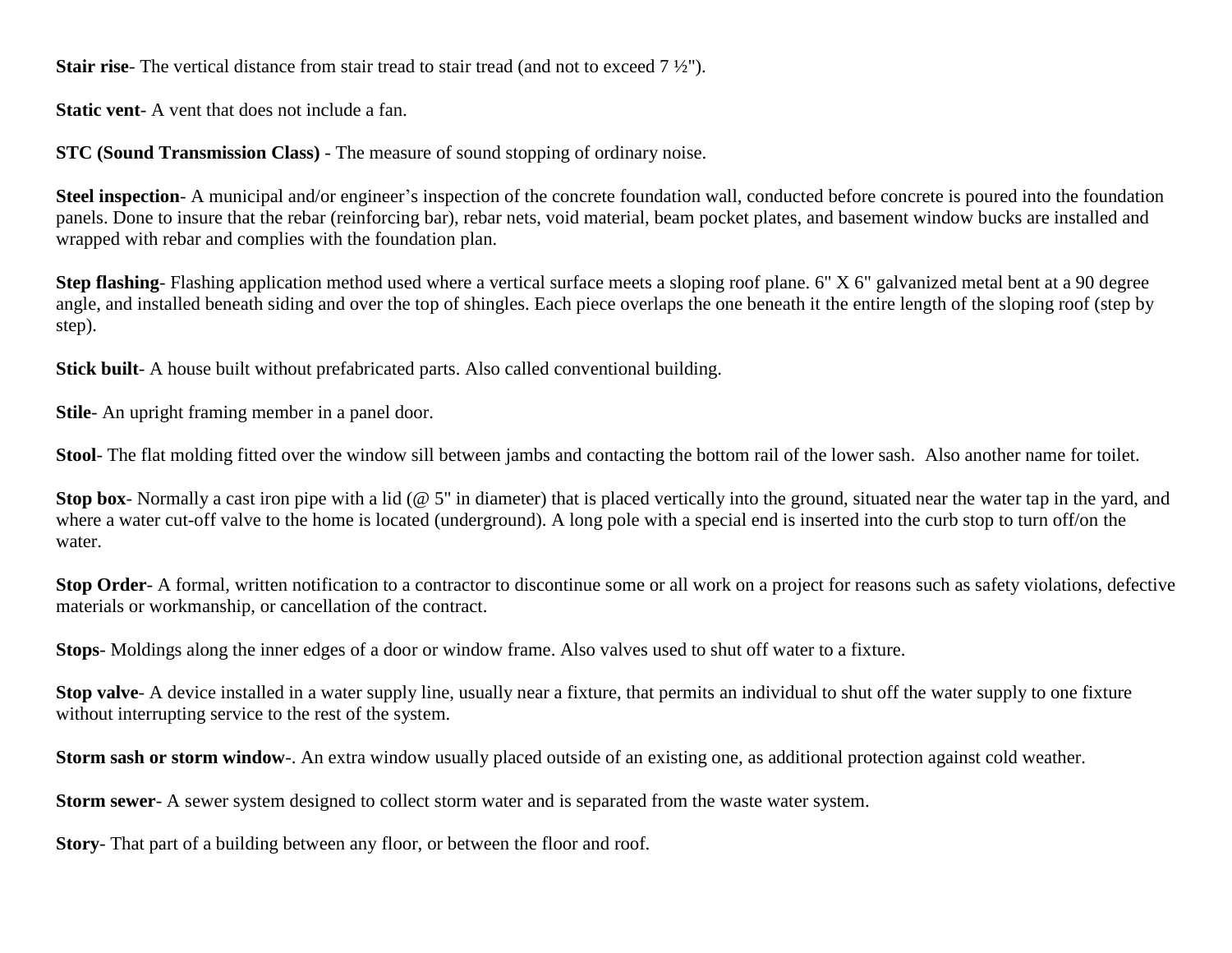**Strike**- The plate on a door frame that engages a latch or dead bolt.

**String, stringer**- A timber or other support for cross members in floors or ceilings. In stairs, the supporting member for stair treads. Usually a 2 X 12 inch plank notched to receive the treads

**Strip flooring**- Wood flooring consisting of narrow, matched strips.

**Structural floor**- A framed lumber floor that is installed as a basement floor *instead* of concrete. This is done on very expansive soils.

**Stub, stubbed**- To push through.

**Stucco**- Refers to an outside plaster finish made with Portland cement as its base.

**Stud**- A vertical wood framing member, also referred to as a wall stud, attached to the horizontal sole plate below and the top plate above. Normally 2 X 4's or 2 X 6's, 8' long (sometimes 92 5/8"). One of a series of wood or metal vertical structural members placed as supporting elements in walls and partitions.

**Stud framing**- A building method that distributes structural loads to each of a series of relatively lightweight studs. Contrasts with post-and-beam.

**Stud shoe**- A metal, structural bracket that reinforces a vertical stud. Used on an outside bearing wall where holes are drilled to accommodate a plumbing waste line.

**Subfloor**- The framing components of a floor to include the sill plate, floor joists, and deck sheeting over which a finish floor is to be laid.

**Sump**- Pit or large plastic bucket/barrel inside the home designed to collect ground water from a perimeter drain system.

**Sump pump**- A submersible pump in a sump pit that pumps any excess ground water to the outside of the home.

**Suspended ceiling**- A ceiling system supported by hanging it from the overhead structural framing.

**Sway brace**- Metal straps or wood blocks installed diagonally on the inside of a wall from bottom to top plate, to prevent the wall from twisting, racking, or falling over "domino" fashion.

**Switch**- A device that completes or disconnects an electrical circuit.

**T & G, tongue and groove**- A joint made by a tongue (a rib on one edge of a board) that fits into a corresponding groove in the edge of another board to make a tight flush joint. Typically, the subfloor plywood is T & G.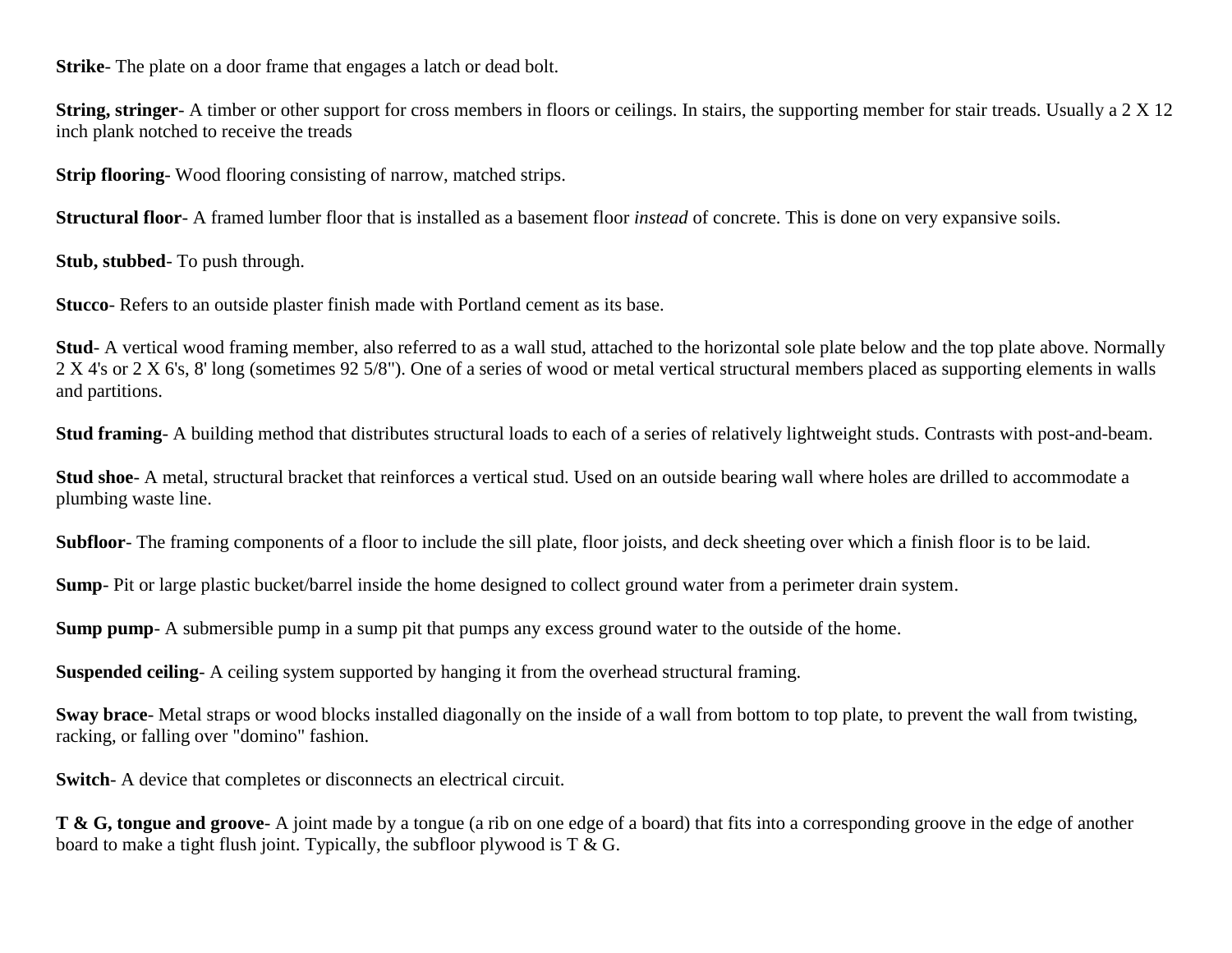**Tab** - The exposed portion of strip shingles defined by cutouts.

**Tail beam**- A relatively short beam or joist supported in a wall on one end and by a header at the other.

**Take off**- The material necessary to complete a job.

**Taping**- The process of covering drywall joints with paper tape and joint compound.

**T bar**- Ribbed, "**T**" shaped bars with a flat metal plate at the bottom that are driven into the earth. Normally used chain link fence poles, and to mark locations of a water meter pit.

**Teco**- Metal straps that are nailed and secure the roof rafters and trusses to the top horizontal wall plate. Sometimes called a hurricane clip.

**Tee**- A "T" shaped plumbing fitting.

**Tempered**- Strengthened. Tempered glass will not shatter nor create shards, but will "pelletize" like an automobile window. Required in tub and shower enclosures and locations, entry door glass and sidelight glass, and in a windows when the window sill is less than 16" to the floor.

**Termites**- Wood eating insects that superficially resemble ants in size and general appearance, and live in colonies.

**Termite shield**- A shield, usually of galvanized metal, placed in or on a foundation wall or around pipes to prevent the passage of termites.

**Terra cotta**- A ceramic material molded into masonry units.

**Thermoply ™**- Exterior laminated sheathing nailed to the exterior side of the exterior walls. Normally ¼ " thick, 4 X 8 or 4 x 10 sheets with an aluminumized surface.

**Thermostat**- A device which relegates the temperature of a room or building by switching heating or cooling equipment on or off.

**Three-dimensional shingles**- Laminated shingles. Shingles that have added dimensionality because of extra layers or tabs, giving a shake-like appearance. May also be called "architectural shingles".

**Threshold**- The bottom metal or wood plate of an exterior door frame. Generally they are adjustable to keep a tight fit with the door slab.

**Time and materials contract**- A construction contract which specifies a price for different elements of the work such as cost per hour of labor, overhead, profit, etc. A contract which may not have a maximum price, or may state a 'price not to exceed'.

**Tinner**- Another name for the heating contractor.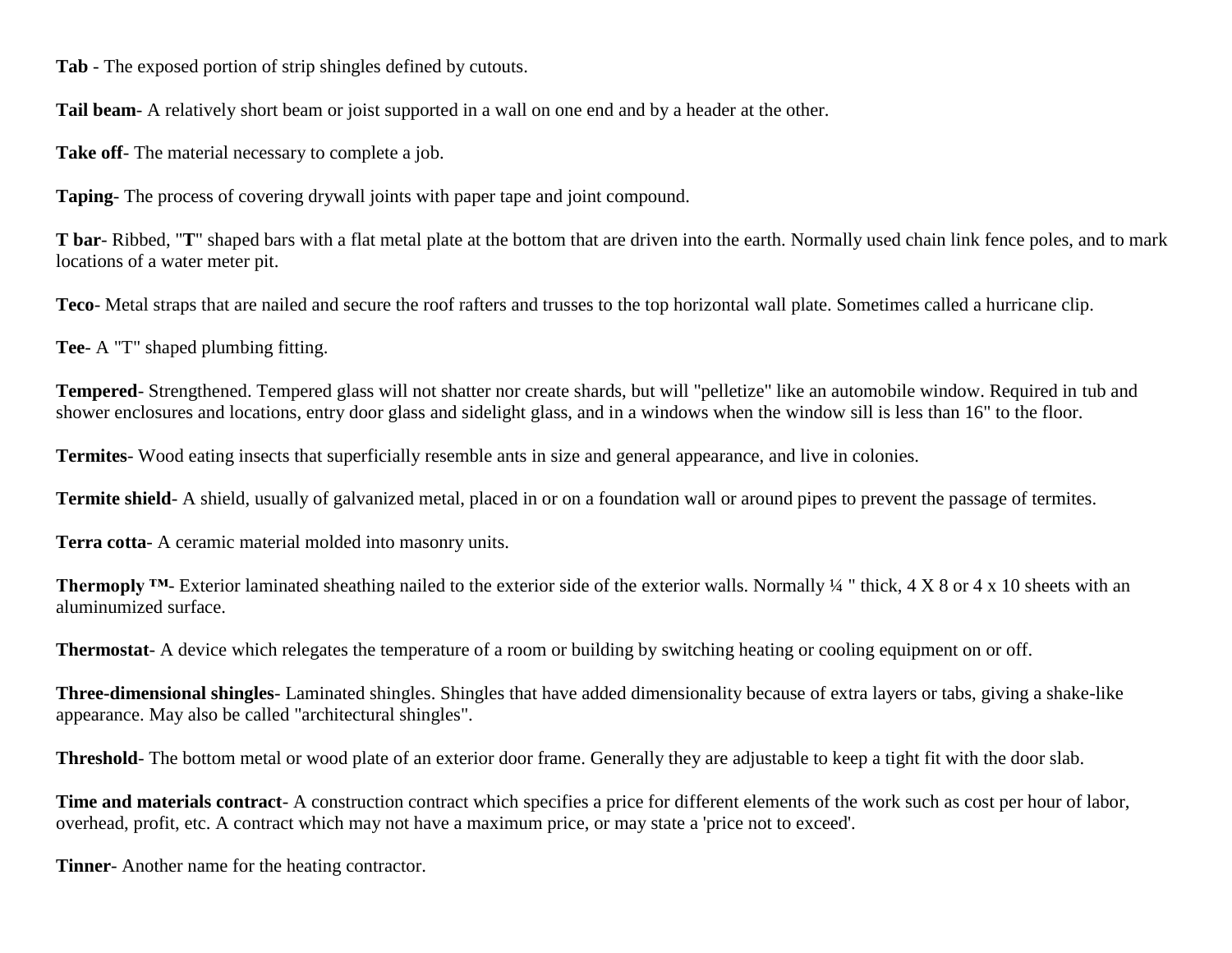**Tip up**- The downspout extension that directs water (from the home's gutter system) away from the home. They typically swing up when mowing the lawn, etc.

**TJI or TJ**- Manufactured structural building component resembling the letter "**I**". Used as floor joists and rafters. I-joists include two key parts: **flanges** and **webs**. The **flange** of the I joist may be made of laminated veneer lumber or dimensional lumber, usually formed into a 1 ½" width. The web or center of the I-joist is commonly made of plywood or oriented strand board (OSB). Large holes can be cut in the web to accommodate duct work and plumbing waste lines. I-joists are available in lengths up to 60'' long.

**Toenailing**- To drive a nail in at a slant. Method used to secure floor joists to the plate.

**Top chord**- The upper or top member of a truss.

**Top plate**- Top horizontal member of a frame wall supporting ceiling joists, rafters, or other members.

**Transmitter (garage door)** - The small, push button device that causes the garage door to open or close.

**Trap**- A plumbing fitting that holds water to prevent air, gas, and vermin from backing up into a fixture.

**Tread**- The walking surface board in a stairway on which the foot is placed.

**Treated lumber**- A wood product which has been impregnated with chemical pesticides such as CCA (Chromated Copper Arsenate) to reduce damage from wood rot or insects. Often used for the portions of a structure which are likely to be in contact with soil and water. Wood may also be treated with a fire retardant.

**Trim (plumbing, heating, electrical)**- The work that the "mechanical" contractors perform to finish their respective aspects of work, and when the home is nearing completion and occupancy.

**Trim- Interior**- The finish materials in a building, such as moldings applied around openings (window trim, door trim) or at the floor and ceiling of rooms (baseboard, cornice, and other moldings). Also, the physical work of installing interior doors and interior woodwork, to include all handrails, guardrails, stair way balustrades, mantles, light boxes, base, door casings, cabinets, countertops, shelves, window sills and aprons, etc. **Exterior**- The finish materials on the exterior a building, such as moldings applied around openings (window trim, door trim), siding, windows, exterior doors, attic vents, crawl space vents, shutters, etc. Also, the physical work of installing these materials

**Trimmer**- The vertical stud that supports a header at a door, window, or other opening.

**Truss**- An engineered and manufactured roof support member with "zig-zag" framing members. Does the same job as a rafter but is designed to have a longer span than a rafter.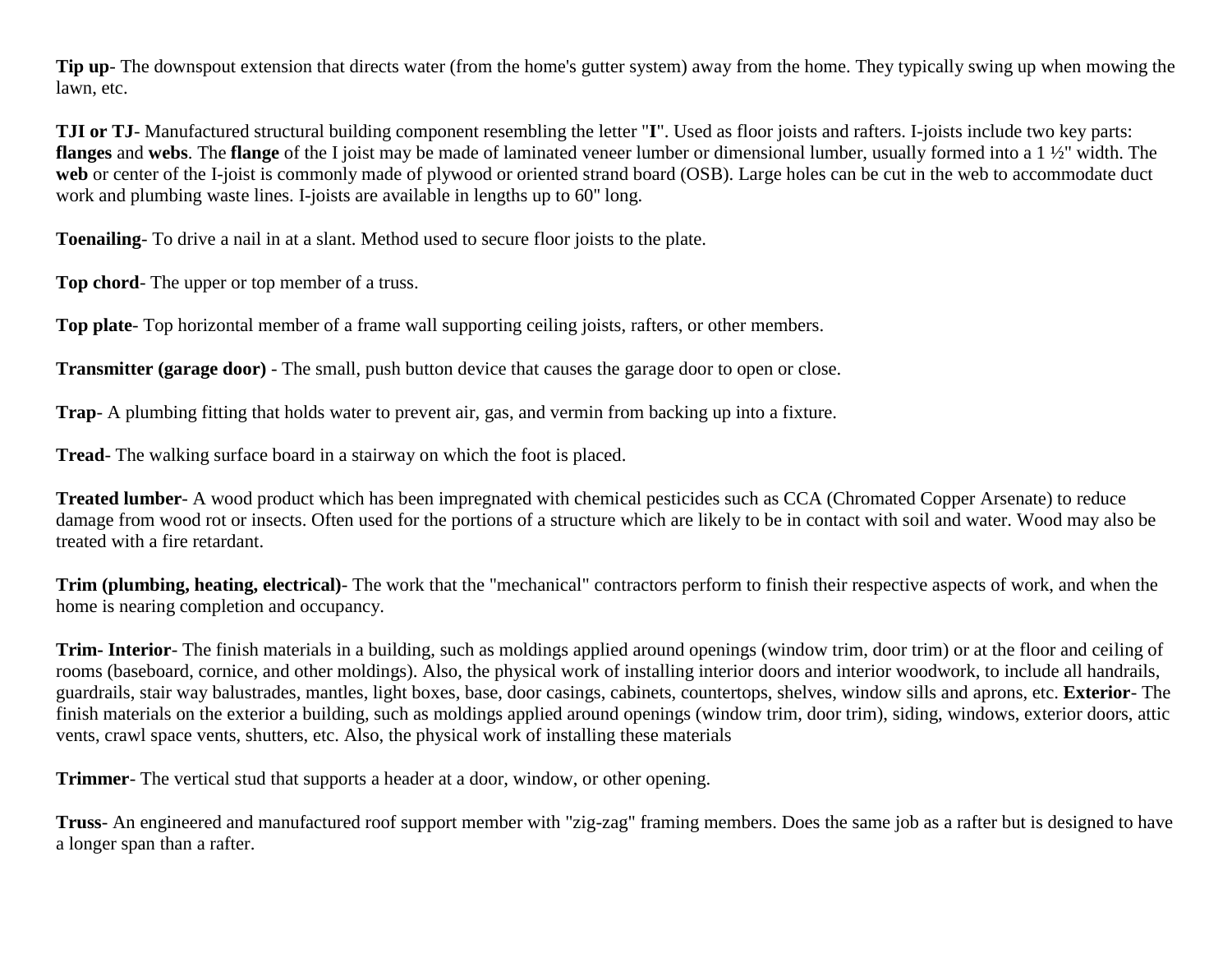**Tub trap**- Curved, "**U**" shaped section of a bath tub drain pipe that holds a water seal to prevent sewer gasses from entering the home through tubs water drain.

**Turnkey**- A term used when the subcontractor provides all materials (and labor) for a job.

**Turpentine**- A petroleum, volatile oil used as a thinner in paints and as a solvent in varnishes

**UL (Underwriters' Laboratories)** - An independent testing agency that checks electrical devices and other components for possible safety hazards.

**Undercoat**- A coating applied prior to the finishing or top coats of a paint job. It may be the first of two or the second of three coats. Sometimes called the Prime coat.

**Underground plumbing**- The plumbing drain and waste lines that are installed beneath a basement floor.

**Underlayment-** A ¼" material placed over the subfloor plywood sheeting and under finish coverings, such as vinyl flooring, to provide a smooth, even surface. Also a secondary roofing layer that is waterproof or water-resistant, installed on the roof deck and beneath shingles or other rooffinishing layer.

**Union**- A plumbing fitting that joins pipes end-to-end so they can be dismantled.

**Utility easement**- The area of the earth that has electric, gas, or telephone lines. These areas may be owned by the homeowner, but the utility company has the legal right to enter the area as necessary to repair or service the lines.

**Valley**- The "**V**" shaped area of a roof where two sloping roofs meet. Water drains off the roof at the valleys.

**Valley flashing**- Sheet metal that lays in the "V" area of a roof valley.

**Valuation**- An inspection carried out for the benefit of the mortgage lender to ascertain if a property is a good security for a loan.

**Vapor barrier**- A building product installed on exterior walls and ceilings under the drywall and on the warm side of the insulation. It is used to retard the movement of water vapor into walls and prevent condensation within them. Normally, polyethylene plastic sheeting is used.

**Veneer**- Extremely thin sheets of wood. Also a thin slice of wood or brick or stone covering a framed wall.

**Vent**- A pipe or duct which allows the flow of air and gasses to the outside. Also, another word for the moving glass part of a window sash, i.e. window vent.

**Vermiculite**- A mineral used as bulk insulation and also as aggregate in insulating and acoustical plaster and in insulating concrete floors.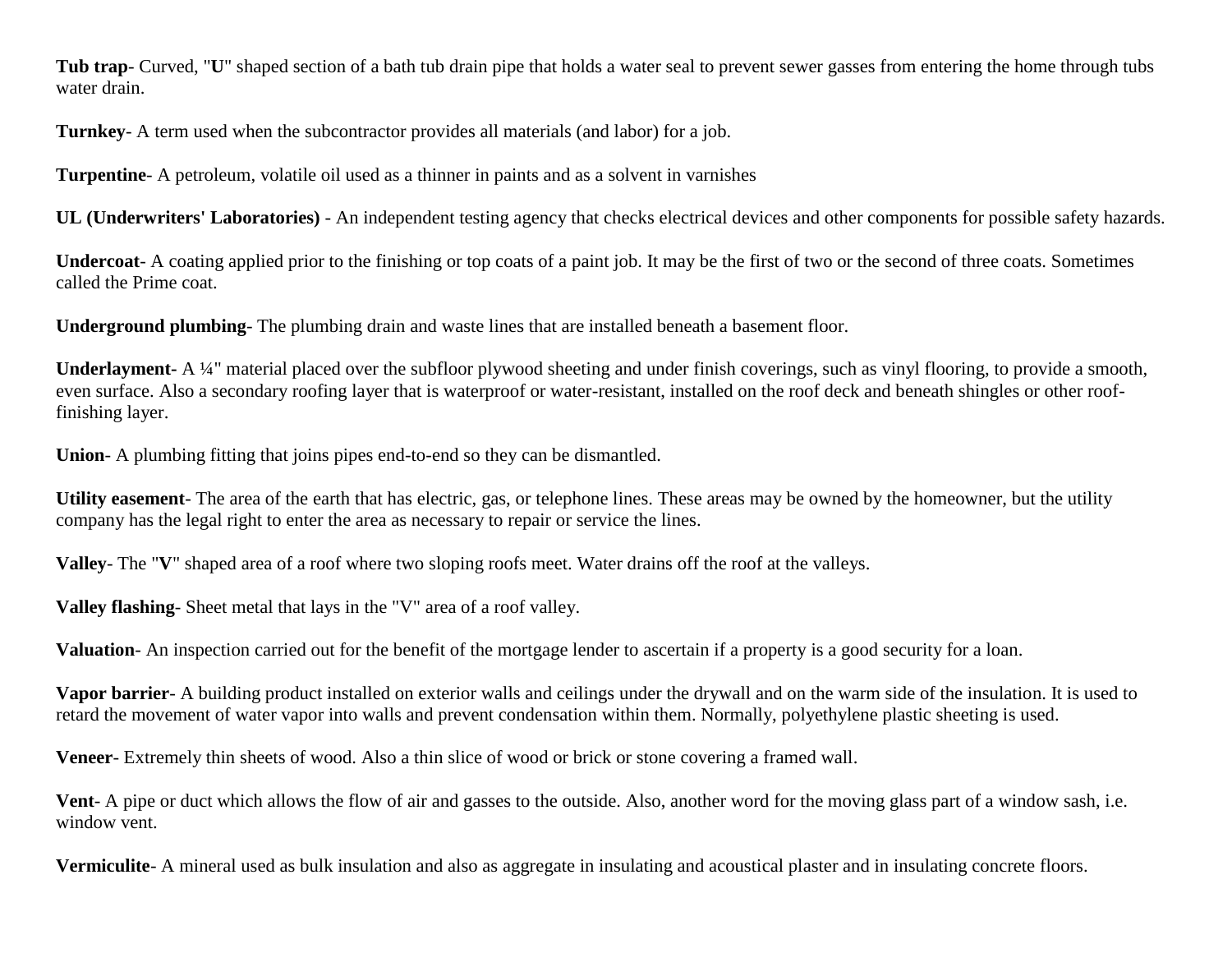**Visqueen** - A 4 mil or 6 mil plastic sheeting.

**Void**- Cardboard rectangular boxes that are installed between the earth (between caissons) and the concrete foundation wall. Used when expansive soils are present.

**Voltage**- A measure of electrical potential. Most homes are wired with 110 and 220 volt lines. The 110 volt power is used for lighting and most of the other circuits. The 220 volt power is usually used for the kitchen range, hot water heater and dryer.

Wafer board - A manufactured wood panel made out of 1"- 2" wood chips and glue. Often used as a substitute for plywood in the exterior wall and roof sheathing.

**Walk-Through**- A final inspection of a home before "Closing" to look for and document problems that need to be corrected.

**Wall out**- When a painter pray paints the interior of a home.

**Warping**- Any distortion in a material.

**Warranty**- In construction there are two general types of warranties. One is provided by the manufacturer of a product such as roofing material or an appliance. The second is a warranty for the labor. For example, a roofing contract may include a 20 year material warranty and a 5 year labor warranty. Many new homebuilders provide a one year warranty. Any major issue found during the first year should be communicated to the builder immediately. Small items can be saved up and presented to the builder for correction periodically through the first year after closing.

**Waste pipe and vent**- Plumbing plastic pipe that carries waste water to the municipal sewage system.

**Water board**- Water resistant drywall to be used in tub and shower locations. Normally green or blue colored

**Water closet**- Another name for toilet.

**Water meter pit (or vault)** - The box /cast iron bonnet and concrete rings that contains the water meter.

**Water-repellent preservative**- A liquid applied to wood to give the wood water repellant properties

**Water table**- The location of the underground water, and the vertical distance from the surface of the earth to this underground water.

**Water tap**- The connection point where the home water line connects to the main municipal water system.

**W C**- An abbreviation for water closet (toilet).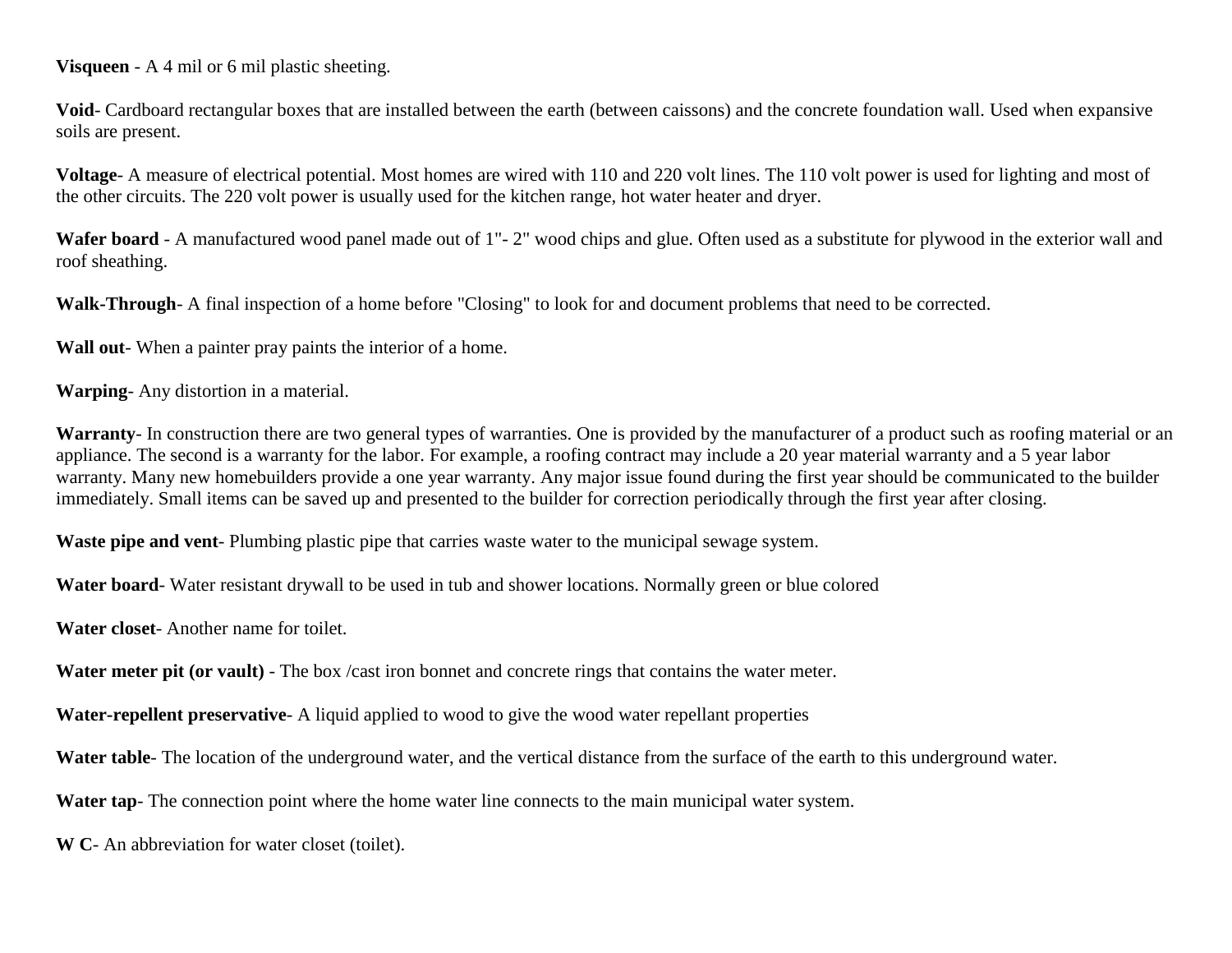**Weatherization**- Work on a building exterior in order to reduce energy consumption for heating or cooling. Work involving adding insulation, installing storm windows and doors, caulking cracks and putting on weather-stripping.

**Weatherstrip**- Narrow sections of thin metal or other material installed to prevent the infiltration of air and moisture around windows and doors.

**Weep holes**- Small holes in storm window frames that allow moisture to escape.

**Whole house fan**- A fan designed to move air through and out of a home and normally installed in the ceiling.

Wind bracing- Metal straps or wood blocks installed diagonally on the inside of a wall from bottom to top plate, to prevent the wall from twisting, racking, or falling over "domino" fashion.

**Window buck**- Square or rectangular box that is installed within a concrete foundation or block wall. A window will eventually be installed in this "buck" during the siding stage of construction

**Window frame**- The stationary part of a window unit; window sash fits into the window frame.

**Window sash**- The operating or movable part of a window; the sash is made of window panes and their border.

**Wire nut**- A plastic device used to connect bare wires together.

**Wonderboard ™**- A panel made out of concrete and fiberglass usually used as a ceramic tile backing material. Commonly used on bathtub decks.

**Wrapped drywall**- Areas that get complete drywall covering, as in the doorway openings of bifold and bipass closet doors.

**Y**- A "Y" shaped plumbing fitting.

**Yard of concrete-** One cubic yard of concrete is 3' X 3' X 3' in volume, or 27 cubic feet. One cubic yard of concrete will pour 80 square feet of 3  $\frac{1}{2}$ " sidewalk or basement/garage floor.

**Yoke**- The location where a home's water meter is sometimes installed between two copper pipes, and located in the water meter pit in the yard.

**Z-bar flashing**- Bent, galvanized metal flashing that's installed above a horizontal trim board of an exterior window, door, or brick run. It prevents water from getting behind the trim/brick and into the home.

**Zone**- The section of a building that is served by one heating or cooling loop because it has noticeably distinct heating or cooling needs. Also, the section of property that will be watered from a lawn sprinkler system.